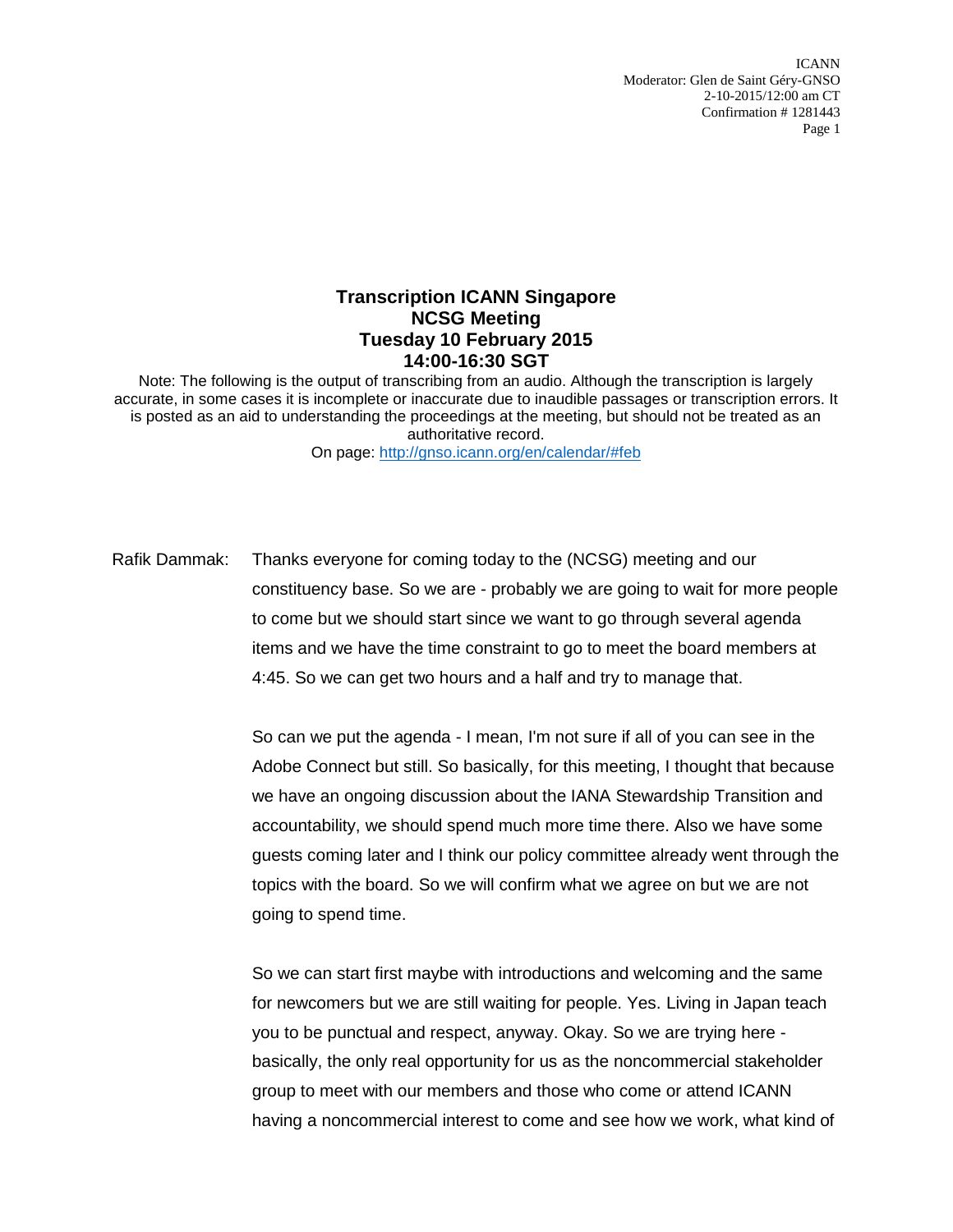topics we are discussing, what interests us. So we are trying to be accessible so if there are any acronyms, we will try to explain what they stand for and we try to give a briefing about what is going on as a topic so people can participate.

Then, we want to try to get some updates from the morning session for the different constituencies. At least I see Rudy from (NPAK). We may need to wait for Bill Drake to come later for NCUC but maybe we can start with Rudy. You have five minutes just to explain what you did this morning. So share with us.

Rudy Dekker: Thank you Rafik. Rudy for the transcript. At our constituency day meeting this morning, we having first doing a report from each of our committee chairs in order to have a scope of what has been done in the past six months, giving an overview to our members and membership. That was followed by a meeting with the finance CFO, Xavier Calvez, explaining us how the budget plan is put together for fiscal year 16 but also for the operation plan for five years. It was quite interesting.

> We had a lot of good interaction, a lot of information that is very useful to us especially in the context of special financial requests that are going to end well, the deadline is the 28 of February and that was followed by a presentation by the meeting team. We invited the meeting team to understand how they look at the new meeting concepts, meeting type A, B, and C, and it was really interesting. Also we had another perception of the B meeting before we met this time and we are now quite happy that we understand the objectives of this short meeting schedule. The four days in the beginning was, wow. Are we going to be able to do the work that we have to do but in the end, it's clear. It's really, really useful.

> It's going to help us to do our work in a better way. No public forum and so on. No ceremony. That will help. We are going to work. Not being invited to meetings that are just part of the show but it was very interesting. I had a very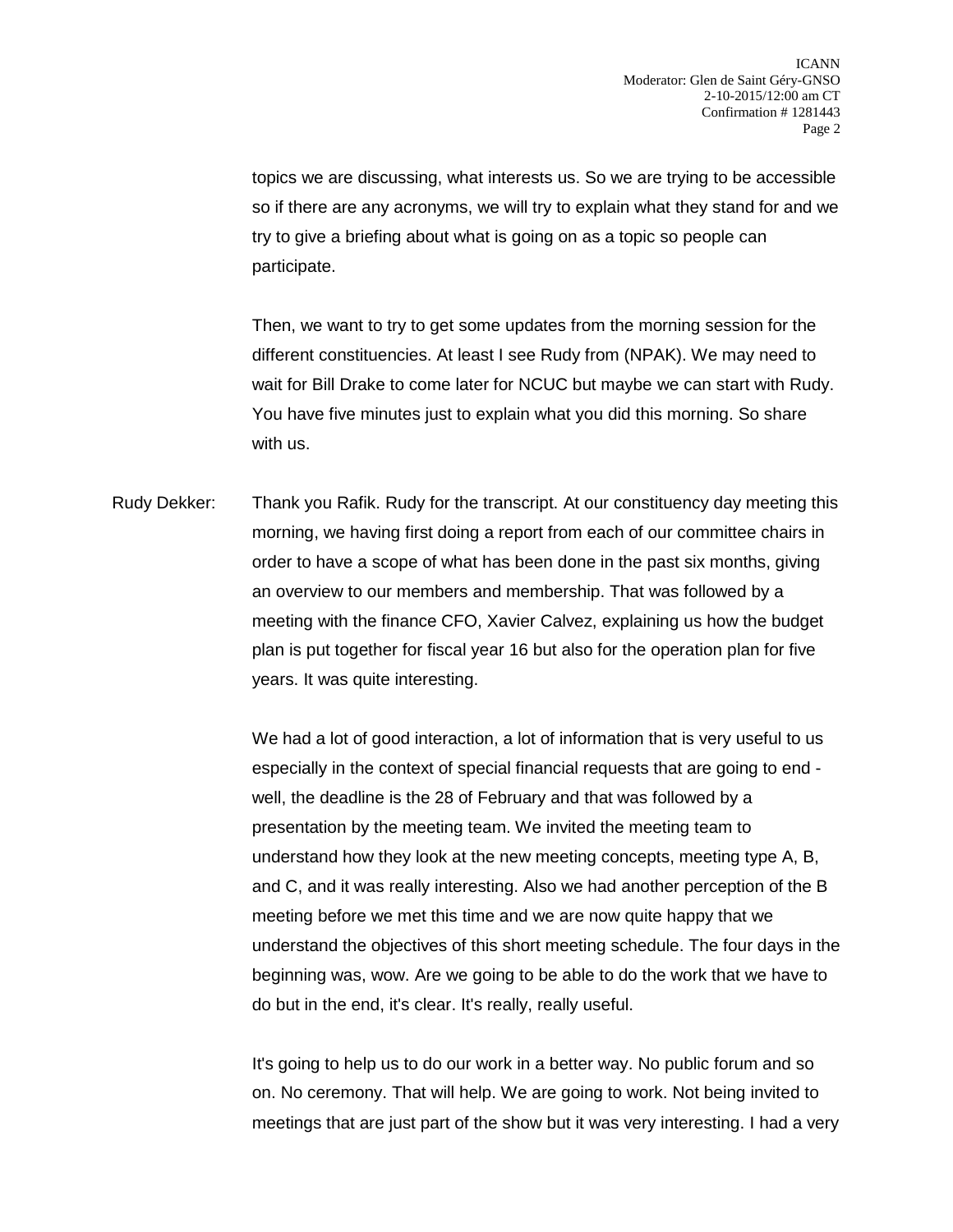good interaction with them too and we understand a bit more the goal and how, as a constituency, we can operate in these type of meetings.

We ended with a webinar addressing the different issues that NGO's have when we talk about the internet ecosystem. We had - some did a topic on the technical aspects and especially the social media domain for NGO's. Then we had Brian and (Renee) who have been touching up on the issues of when I'm losing my domain name, how can I get it back. So it's dispute rules and so on. Also, what are my rights on a domain? Do I need a brand? Do a I need a trademark?

It was really interesting and we ended with a presentation by (John Frank), (Sahil) and (Nigel Hixon) on how ICANN sees the work that has to be done in the civil society world. That is in fact what we did until 1 o'clock today. I don't know if there are any questions.

Rafik Dammak: Thanks Rudy. That was concise and I see Avri wants to ask something. Yes.

- Avri Dori: In terms of thank you Rudy. This is Avri speaking. In terms of their explanation of how the meetings would work, you seem to go from having been somewhat skeptical to being convinced it was good. Is it just the absence of forum and stuff that convinced you or what was it that convinced you guys that - I'm still wondering. So if you guys shifted from skeptical to convinced, I'd really be curious to know what it was that did that.
- Rudy Dekker: Well, we spent an hour with them. So we had time to go in depth discussions and no, it's not only the forum. It's not only the fact that there is no opening ceremony and so on. It's because they are going to try to focus on the work that we really need to do. The first day is an outreach day but outreach, they see it not only as an outreach in the conference space that they will set up but also will allow to do outreach outside and maybe go to universities, go to the business constituency for instance, going to the ICC's. So it's another perspective and it enables us more to do real outreach, to go to the places.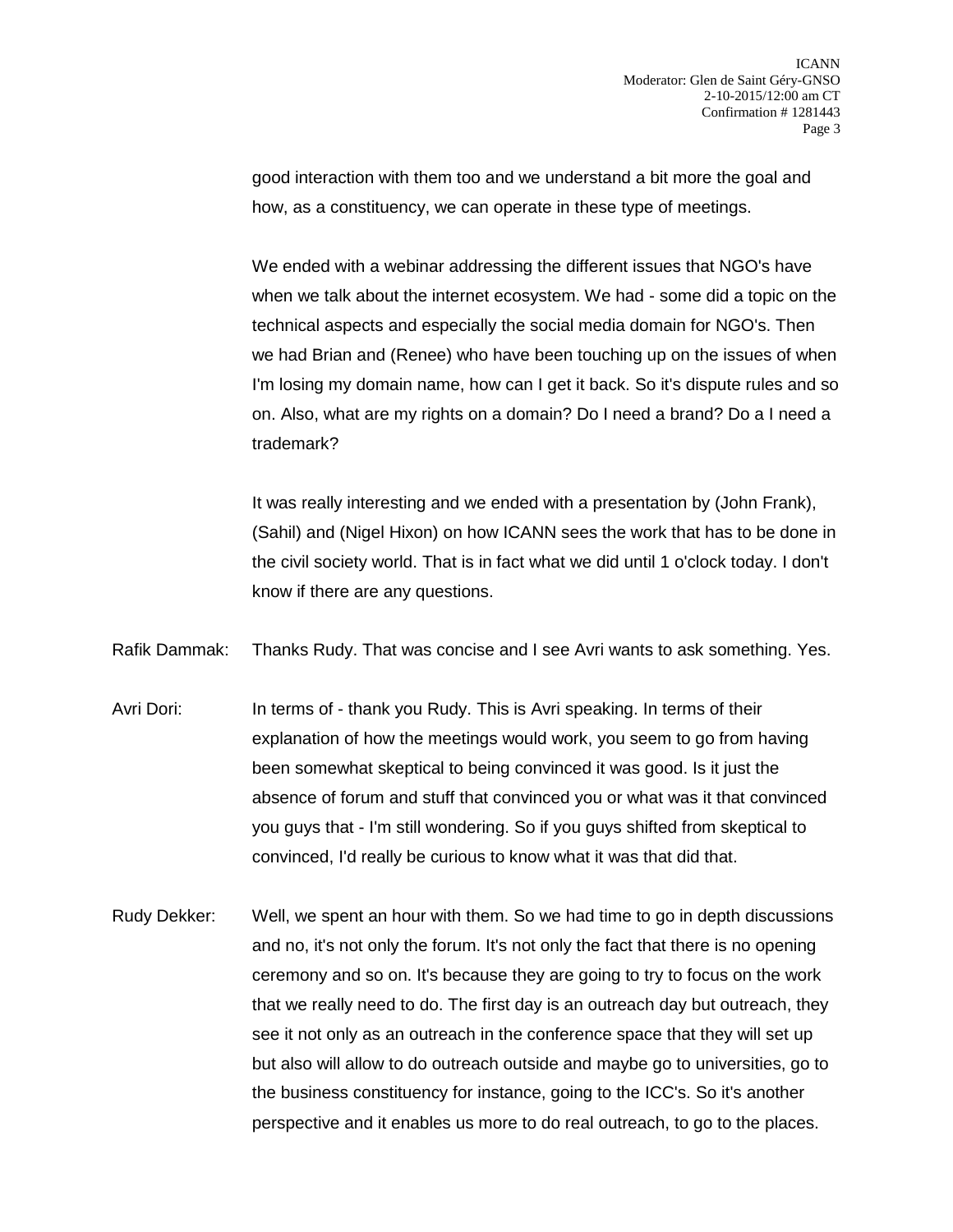Also a point of definition for the B type is that as they don't need these large conference rooms, that enables us to go to locations, regions, that don't have that capacity and that allows us to go to regions that we are not able to go to. So that already is, for me, a very important change and day two and three will be focusing on inter community work which we need to do. We will not be disturbed by board meetings and so on. It's us, it's our work and I think that's quite important that we are going to be allowed to do that and the last day, the fourth day, is the inter community where we will have the different discussions that we are also having.

So I think that the four day meetings are going to be more productive. If I look into time consumption that we have with these type of meetings now and that one, I think it's an advantage. So I'm feeling really much better than before. In the beginning I was really skeptical. Four days, what are they going to do? They don't need hotels for us. We're going to work for 24 hours constantly and it's not that. They are going to help us but they ask also that we come up with proposals, for example, for the outreach and proposals of how we think we should do our work in this format. So it's interesting.

- Avri Dori: Thank you.
- Rafik Dammak: Okay. Yes. Amr?
- Amr Elsadr: Thanks. I think I went through the report by the meetings working group a while ago but I don't really remember. If someone could refresh my memory on - short meetings, how do they affect constituency day and what happens to the public forum in those short meetings? Are they still there or were they cancelled?
- Rudy Dekker: There will be no public forums for these four day meetings. They are going to skip it because they consider that this is taking away too much time for the work that we have to do and you have to concentrate on so many issues at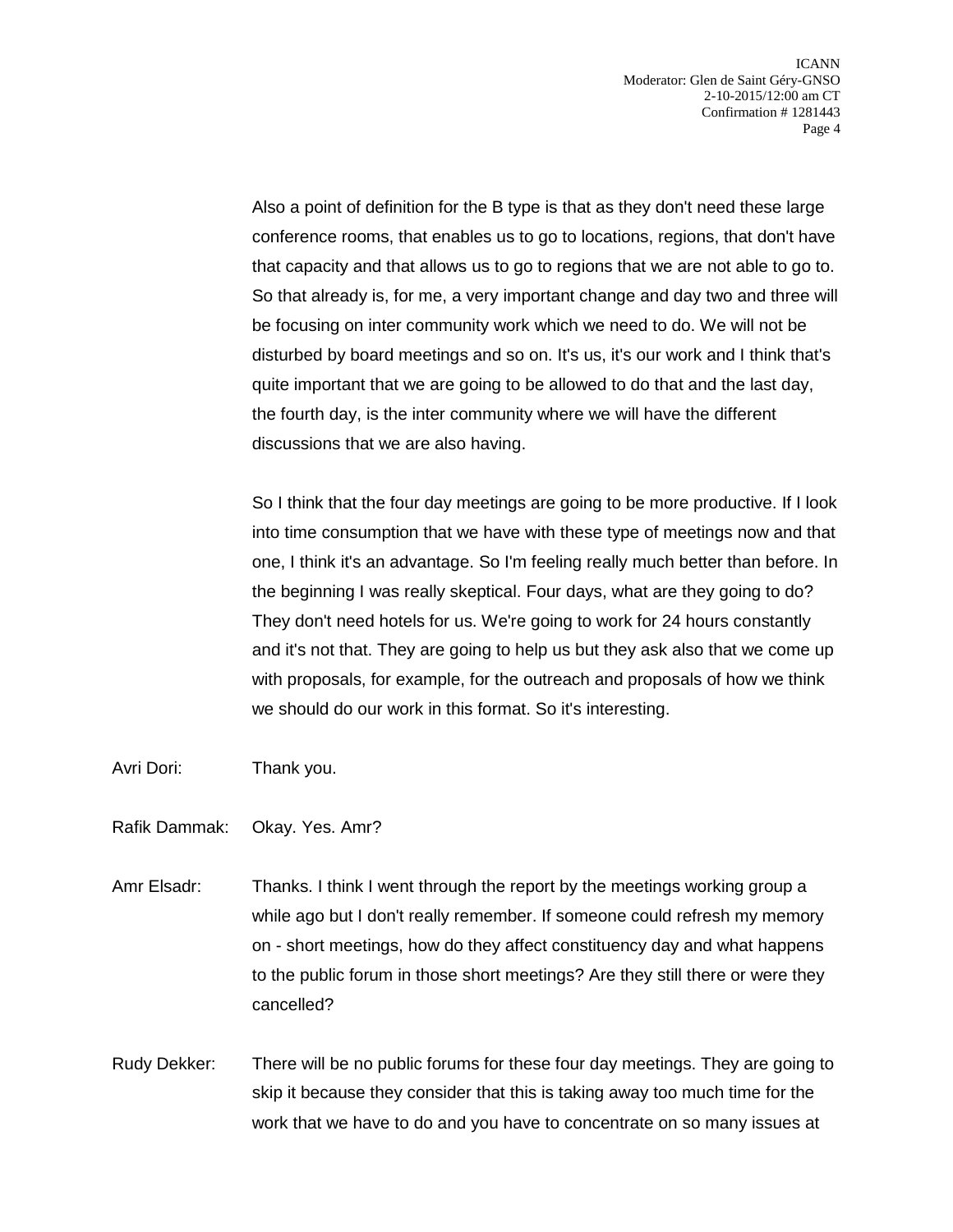the end of the public forum, is the board sitting in front and the public going to the mic? It is clear that they allow us to do our work in a more decent way and a more focused way than is happening now. We are distracted from the beginning to the end. For instance, we have our GNSO meetings that start two days, then you have the opening ceremony and you have to delay everything and then you have to restart your other meetings again.

I've asked the question about the constituency day and, in fact, it was essentially (Nick Tomaso) who responded to that question. He says, well, it's up to you how best to define the best format. So it's clear they don't have a finished format yet. It's still open. There are still some ideas but I think it's an interaction we've done that we need to get clearer on that one too.

- Rafik Dammak: That's interesting we're talking about new meeting format. If people feel that we need to explore that in our next (NCIG) call, I can invite (Nick Tomaso) for 20 or 30 minutes to present it and we can ask him questions. So yes, we can prepare for that. So if people agree, we can do that. Yes (Sam).
- (Sam): Okay. I just wanted to add one thing to what you already said. Designing those four days, the offer is we help do that but part of that was not to save money. Part of it was to be able to stage ICANN events in places that ICANN cannot go to now in smaller venues around the world where we should be and we can be if we all go. I second what Rudy said. I think that the idea is both good and doable.
- Rafik Dammak: Okay. Thanks (Sam). So I can invite the meeting team. I mean, they asked to come but the requests come quite late like and just a few hours and come to here to Singapore and the way that we manage our meetings.
- Avri Dori: Personally, I'm satisfied that there's something we're going into. There's nothing really to discuss. We just figure it out as we get there.

```
Rafik Dammak: Okay.
```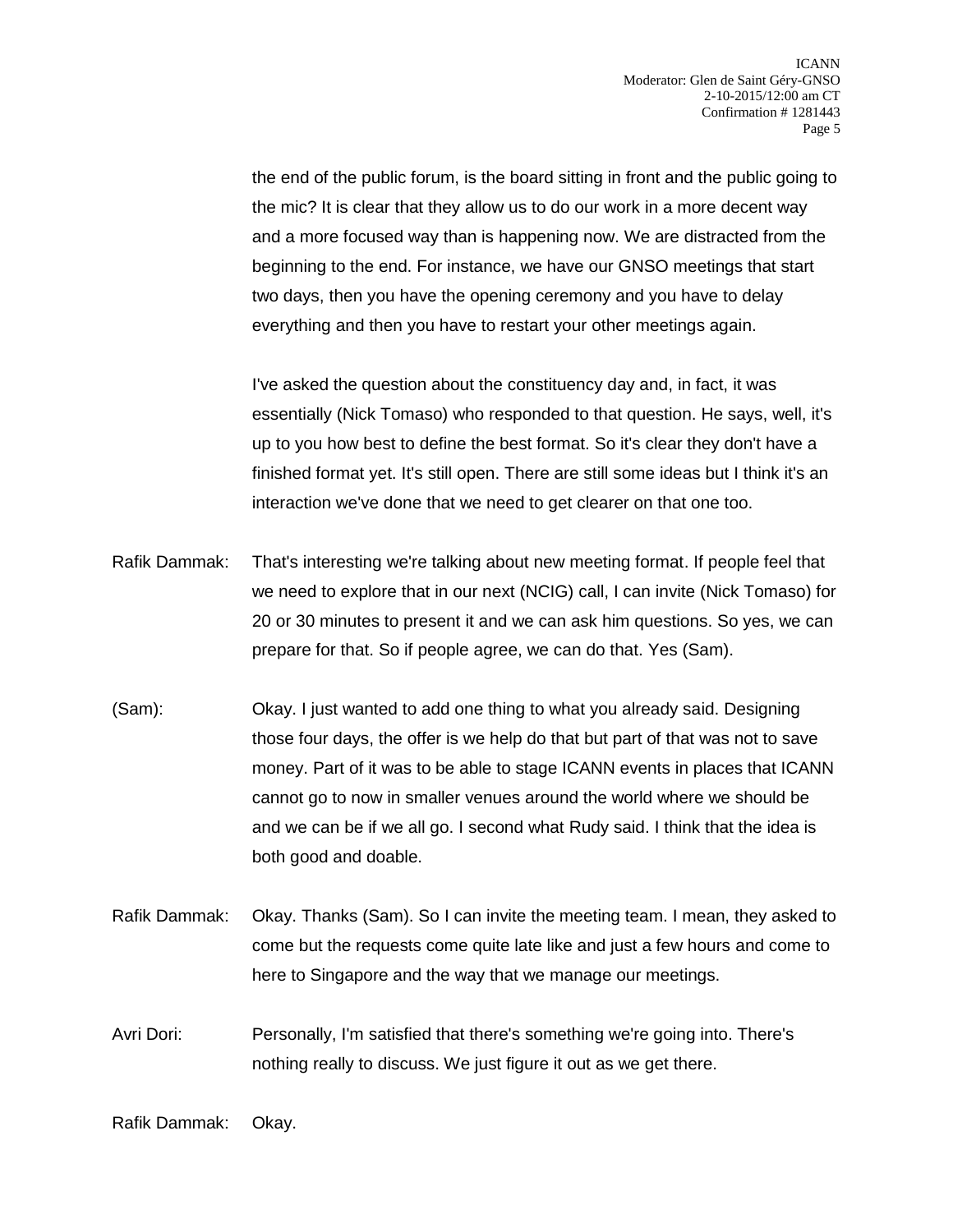- Avri Dori: I appreciate them having gone and relayed it to us but now it's happening. Let it happen.
- Rafik Dammak: I mean, if they're asking for input, we can just at least even invite them. They're not coming today but we can invite for the next call.
- Amr Elsadr: This is Amr again. I'm just wondering are they at this point still asking for input?
- Rafik Dammak: I have no idea.
- Rudy Dekker: They're asking for content structure within the model. Not a review of the model.
- Amr Elsadr: Okay. So we can't change it?
- Rudy Dekker: For the four days, we'll be able to go to (Keto) which we can't go now and it's how we structure those four days that they're asking us to help them with.
- Rafik Dammak: I mean, the model was approved by the board. So it's more like how it will be implemented. Okay. For NCUC, the report will be made by Stefania on behalf of Bill.
- Stefania Milan: Yes. Thank you Rafik. So we had a full house this morning for our NCUC constituency meeting which included also several new members and (Benjamin) -- I forgot his full name now -- but a new member that has been from the (unintelligible) support policy of NCUC. So we decided to relocate our money, \$2,000 per person, for up to two people who will be able to attend the meetings to get them engaged.

We discussed some organizational mirrors. So we reflected briefly on the meeting of the non contracted parties housed in Washington and impressions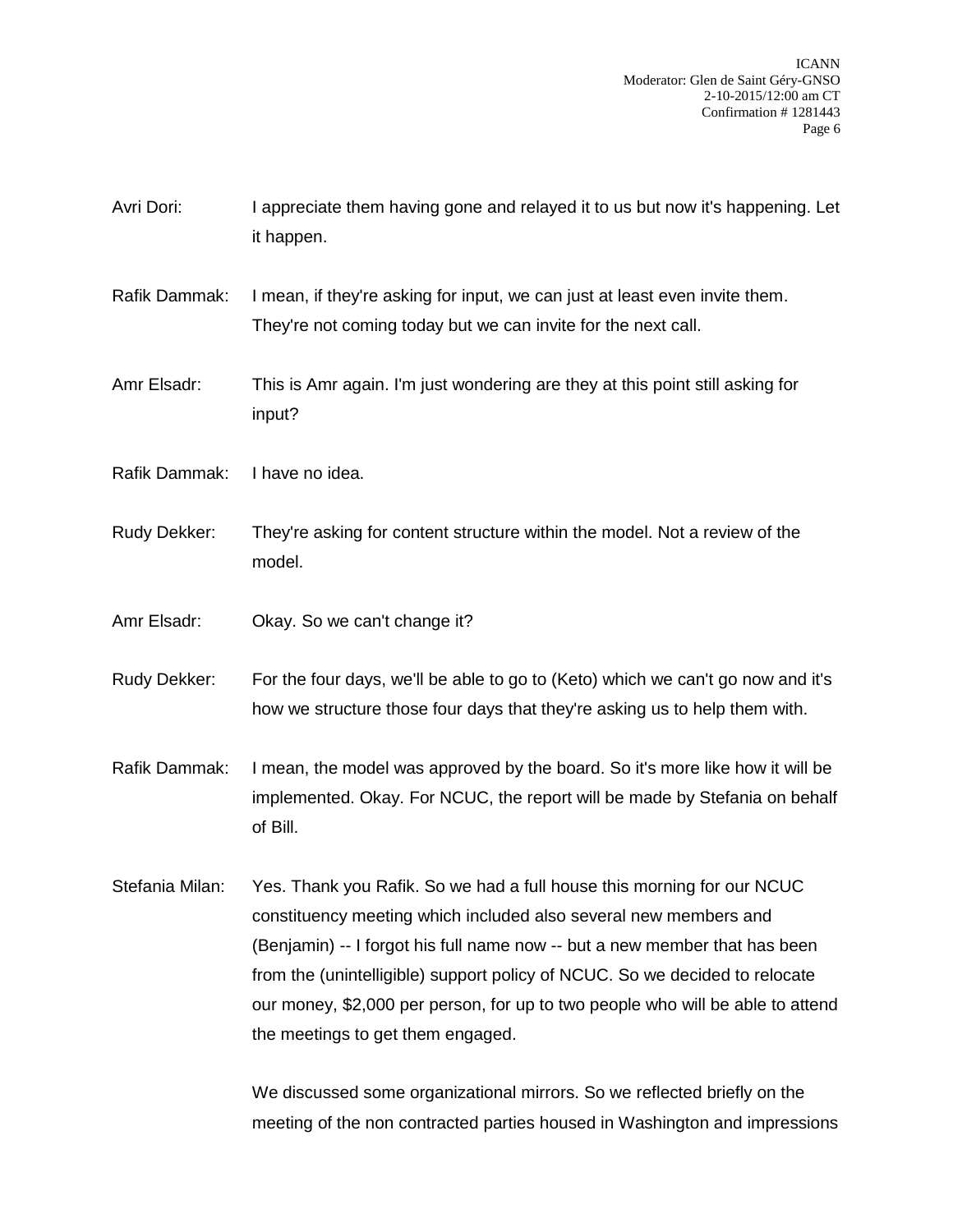from the (unintelligible) committee and budgetary issue (unintelligible) possibility of (unintelligible) NCUC views and ideas and possibly framing them or packaging them as a book to showcase what we do and what our issues are.

Then we came to some discussion about the membership affairs team next initiatives. So what we want to do is - while we've acknowledge that there is a problem especially for new members in getting engaged because there's a lot of jargon, because what (unintelligible) generally speaking conflicts and structural limiting conflicts are, we want to reach out to members, present to them, and that's why we put together a survey. So we're going for a quantitative approach and trying to get information from our members on where they stand on a number of issues, what their needs are and what they would like NCUC to do better so that they can get more easily included.

Then after the coffee break, we had two broad teams that went through the IANA transition accountability with Larry Strickling and General (unintelligible) who came to visit us and we mostly actually asked questions which are very difficult to summarize briefly and the second broad issue that we discussed is ICANN and the global public interest. So we had very interesting inputs from Nora Abusitta who's the VP for Development and Public Responsibility Programs with ICANN that participated remotely and from (Megan Richards) who is the Principal Advisor and the Director General of the (unintelligible) of the European Commission. She told us what their views on public interest, the connections of public interest, and ICANN work and (unintelligible) and so on and so forth. So I guess that's it.

Rafik Dammak: Thanks (Stephane). So any questions, comments, intervention, whatever? Okay. Good. Nobody wants (unintelligible). Okay. Thanks. So then I guess we can move to the next item which is an update from the Policy Committee Meeting on Sunday. That will be done by Amr.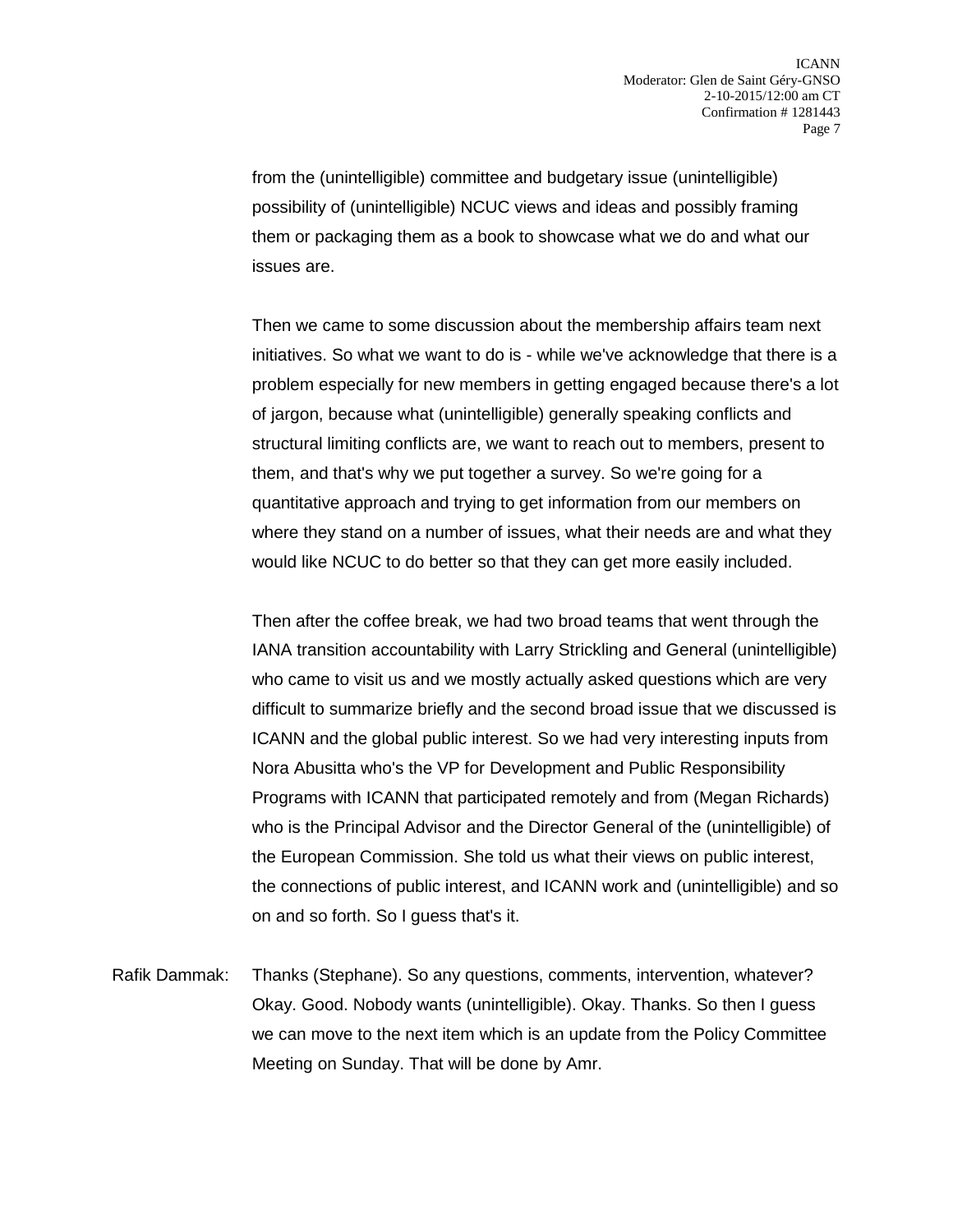Amr Elsadr: All right. We did discuss a number of things on Sunday. I do believe most of us were there. How many people here weren't at that meeting? (Sam), I don't think you were right? You weren't at the policy committee meeting. Okay. We did go over some of the items on the GNSO council agenda this week for the meeting tomorrow but there are no motions that will be voted on. So we didn't have to discuss any motions but we did go over a few of the issues including the joint GNSO board group looking at the process for the post expert working group VP and Avri gave us a briefing on that and we went over a couple of open public comment periods as well as a brief, a quick, update as well on the translation, transliteration working group which has a public comment period that's already closed.

> We did - I think I did just briefly mention a few of the comments that came in especially from the contracted parties which I thought to be a little interesting. We have the policy and implementation working group which is a non PDP working group and there's an open public comment for that and it's a unique format for providing comments and I promise to go ahead and try to start working on that and send something back to the NCSG list as well as a list to comment on and just try to see if we can put something together.

> A few other issues. We did go over the privacy and proxy service accreditation issues PDP working group which is an ongoing working group. They should come up with an initial report and recommendations pretty soon. Kathy Kleinman is doing a pretty decent job representing on commercial interests on that PDP. There's a number of other members as well who are active in that working group including David and Stephanie.

> We also did discuss - we went over a few of the points that we want to discuss with the board later today. So we do have these three issues but we didn't have a chance to really get into all of them too deeply. I think there was one that we skipped all together that Ed will be spearheading the issue of ICANN's involvement in web regulation and regulation of web content. So Ed, I guess you're going to have to wing it on that one if that's okay.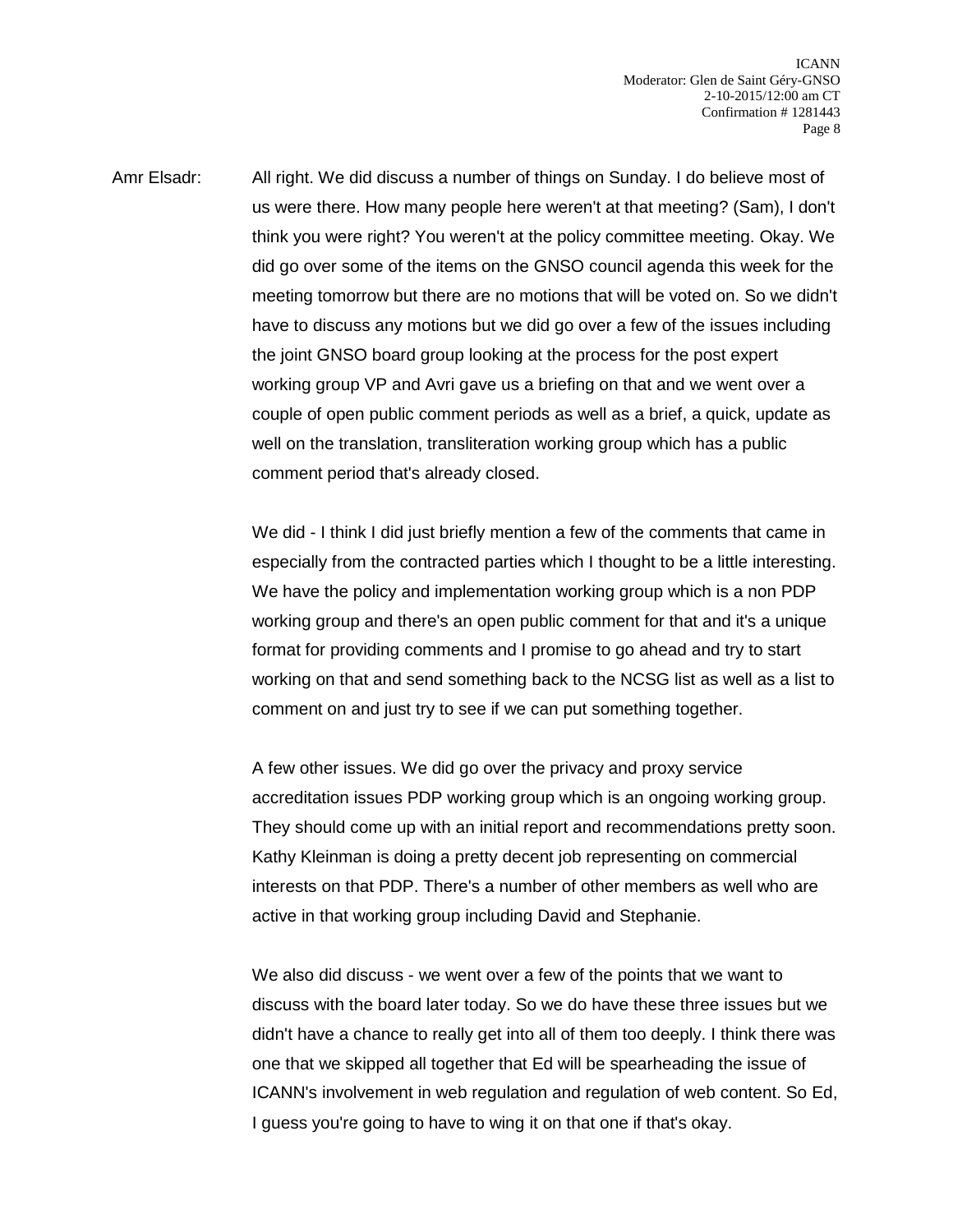Ongoing discussion, the issue of public interest and human rights, public interest commitment specifications of the registry agreement, public interest in the ICANN bylaws and articles of incorporation and in GTLD application rounds, all that stuff. So we don't have - I don't think we have exactly reached a consensus on what we want to do with that and a possible upcoming working party that may define that or define a framework for that. We still need to do a lot of work on that and we have been getting a lot of requests from other groups within ICANN including the at large and the business constituency of the commercial stakeholder groups just gives some indication of where we stand on this. We haven't done that even though they've been asking for months because we haven't actually reached consensus on it internally yet. Stephanie will be speaking about privacy to the board later today and so those are the tree issues we hope to discuss.

The GAK subgroup on protection of geographic names, Robin discussed that briefly. I don't think there's much we can do on that right now if there's no open public comment period. I'm clear on next steps for that but that's pretty much it for now I think unless there's anything someone can remind me that I missed. Thanks.

- Rafik Dammak: Okay. Thanks Amr. At least you covered one of the items so we don't spend so much time about the meeting with the board but if someone wants to comment or ask questions. Stephanie? Yes. Go ahead.
- Stephanie Perrin: Yes, just Stephanie Perrin: for the record. I'd just like to ask what do we think we're going to say when we talk to the board about public interest and you're leading that right Amr?
- Amr Elsadr: No. I'm not leading that. I asked not to and I believe we decided that Bill was going to lead that discussion. So Bill, maybe you could shed some light on how you plan to initiate a discussion with the board on the very interesting topic of public interest.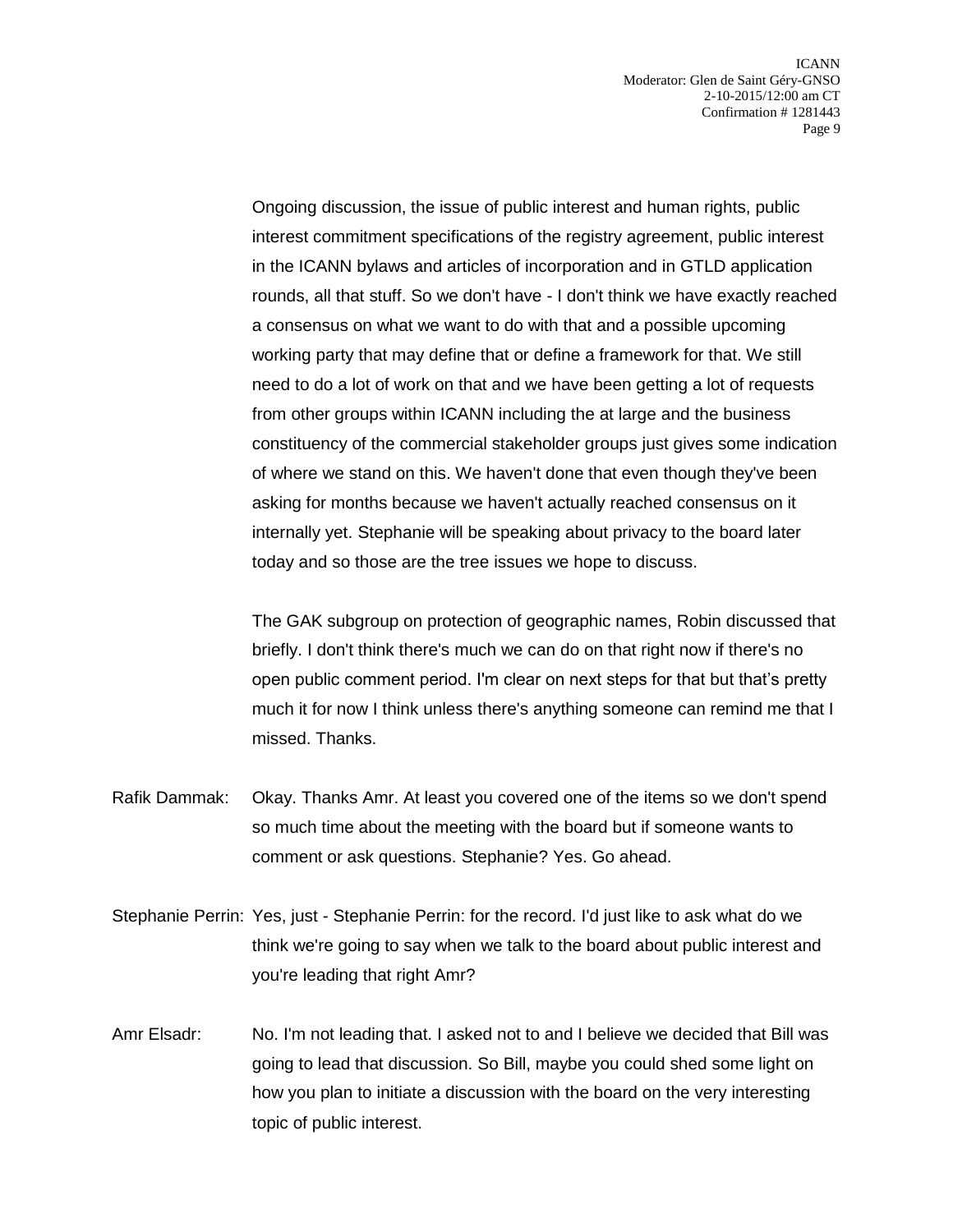William Drake: Hello. Are you asking me the precise wording that I will - I thought that we would engage them in a conversation about their thinking to figure out what their thinking is about this issue and so far is this built into the five year plan and they have a department that nominally has it as one of its major work programs to develop this concept and it's been referred to repeatedly in the accountability discussions and in various other discussions. The GAK is citing it repeatedly, et cetera, et cetera. Obviously there's some issues there for how are they thinking about this question?

> How do they think they might - how do they think the community might go about addressing it, whether they think the community should go about addressing it and then make the point obvious that within our own community, we have a variety of opinions on this. We're therefore not asking them to accept some predetermine position from us. We are simply asking them to shed light on their own thinking and then I will expect that our various members will - Milton will tell them why they're wrong and then others will engage accordingly.

- Rudy Dekker: Okay. Yes. Amr.
- Amr Elsadr: Thanks. I think Bill said a pretty cool approach to this. I mean, I'd be hard to tell the board members that they're wrong before we even know what it is they're thinking right? So Bill is just going to bring up the topic and then ask them where they're coming from on this so we have something to figure out on what it is they're thinking on this. So I think that's a good approach. Thanks Bill.
- Rudy Dekker: Okay. Thanks Amr. For the other topic, it will be Ed about the content control. I think there was discussion within the list where you have an idea of what the different point of view within the list but I think (unintelligible).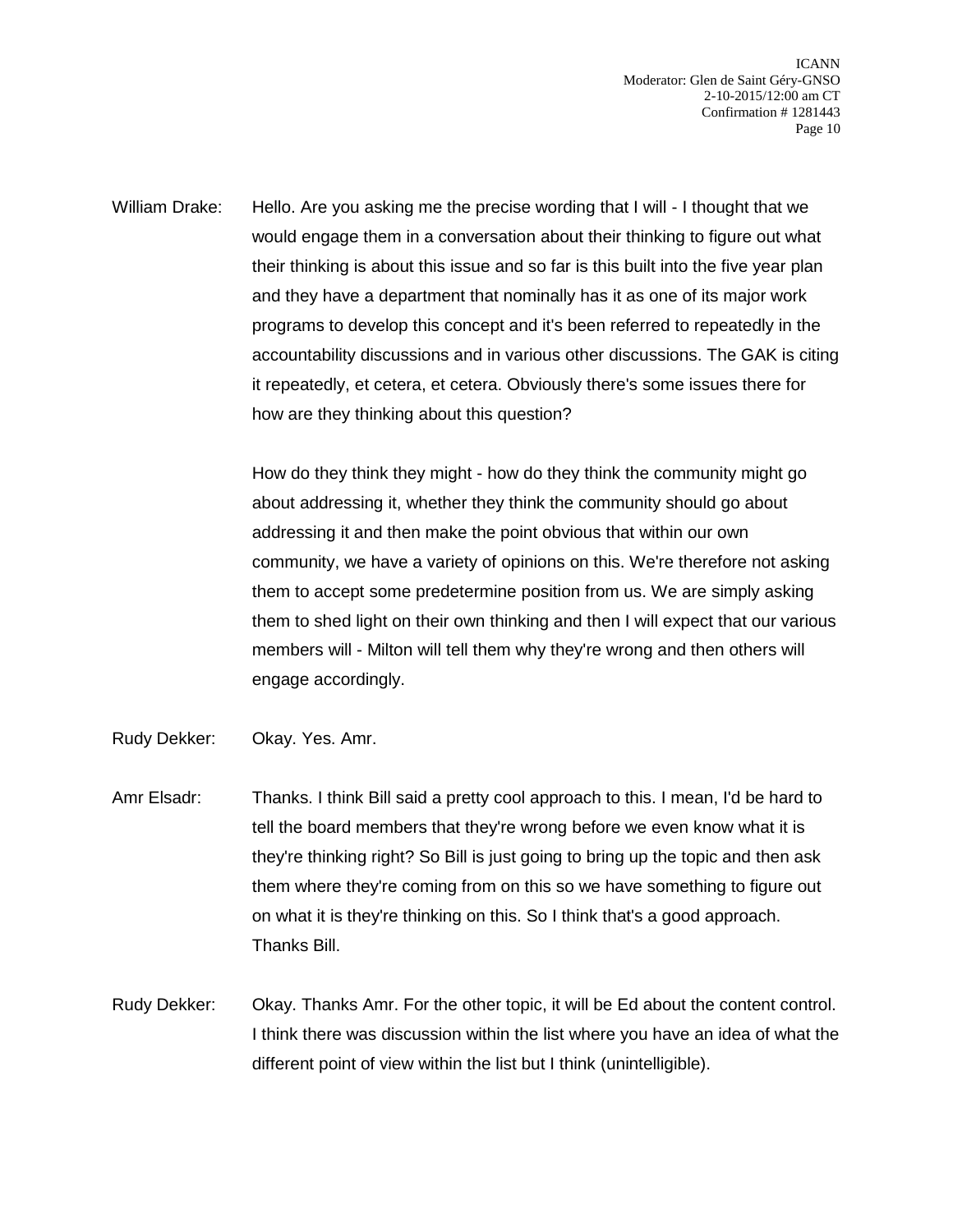Ed Morris: I just want to say that on the public interest, I mean, I think - I mean, tempting as it is to outline to the board some possible ideas they might be having and tell them where they're wrong before they've said them, I think - I mean, basically what we should be saying is we understand there is this issue. How can we help? We are very keen to assist and be constructive on this one and outline that we have a lot of resources on the - people who have experience in dealing with this specific question and thoughts. Try to offer the board something rather than demand answers. Make a constructive dialogue.

William Drake: Have you ever seen me do that? I don't demand things of the board.

Ed Morris: No but our topic leads, we're not the only people who will speak on this issue.

William Drake: I am only opening up the conversation. That's it. You guys will take over.

Rafik Dammak: Don't worry. We will be nice to the board today.

Woman: We'll say please and thank you before every sentence.

Rafik Dammak: Yes, we will. We will support, help them, be constructive, be nice, be kind and so on. No worry about that. Yes Stephanie. Please go ahead.

Stephanie Perrin: Stephanie Perrin for the record. I agree with Amr. I think that's a cool approach and it sounds pretty flexible and positive. Are there topics that you do not want some of us to raise our hands and raise? Let me give you an example. I went yesterday to the public safety meeting and I'm deeply concerned about the interpretation of public interest in the context of public safety. So if you don't want me to raise it, tell me now. Okay.

William Drake: You should absolutely raise whatever you think is relevant.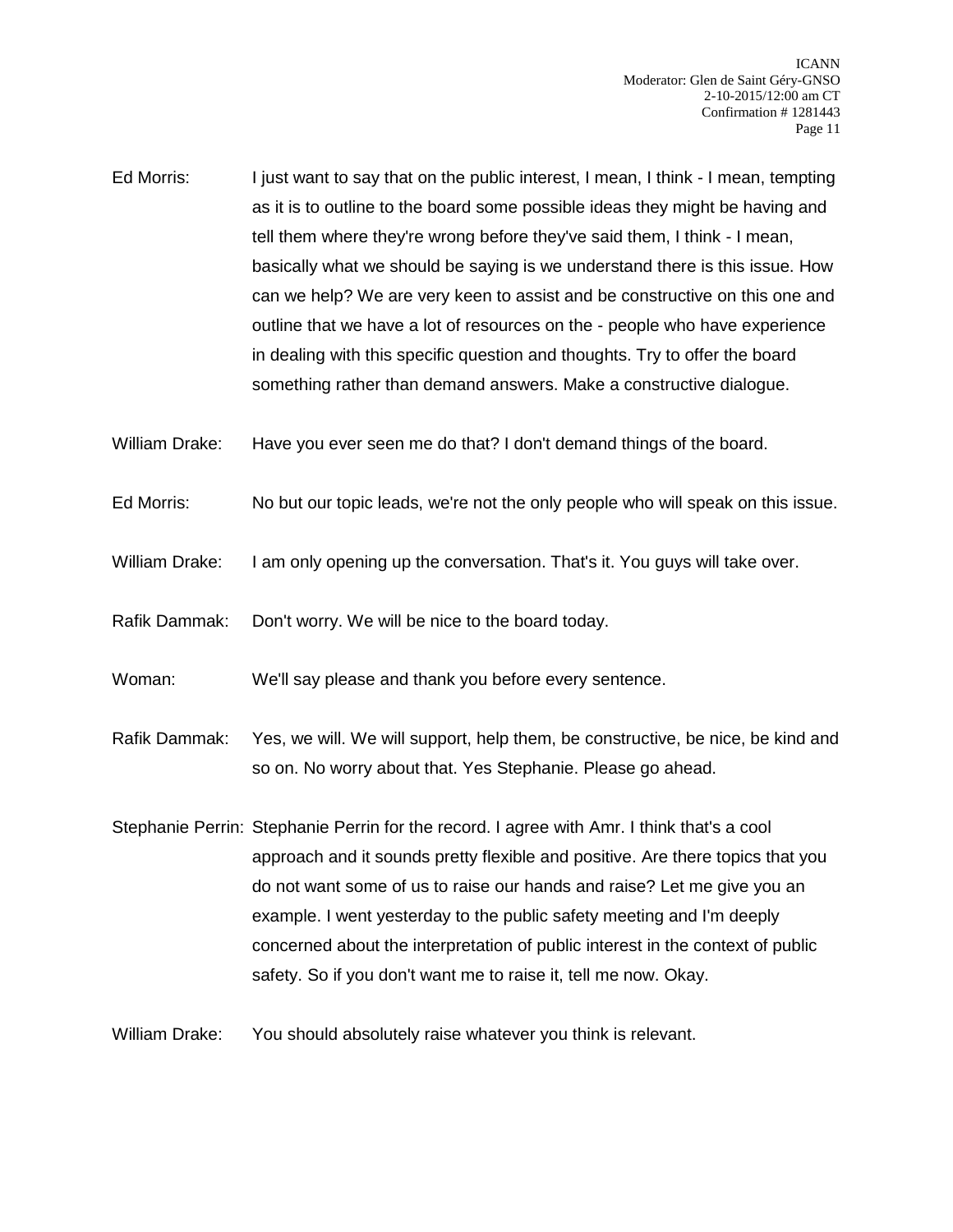- Rafik Dammak: Yes. Okay. So I just want to give the (unintelligible) for Ed maybe to add, to just quickly, briefly, what you will introduce to the board today and just also let Stephanie also briefly your update about privacy. Yes. Please go ahead.
- Ed Morris: Okay. Thanks Rafik. I want to do it in a positive way but you expressed some concern over ICANN corps new involvement in policing content. There are two examples I intend to mention. One is something that came out at the IGF in Bali when (Fodi) mentioned that ICANN has spent months trying to help break up a pornography ring that assigned a Spanish speaking (unintelligible) and to go through (Panamanian) company records to track down the perpetrator who has this stuff online. All right. That's pornography. (Fodi) just - by the way, ICANN was getting involved in taking the stuff off the web in the public interest.

Now we go to the non contractor party house meeting where (Fodi) is tell us about this Bulgarian who's put alleged pirated IP materials online, is servicing Costa Rica and now ICANN is thinking, what do we do about him? What I want to ask the board is, are they aware that staff is getting involved in content, in law enforcement, in this way? Do they intend to come to the community to ask whether we agree with this expansion of their mission and one of our concerns is that it just seems to be done on an ad hoc basis. Who makes the decision about what to pursue in terms of law enforcement or policing content because as the representative of nonprofits and individual users, we don't have the juice to call (Fodi) up and ask him to get involved and so we'd just like to get the board response to what's going on in terms of ICANN's new involvement in content.

- Rafik Dammak: Thanks Ed. Sorry. I was trying to do some administer. Yes Stephanie? Yes, please.
- Stephanie Perrin: Okay. I believe I'm the tail on the cow. I'm the last speaker on privacy and it's going to be very short. Several months ago -- and I'd be grateful if someone can remind me which particular meeting it was -- we pointed out to them that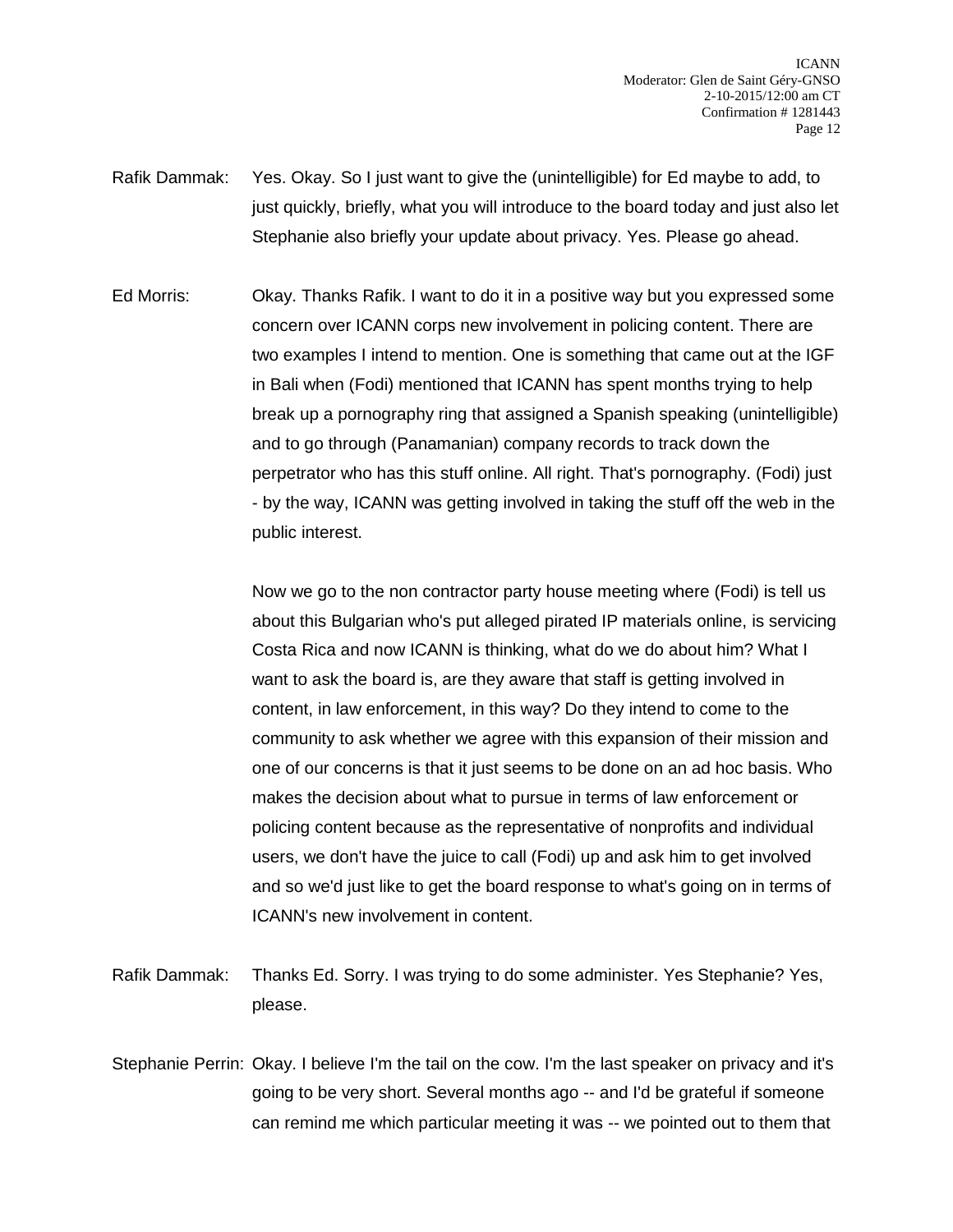the ICANN privacy policy was really woefully inadequate and we opened up a pad and we started looking for contributions and we've had some contributions. I have now pulled that into a draft letter to the board. They basically were very positive. They said that would be a positive contribution if you could tell us what's wrong with our policy.

They have repeatedly promised to send me the HR policy but I haven't seen it and frankly, I'm not going to go fishing for it because I can't find it on the web, I've asked twice, I'm going to leave it at that and I'm not sure it exists. That's the HR privacy policy. So we have a letter and I'm just wrapping it up and about to circulate it to everybody that's on the NCSG list for any last final kicks at it.

So basically it says, this is what you need in a policy these days, 2015, this is what you've got -- it's a web policy circa 2000 -- it only deals with certain things, you need comprehensive, it's part of accountability, it's part of this, that and the other and then we actually comment on the flaws in the policy itself with some of the comments that people have put on the pad. So that will be coming around to you shortly and we're just basically going to say, we're following-up on this and you'll be getting it shortly.

Rafik Dammak: Thanks Stephanie. Any comment here? Yes, go ahead.

- Walid Al-Saqaf: I mean, Walid Al-Saqaf for the record. I mean, maybe it's wise to be ready for the question raised earlier by a member of the board about visibility and see if she has visibility compared to a large and so forth. I would image it's not a one individual view. Perhaps it's the boards view. So perhaps one could find or prepare mentally for that question.
- Rafik Dammak: Okay. Yes, sure. We can do. Okay. If there is no further comment here, I move that we go through - I mean, the main item in our agenda today is trying to strategize for the IANA Stewardship transition and ICANN accountability from our side, what we can do and first we will start with an update and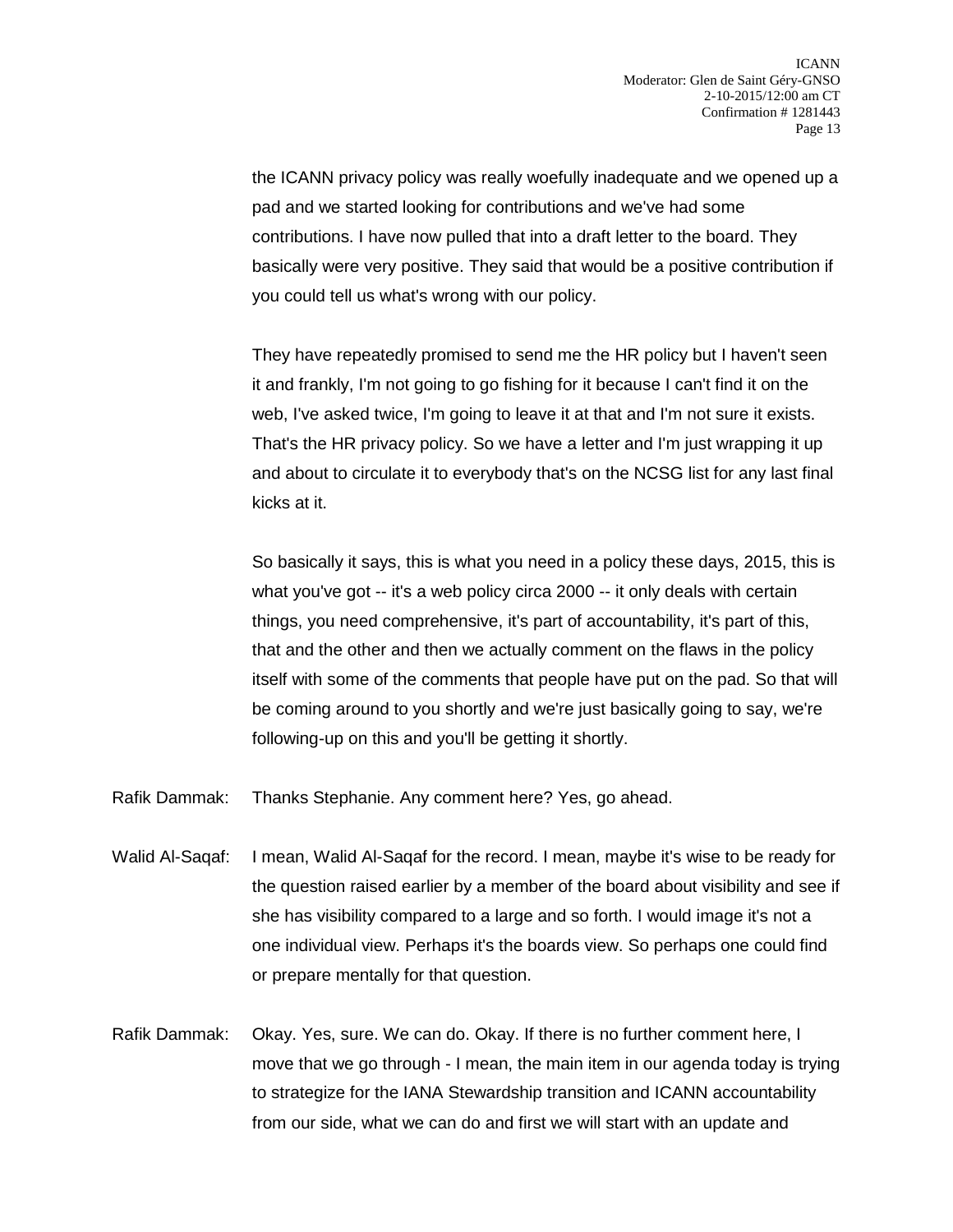briefing from our representative and the different structures. Milton and the ICG, Avri in TWG and Robin in CCWG. Sorry for the people here. There are many acronyms but I think they will be happy to explain that. Okay. Milton, can you start?

Milton Mueller: Okay. So the ICG, the IANA Stewardship Coordination Group, is the cross community entity that accepts proposals from all the different operational communities, names, numbers and protocols and we will then assemble these proposals into a final integrated proposal that goes to ICANN and then to the NTIA. We have received proposals on schedule from the protocols the community, the IETF, and the numbers community, the regional internet registries and those proposals have been assessed and pretty much approved.

> We have one little detail we're trying to work out between them. So what we're waiting on now is the names proposal and of course, you all know how contentious that is or if you don't, then Avri is about to tell you. I think for us, the key question is time, what happens if, as Larry said, this thing drags on and how do these proposals fit together?

> When we submit a final proposal we'll have to take public comments on that. The NTIA will be looking for basically unanimity or a very strong level of agreement about this proposal. So at some stage, we will have to be weighing in on that during the public comment session and that's, I think, actually the easier part. I think the harder part is going to be the names proposal. So I'll turn it over to Avri here.

Rafik Dammak: Sure.

Avri Dori: This is Avri speaking and this is not yet me talking about the CWG. It's going back to the question I asked Larry which has been my persistent concern with the IGC solution which is I'm concerned about the risk to IANA itself of having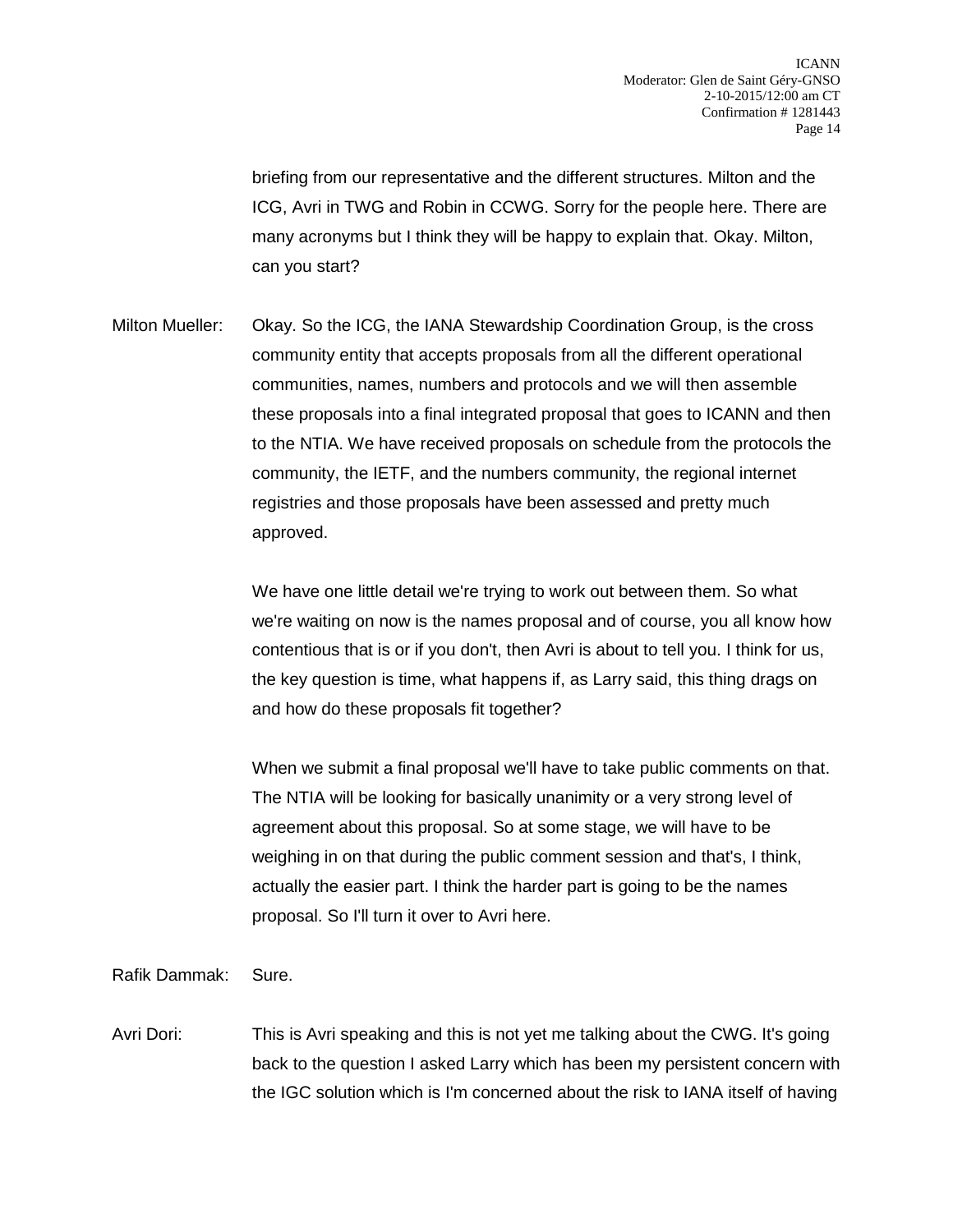it be split able, of not doing as much as possible and they mentioned the fact that I remember having written a comment on it at the time of that RFP.

They mentioned the fact that there had been a lot of discussion on that at the time of the RFP for the IANA contract this time and I'm just wondering whether that's something that you guys have reviewed or that having been mentioned now, whether that's something that could actually be reviewed because there had been a whole discussion. It was one of the specific questions they had asked in their pre RFP.

They had said and should we keep it together and why and why not and especially in the context of and I was really curious and interested that you said the ICG had approved the submissions of the others. I'm quoting your work. So in terms of the ICG approving or passing on or whatever, is this something that is considered? Is this something that is truly not considered important there and as I said when I was talking to Larry, am I the only one that seems to care about this one?

Milton Mueller: Yes. You're the only person in the entire planet who cares about that. No, no. I'm kidding. Of course, we are paying close attention to that. So we call it a compatibility issue. Rather than it being a priority concerned about keeping them together, we're concerned about how the different proposals are compatible or incompatible and if there are incompatibilities between them and there are areas where the different functions touch, for example, running the IN-ADDR.ARPA domain but frankly, the IETF people are quite confident that they could take their registries somewhere else and as long as the organizations like the IETF and whoever's running the names IANA and whoever's running the address IANA are talking to each other and able to coordinate things that way, it doesn't matter. It's not a breakage if the IANA functions are provided by different entities as long as there's a coordination super structure that allows some of the issues that you're concerned about to be dealt with.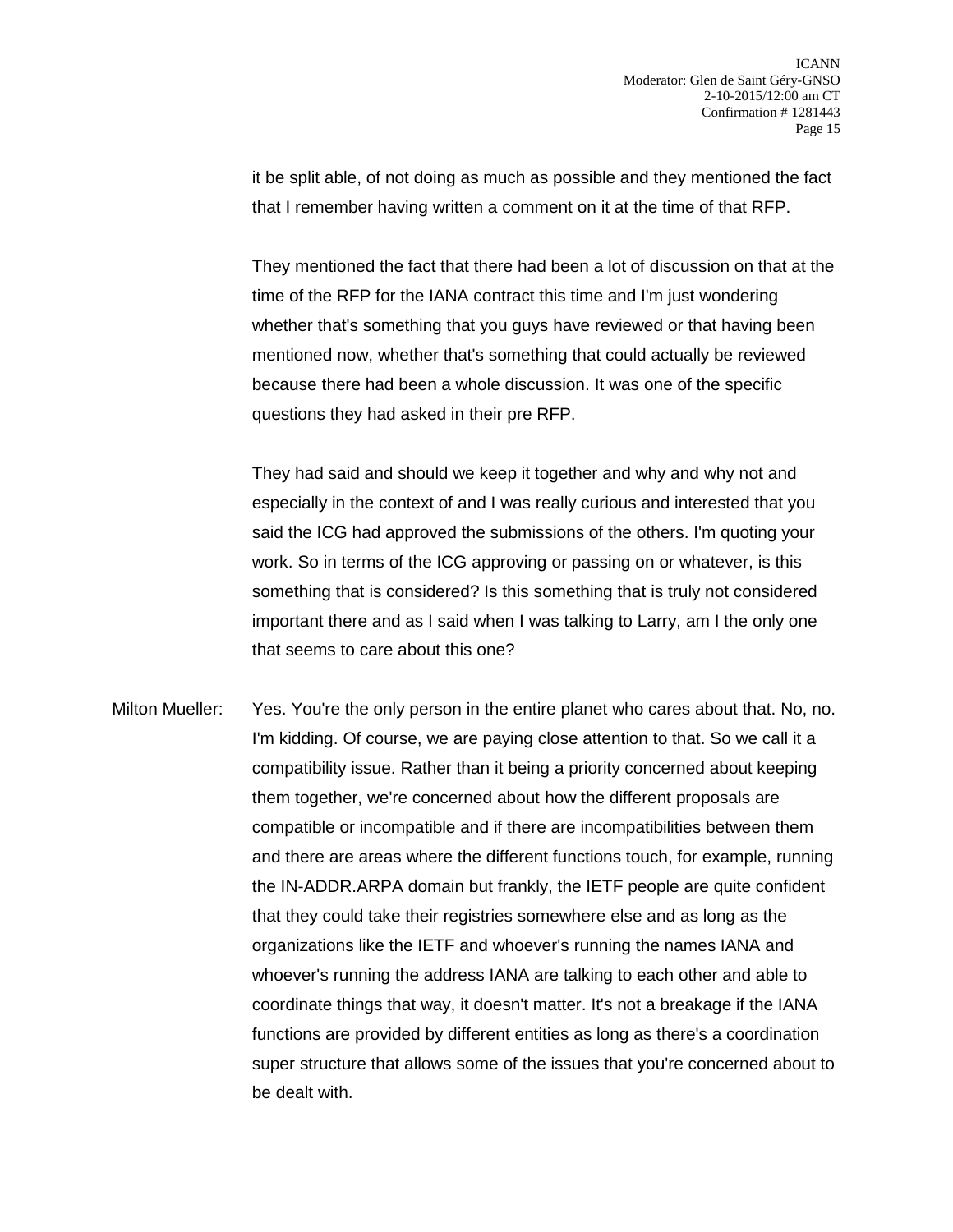Avri Dori: If I can follow-up. This is Avri speaking again. So that would include issues like the IETF deciding to take certain names and add them to the reserve list or take names out of availability for TLD's? That is actually considered as being adequately dealt with?

- Milton Mueller: That is indeed. It was explicitly discussed and actually, if you read the IETF proposal in detail, they talk about these IANA functions and so, for example, it would be, yes, if we do that, we have to tell whoever is running the names IANA that we did this and the names IANA people recognize that the IETF sets the parameters for the domain name space. So they have to respect whatever things are withdrawn from that space or whatever bounds are put on that space by the IETF.
- Avri Dori: Avri speaking and there's just an assumption that'll all work well when that happens?
- Milton Mueller: I don't think there's an assumption. I think there's a confidence that the apparatus is there and there's a general feeling that we have no intention to move the IANA functions at the present time. So yes, it doesn't seem to be something that they see as being hard or something that could result in disaster.
- Rafik Dammak: Okay. Thanks Milton for the briefing and answering the questions. Maybe now it's time for Avri to do a proper briefing.
- Avri Dori: Okay. Thank you. Avri speaking and talking as the NCSG's member of the cross community working group on IANA Stewardship Transition which is the one that gets called CWG for short basically, I've sent most of this information to the list so I probably won't be saying a whole lot new. There was the proposal that was put out for comment. Comments came back and then there was also a polling inside the CWG on how to handle and how to address the various issues. A lot of discussion went on among the - the results of that were that the original and what had been the mainstream, often gets called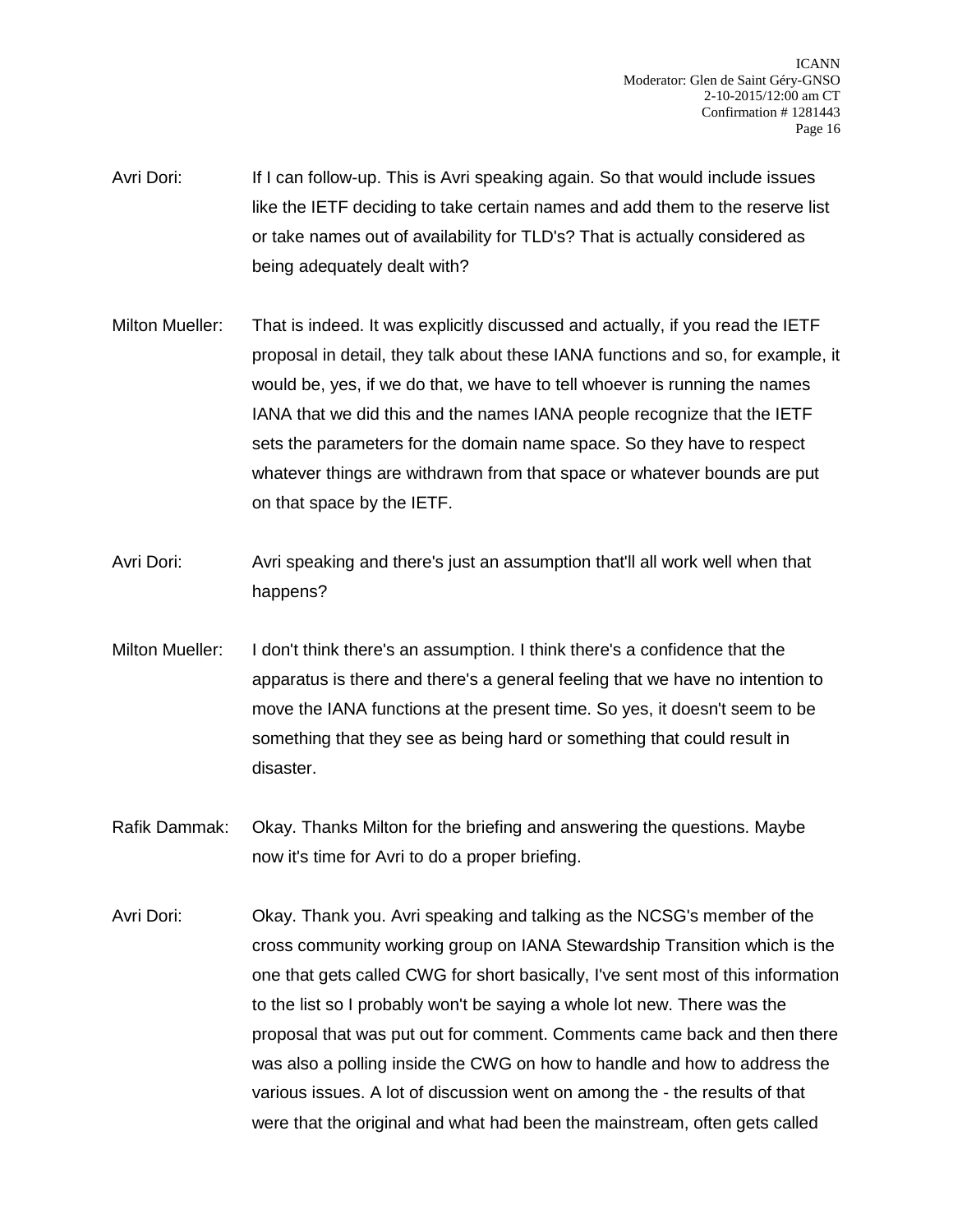the Frankfort Proposal, those are all same names for what is now also being called the external model.

So if you hear of the mainstream, Frankfort, or external model, they're all referring to the same model. That was the model that had a customer service committee to CSC which was a standing committee mostly of registries with some, perhaps, outside experts with a contract co which was the entity that held the contract with a multi stakeholder review team MRT which was a multi stakeholder body that reviewed any issues, that was also responsible for reviewing the issuing of a request for product and RFP periodically for a new contract or a variant making a decision whether an RFP was available and an independent appeals process -- hopefully I've got all the words right -- and IAP on basically where things can be appealed and then going down a level and getting into what the CSC, the customer standing committee, how it dealt with SLA's and what its roles were.

We got fairly detailed into contract co and MRT but because they are part of now a different - so there's the external model and in response to what I think I can safely call insufficient enthusiasm about - I'm trying to find neutral words for saying it. For the external model that basically an internal model has been being built.

The internal model that's still very much in discussion has accept the notion of a CSC. So accepts the notion of a customer standing committee and there's not much argument over that. Pretty much accepts the need for an IAP, an independent appeals process but has a very different notion of obviously if it's internal, then there isn't a need for a contract and when it's looking for how that's managed, it tends to rely more on existing internal structures that we already have in ICANN as opposed to building a new set.

Now, within both of those models, there's a variant that within the external model, is lighter weight than contract co and tries to use a notion of a trust where the contract is held in trust by a minimal entity outside of ICANN that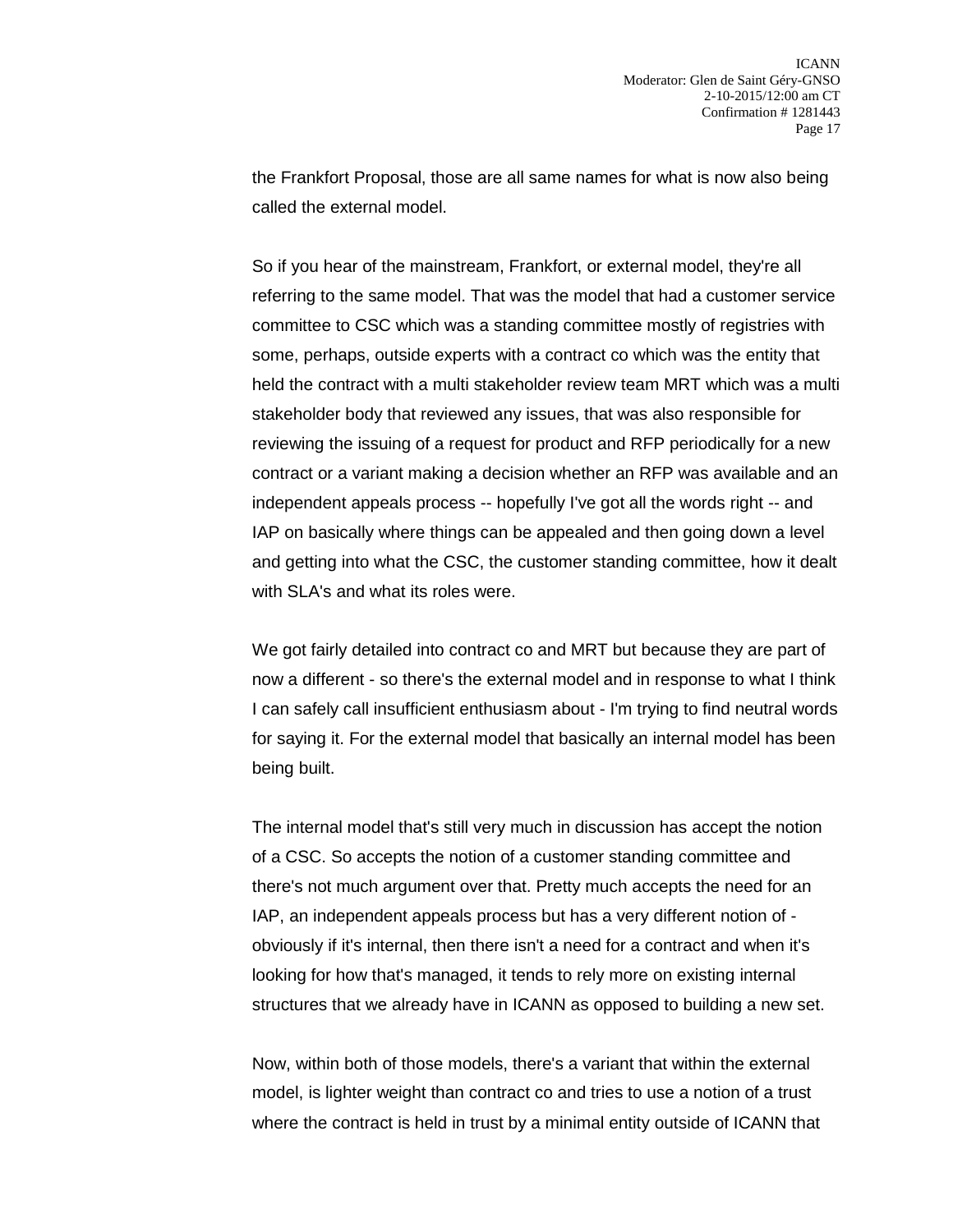basically when there is a need or if there is a need to move the contract is the one that can do so at the advice of the MRT.

Within the internal model, a variant has been built basically to allow for separability. Almost all the solutions allow for separability and try to account for a notion of separability but in some of them, the separability is achieved by a form of separation almost at the beginning at least for the contract though everybody also keeps the functions at ICANN for now and the other end of the scale, separability is basically a possibility, is a potential.

If the contract is being held in trust or the notion is held in trust, then it can be transferred but there's not - you sometimes hear mentions of exploding bolts and/or golden bylaws. Things that make it possible to separate but don't require doing it. So all of those things now are all in a state of discussion. A lot of them depend on some legal questions of can a trust be done, how could a trust be done? If there's a contract and it's created, then does it have to be incorporated? Can it be unincorporated? Is it an association of members? What kind? So there's a myriad and there's a whole document and there's a committee that's going out to a lawyer to ask those questions.

There's also starting to be -- and this is probably the most recent and we'll find out more about that this week -- that there's starting to be various verbal, various talk of hybrid positions, trying to get something that satisfies the fundamental requirements of the external model people as well as the fundamental yearnings of the internal model people and some of us have been working on one model.

We hear there are other people working on other models and that's perhaps something that we can discuss further in our meeting in terms of what are our fundamental points that if there was a hybrid model, it would have to have A, B, and C, and then if we want to go there. It's also possible for us to say no. We're a hard line external model all the way group and nothing but will work and what have you.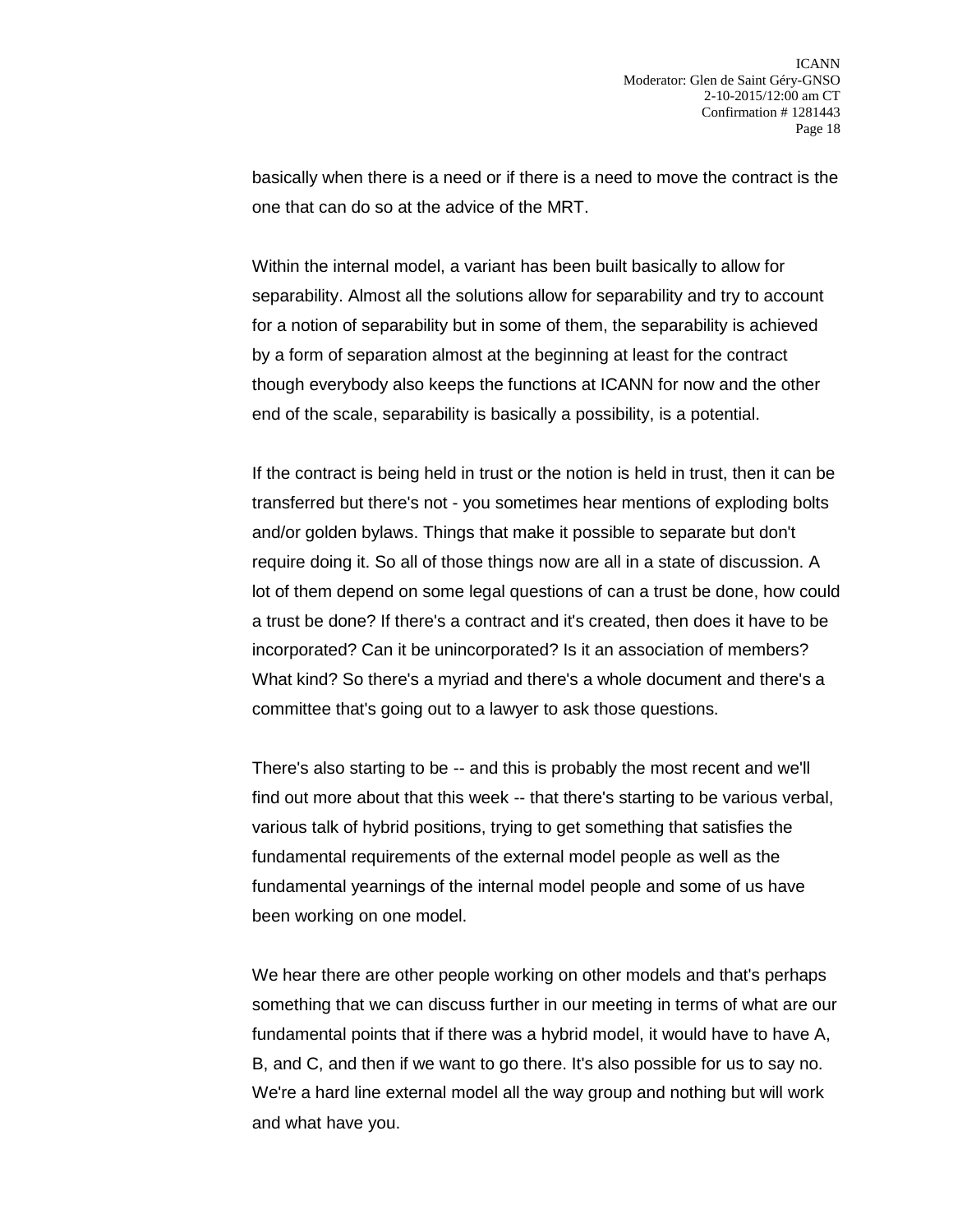So that's the stuff that we need to come to some sort of understanding on although I don't think we're going to try and drive to a consensus position at the moment and these are the things that I'm going to keep coming back to the list on as we go on to say, hey, this is being talked about at the moment. For my own role, and this is the last thing I'll say at the moment, I try to balance my personal views and I happen - I think I said so on the email. I happen to be an external trust person at the moment. That's the model versus trying to represent once I understand it -- and I really don't understand it yet -- what are NCSG view is on it and I guess at the end of the day, if we get to the last bits of consensus discussion is when I'll have to switch from my personal views which I'll argue internally to an understanding of whatever is the NCSG position. Hopefully that helped and wasn't too scattered.

- Rafik Dammak: Thanks Avri. I mean, in turn to get NCG position, I think we need to have also after this several conference call maybe to get more people in different time zones and so on to get more people attending and sharing briefings and explain it because there is the document.
- Avri Dori: Right. This is Avri again. There's a document and I'm willing to do as many online discussions as people need especially as we get closer and closer to the deadline and we're having discussions. I don't care when I have to wake up and then go back to sleep. So I can do as many of those as the group is into doing.
- Rafik Dammak: Okay. We'll select for you different time zones but Avri, just maybe for those that are not aware - yes. I saw the queue. Yes. Just to clarify maybe for those who are not aware, when you say customer, what do you mean by?

Avri Dori: When I say what?

Rafik Dammak: Customers and the customer committee.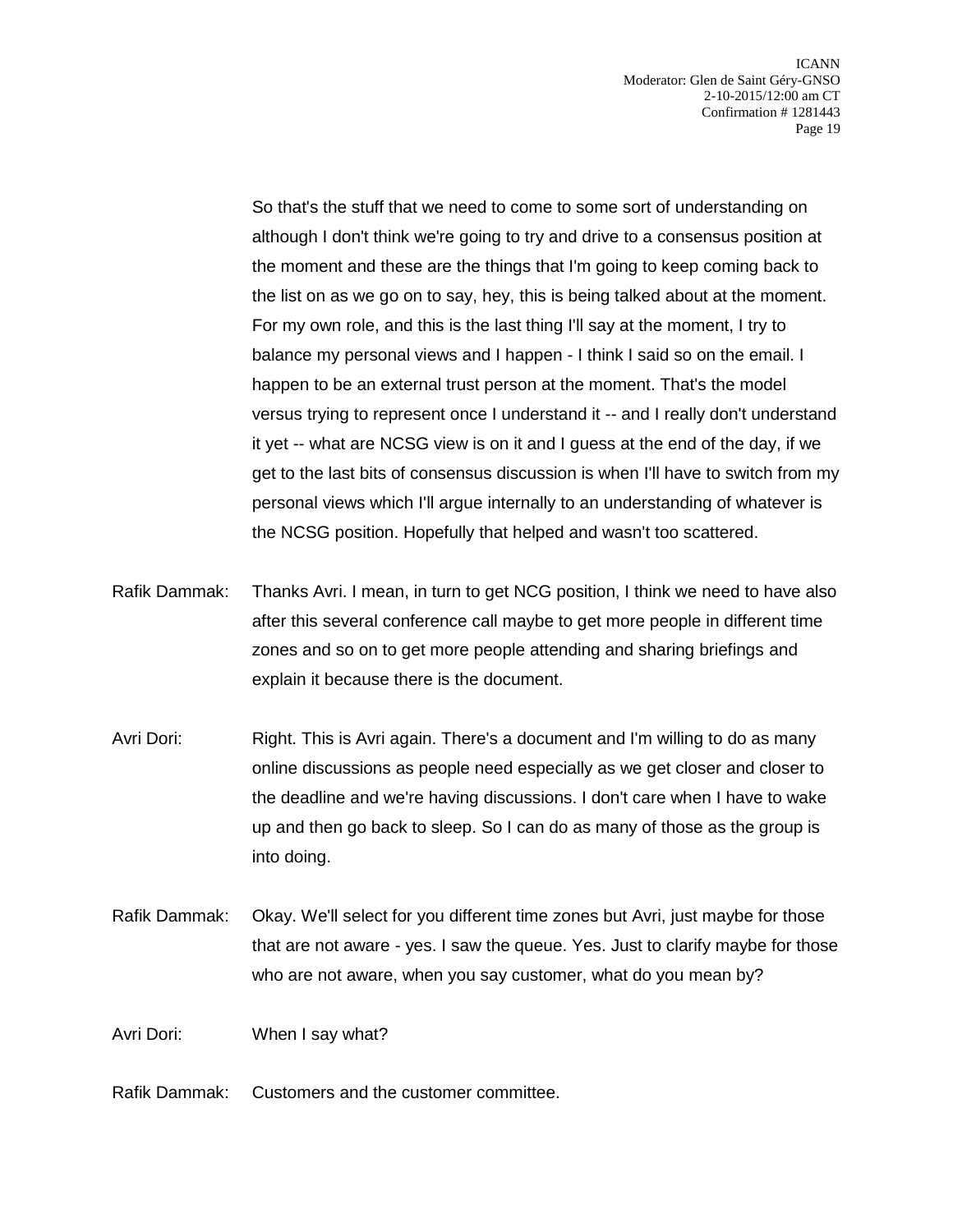- Avri Dori: The customers. Well, the strictest definition of customers is the registries and then there's the - the conversation you get into is direct customers versus indirect customers and the registrars and registrants and users come under the indirect customer rubric.
- Rafik Dammak: So (Sam) and then Matthew. Please go ahead.
- (Sam): Okay. Avri, it's a really simple question. Are they trying to build this out of (unintelligible) or are there comparables out there that they're looking at to get some of this very - it just sounds alien to me.
- Avri Dori: Okay. I think that, first of all, obviously, the internal this is Avri speaking again in response. In terms of the people that are using the internal model, certainly they're building off of minor alternations of the cloth we currently wear. I think in terms of the other models, I don't think any of them are whole cost. For example, when I started pushing the external trust model, I was building a lot off of the IETF and its relationship to the inner society and the IETF trust and now I think on all of them, everybody had a metaphor that they've seen somewhere else and they were saying, here's a model that might work for us and then we've got into it's almost like a harlequin outfit. I'll take the shoulders and the sleeves from this one and the pantaloons from that one.
- Rafik Dammak: Okay. So we'll take question from Matt from you and then we'll get briefing from Robin but yes, Matt, please go ahead.
- Matthew Shears: Yes. Thanks. Matthew Shears. In terms of us trying to move towards some kind of a common position on this issue, I think Avri circulated it but there is the Singapore discussion document that was circulated, I believe, from the working group and at the end of that document, there are nine questions for the community. This document is going to be used by the chairs as very much a - the responses to the document will be effectively guiding the discussion of the working group going forward. So finding some kind of a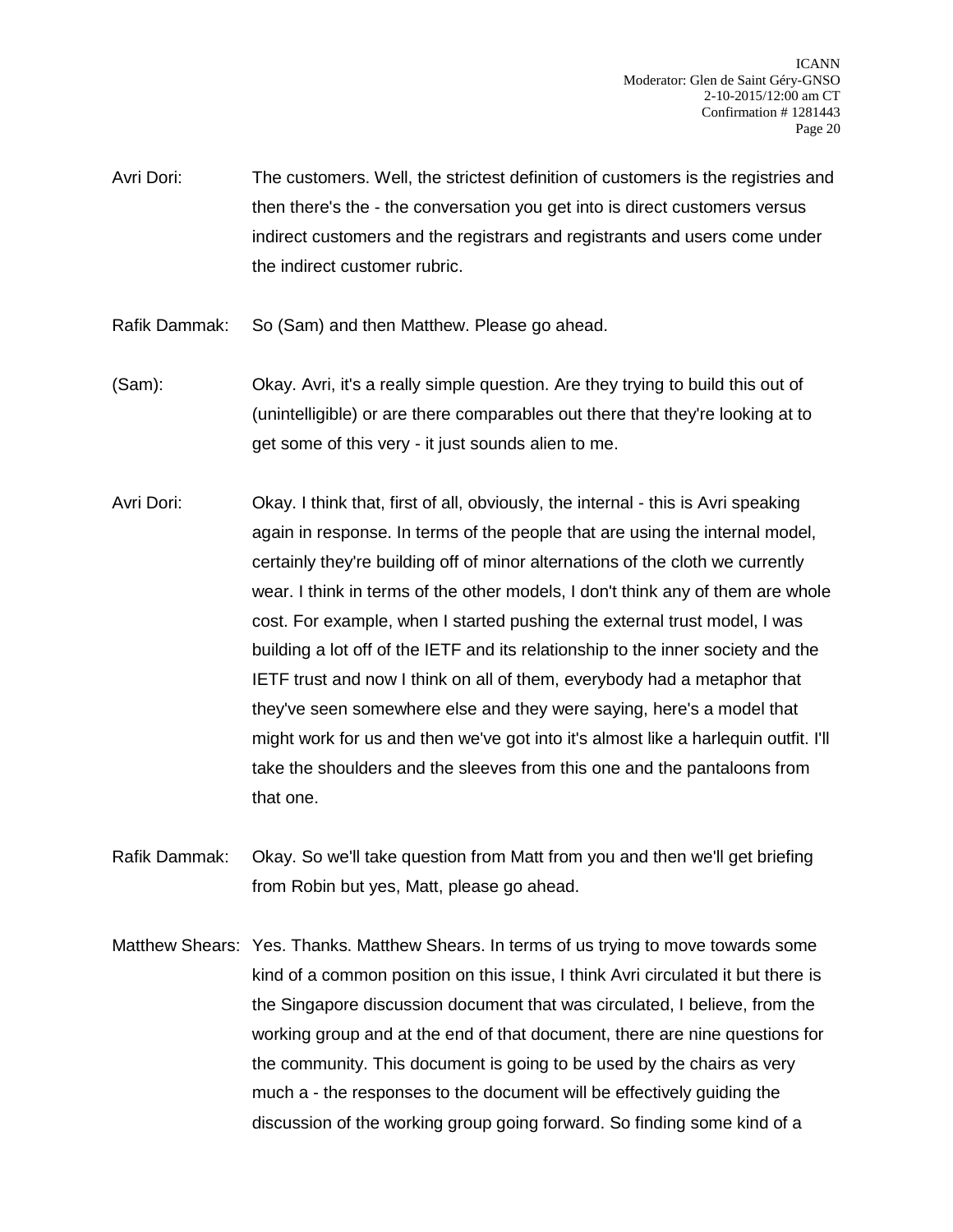voice around those nine questions might be something we should set ourselves to as a task and I think that would be a very useful contribution if that's possible. Thanks.

- Rafik Dammak: Okay. Thank you. (Unintelligible). The ICANN board has submitted its comment to the top transition proposal from the CWG and it said that having the division of - the four so called entities would constitute an overreach so that ICANN was designed to be a permanent custodian, so to say, of the IANA function operator but I'm wondering whether the ICG has had a conversation with the ICANN board before or after the submission of its comment and whether that could potentially be released in the meeting with the board today. Thanks.
- Milton Mueller: I missed the last part. Did we have a conversation with the ICANN board and then what?
- Rafik Dammak: Could they stay in the meeting with the ICANN board of this group?
- Milton Mueller: Yes. We had some very interesting conversations with the ICANN board some months back about the submission process. Essentially we learned from the NTIA that we would not be able to submit the final proposal to them directly. That according to federal contracting law, the final proposal has to go through the ICANN board. We then got the ICANN board to agree that they would not modify the proposal in any way and that if they had any opinions of criticisms to be made of this model that they would be made in the process and not sprung on us at the last minute. So the transmittal letter of the ICANN board will probably include their opinion but that opinion should be known before it goes along with this final proposal. Does that answer your question?
- Avri Dori: It's Avri again. On that one, also, certainly the CWG has taken that letter into account and has discussed it and it's among the issues and thank you Matthew for bringing up the questions. We actually should have put them up on the board in the thing and I neglected to do it but which would've been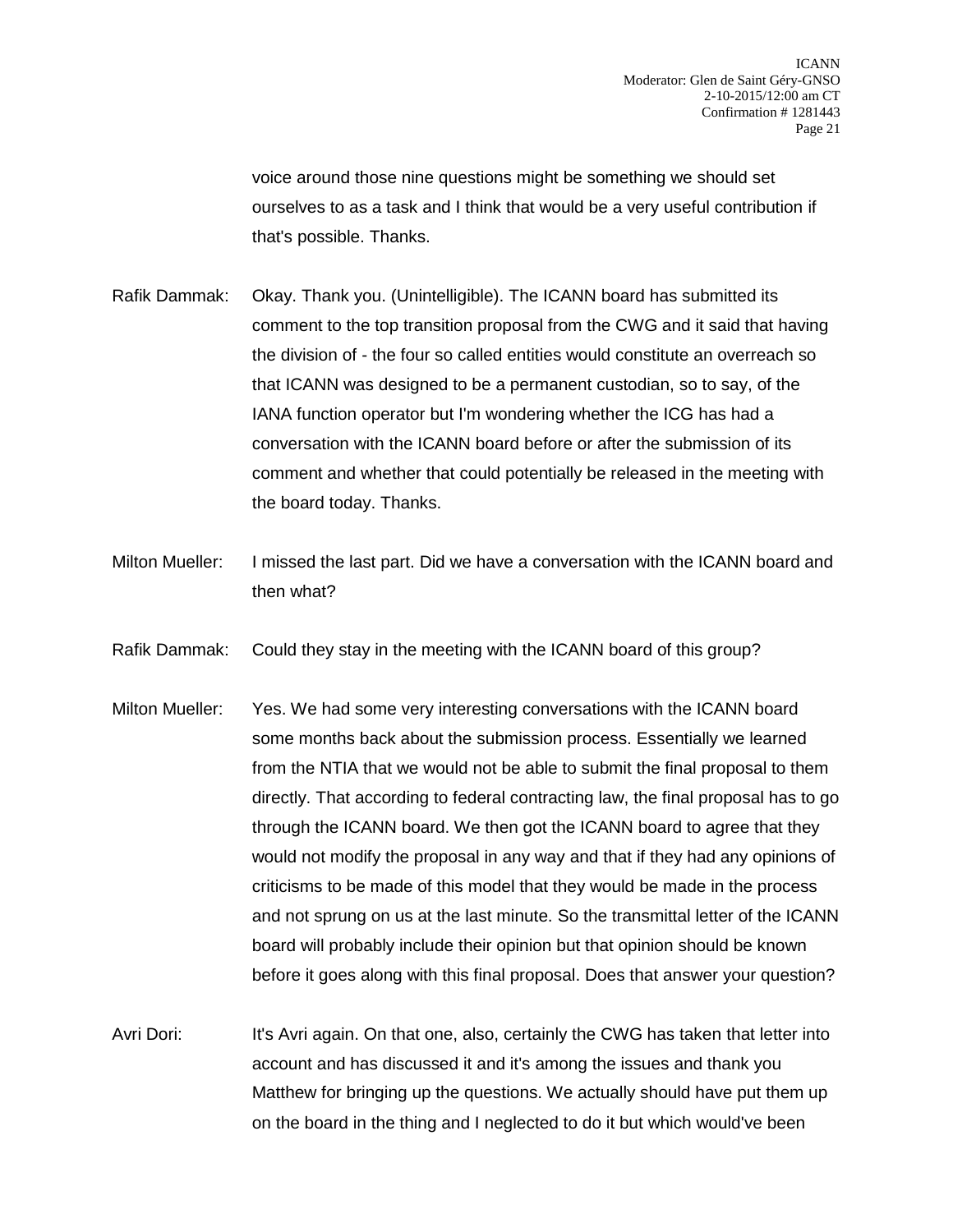good and if it fits, I can quickly take the time to read them so people will have heard them. That's up to you Rafik whether I want to read the nine questions so people can think about them or whether there's not enough time for that.

Rafik Dammak: Sorry. We have 40 minutes for this item including their accountability but yes, you can. Sure.

Avri Dori: Okay. As I said, I did send the document to you all so you do have them but quickly. So question one, do you believe that the transition from NTIA should happen? Two, are you comfortable with ICANN as policy maker also being the IANA operator without the benefit of external oversight? Three, should registries as the primary customers of IANA functions have more of a say as to which transition proposal is acceptable? Four, what does functional separate of IANA from ICANN mean to you? Five, do you believe the IANA function is adequately separated from ICANN under the current arrangements and this is in parentheses, IANA separation note. There's parenthetical in all these questions that I haven't been reading but you've got them. So I've read five.

> Six, in considering the key factors such as security instability, ease of separating the IANA function from ICANN, et cetera, for evaluating the various transition proposals, what importance would you give to the ability to separate IANA from ICANN versus the other factors? Seven, given the IANA functions could be separated from ICANN, do you believe it would be important for the community to obtain from ICANN on an annual basis the costs for operating IANA including overhead costs? Then a sub bullet on that. Would it be important to separate out the costs associated with address and protocol functions? Eight, could there be unforeseen impacts relative to selecting a new operator for the IANA function versus the ICANN policy role? Nine, are there other transition models which the CWG should be exploring? Thanks.

Rafik Dammak: What are you saying? Okay.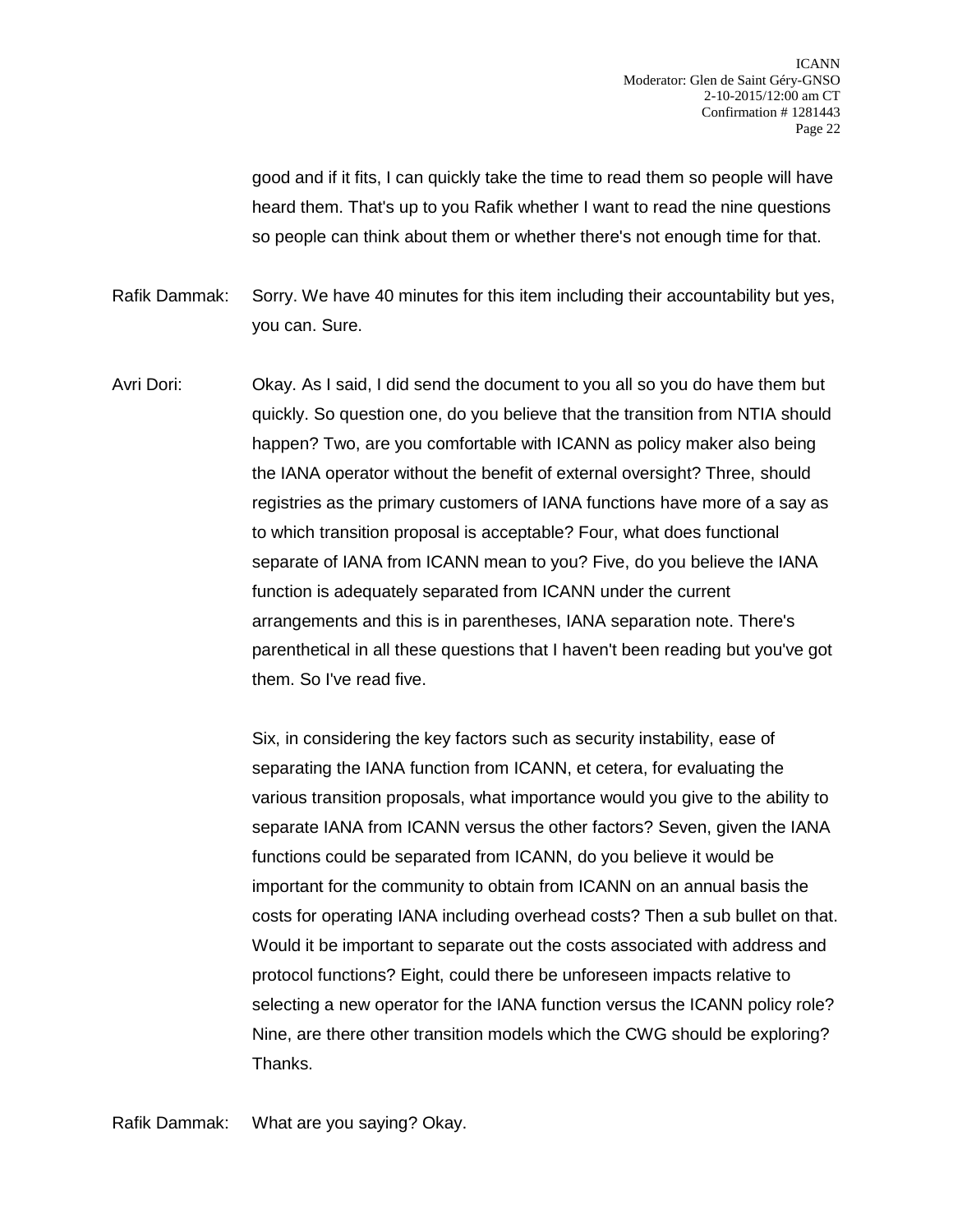Avri Dori: I think what Bill said is we should set ourselves to work on those. Is that what I heard you say?

William Drake: I was echoing Matthew.

((Crosstalk))

Avri Dori: I mean Matt, the ninth is certainly a lead on to Matthew on a hybrid idea that Brenden, Matthew and I and others have been talking about for the last couple of days.

Rafik Dammak: Okay. Thanks. Stephanie.

Stephanie Perrin: Yes. I just - Stephanie Perrin for the record. I just wondered who drafted those questions and you heard me ranting earlier about what bad questions they are. I'm not saying that it isn't a good idea to answer them, fine, but I think we should point out some of the assumptions and the leading nature of the questions while we're doing it. Sorry if any of our guys were approved as part of that team that drafted those questions.

Avri Dori: Should I answer the question?

Rafik Dammak: I think - Avri, we've got three people who want to answer that. So we'll start with you, Milton and then Matthew.

Avri Dori: Okay. The questions were written by our chairs and they were reviewed by the group.

Milton Mueller: I'm just curious to why you think they're leading. I'm very sensitive to that and I thought that the questions were pretty good on a whole. What do you have? What problem do you have with them?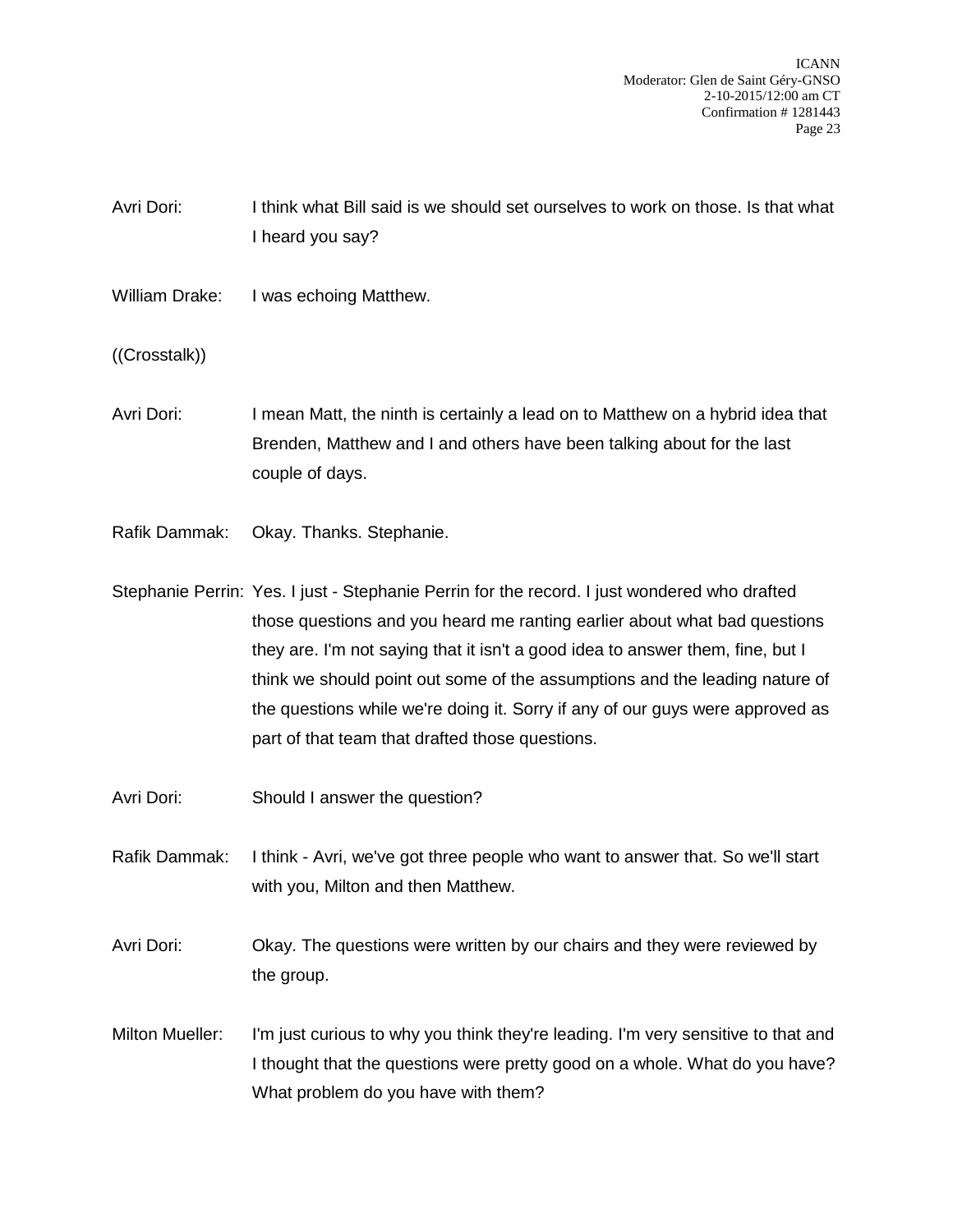Stephanie Perrin: Well...

Milton Mueller: I mean, it depends on how you answer them.

- Stephanie Perrin: Yes and this will be a long discussion but I'd be happy to walk you through what my problems are and, I mean, I'll contribute my best to the discussion but maybe we shouldn't take the time here.
- Rafik Dammak: Yes. Matthew, please.
- Matthew Shears: Yes. It is difficult to listen to those questions without actually considering the entirety of the document there on page six or seven or whatever it is. So the document does go through the models, the rationale for the models, describes the models and then the questions come at the end and it's really only after going through those that it puts it all in context. So I think that's an important part of the work as well is reading the document and everything else and I think it'll become clearer but those questions were, as Avri said, they came from the chairs but they also came from us as well in the working group and then they've been slightly rephrased. So it's gone through a couple of iteration.
- Rafik Dammak: Thanks Matt. So turning to more action oriented. So we have the document. It is still out for comment for how long or it's just for the Singapore meeting?
- Avri Dori: There's no deadline on it. There's no open comment period on it. It was this is where we are coming into Singapore. Now, in Singapore already we've had the first talking sessions. I don't think we've had a working session yet. I think our first working session is tomorrow. So hopefully by the time we leave Singapore, we'll be a little further developed and we'll have narrowed things down so that as time goes on, this document should become less relevant as we narrow in on some but that would involve predicting things and I'm not sure where we're going to be in Singapore yet and hopefully we will have moved along but who knows.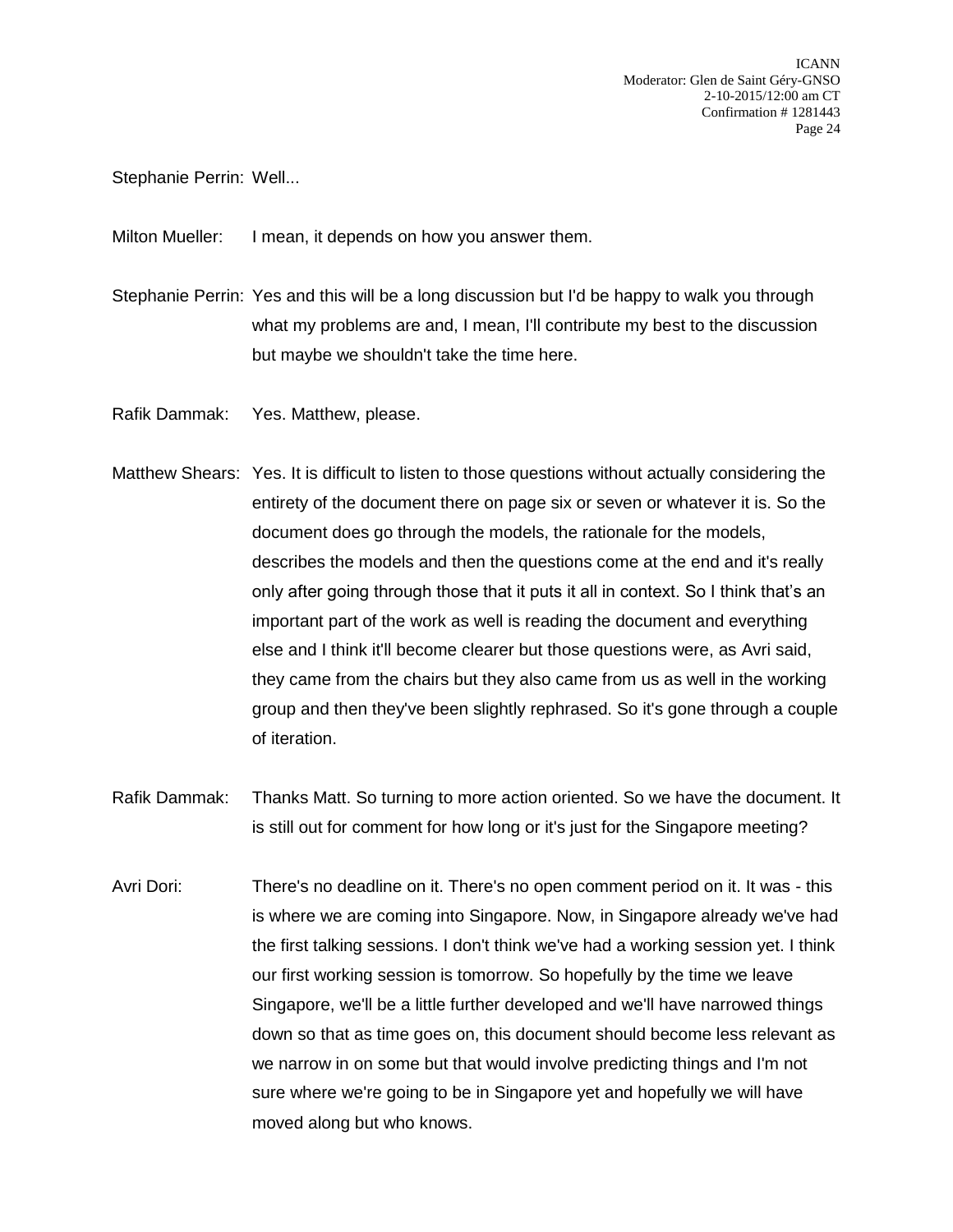Rafik Dammak: So Avri it means that we still need to respond to these questions and still we need to work on them. So it's something that as (NCIG) we need to work on.

- Avri Dori: Most definitely. I was surprised when after sending out the document, no one appeared to have read it and certainly no one commented on it or asked questions or anything. So yes. To the extent that we want to answer them, we need to start. Obviously there's many participants in the group from here and they're all giving their opinions. All of us are giving our opinions all the time but in terms of the people that aren't participating, the more they give us to work with, the more we'll have to work with.
- Rafik Dammak: Sure. Determining the proposal hybrid, solution hybrid proposal, is it possible to share it?
- Matthew Shears: Just before we get to that, just to Avri's point, I think it is useful for us to be able to give Avri something that she can refer to that we have as NCSG responded to these questions. I think that's important and it's important in the discussions as well that they hear that this is something coming from this particular stakeholder group. Yes. So Brenden has just arrived in time. So yes. So Brenden, Avri and I have been discussing what we're calling a hybrid model.

One of the dilemma's as Avri's explained is that there is a diversity of views between those who subscribe to the contract co external model and those who subscribe solely to the very internal model internal to ICANN and there's also concerns about, as you've probably heard from the various meetings we've had so far, the complexity of the model. There are concerns about how hard is it to actually separate a contract from ICANN if it's deemed that ICANN has not got the sufficient performance levels or is not meeting proper policy implementation and things like that as the operator.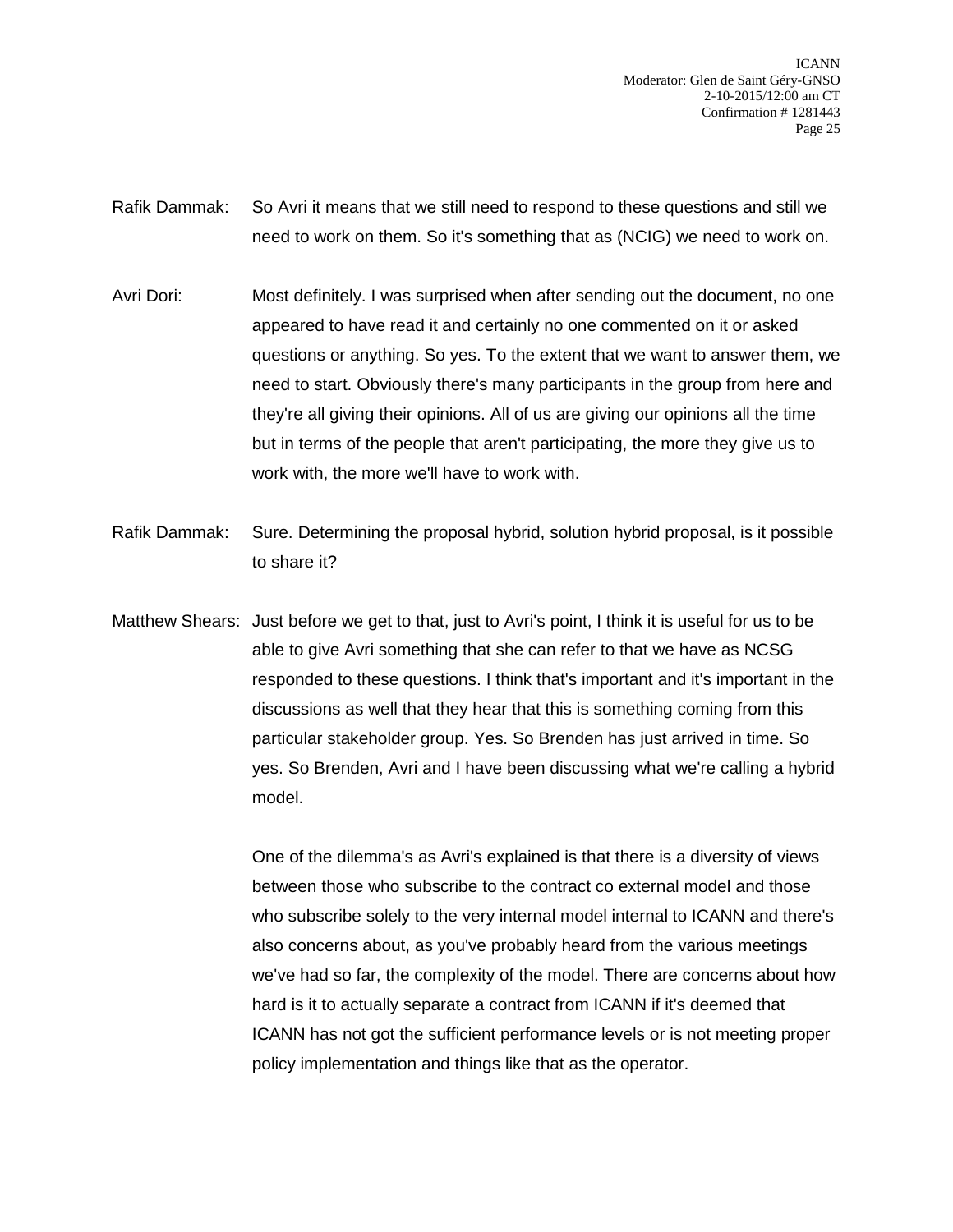So for a number of other reasons -- and Brenden please jump in when you want -- we've been discussing a different kind of model now. Now, one of the problems that we've had from the very beginning as Milton said is that the ICG has basically separated the discussion on the IANA transition into the three parts. So names, numbers and protocols and if you look at the IANA function as a whole which is what it's being operated as now as an external model effectively as a whole, there are some - there is a value to looking at it holistically in terms of what kind of accountability mechanisms could you put in place if you were looking across the three.

So we've come up with this hybrid model which to summarize it very quickly is basically to separate out the IANA functions team from ICANN, separate it from ICANN itself, create into a separate entity, suggest the creation of a board for that IANA functions team that would comprise members or individuals from the names, the numbers and the protocols communities and that entity would then be the operator for the IANA functions.

So it would be a standalone entity or possible a subsidiary of ICANN but we're looking at a standalone entity that would undertake those operations. So you would have effectively parity in the relationships between the RAR's the ITF and ICANN with the policy implementing entity which is the IANA functions operator. So if you can - it would be easier to show the image. I don't know if we can. Can we do that?

Avri Dori: That's what I - I just sent the URL to Rafik. I don't know if we can get it into the AC or not. You mean just put it as a picture? I just put the link. No. I sent it to the chat. Okay. Yes. That's in your control Matt because you only have it open to CDC. If you can open it to the world at this point for viewing. It's easiest to open it up to the world for viewing. That's right. I have to get into Adobe. Give me a second. I'm not in Adobe. How many windows do you want open at a particular time? Are you in Adobe chat already? I'm not. You can just drop the...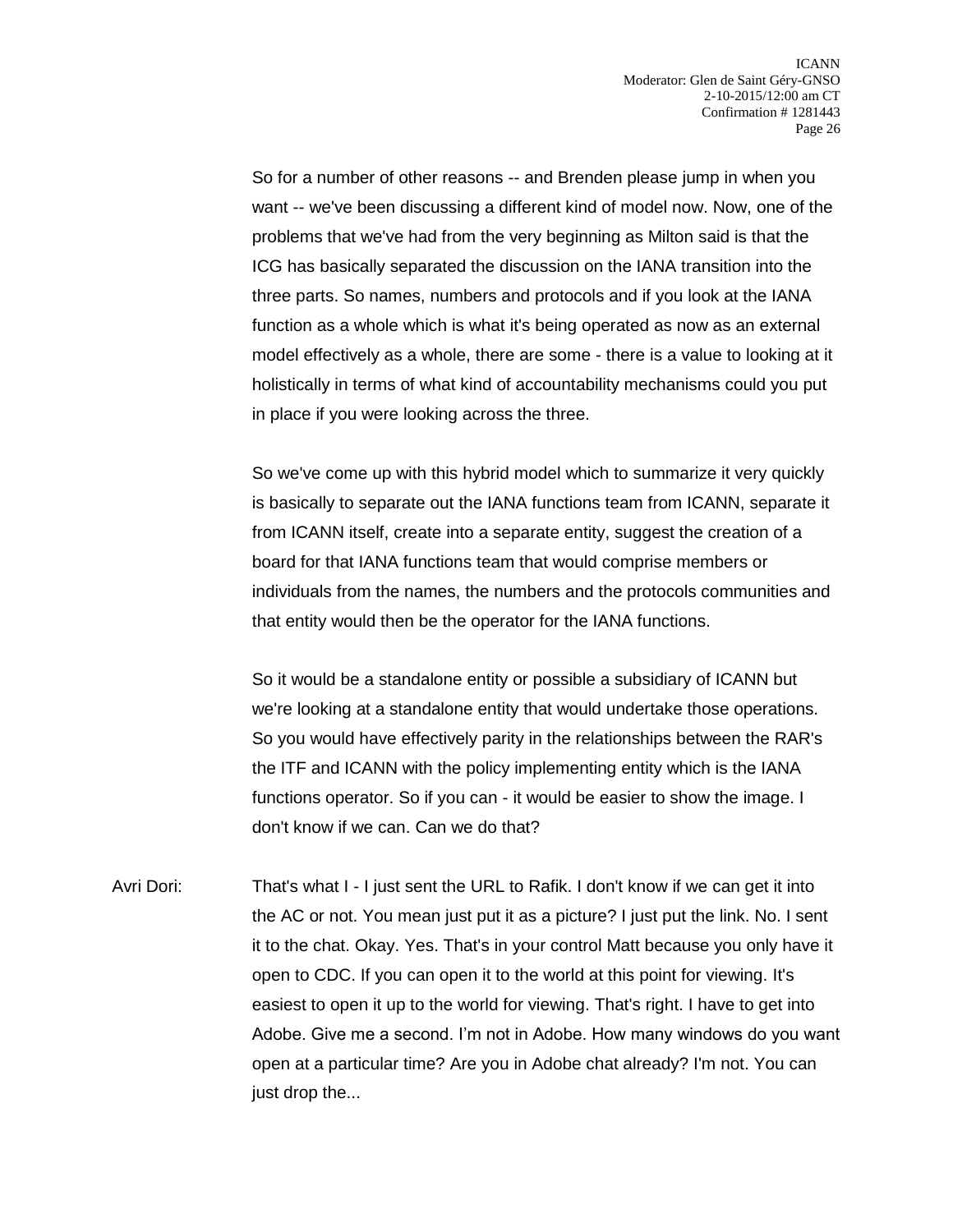- Rafik Dammak: We can okay. Stephanie has a question. In the meantime, we will figure it out for this.
- Stephanie Perrin: Yes. Stephanie Perrin for the record. This sounds rather similar to some of the models that we discussed at the (unintelligible) school in the summer. My question would be -- and forgive me for thinking in terms of para government bodies -- but how is this thing constituted? Does it have to be incorporated? Is it an association? Is it a creature created by ICANN? Is it a separate operating agency, an SOA as we say in government?
- Matthew Shears: I don't know unless you want to jump in Brenden but we haven't quite got that far in terms of establishing whether or not it's a completely separate entity or whether it could be a subsidiary of ICANN.
- Brenden Kuerbis: Thanks Stephanie. First of all, I'd just like to point out I've been talking to other people and this model is actually quite similar to another model that's being pitched by someone in the registry and registrar side. So the idea of taking the IANA functions out of ICANN and having an ICANN contract with that entity or having it as a subsidiary, having it distinct from the policy making body is definitely a feature that more than one group wants to see. As to whether it's a subsidiary or an association like Matthew said, those are details that are details that we haven't quite ironed out. So I think that the debate will be largely about that. Do we create a subsidiary that's holding by ICANN or is it owned perhaps by ICANN, RIR's and the ITF equally? Is it a wholly owned subsidiary of ICANN or would it be, perhaps, equally owned amongst ICANN RIR's and ITF? We haven't really come to that point in discussing this.
- Avri Dori: If I can add, in fact, there is a note down at the bottom that has an open issue. Is it a subsidiary, a subsidiary set up to spin out upon decision of its board, a separate entity from the start? Then any of the models that we've talked about in terms of trusts and whatever any of those contract models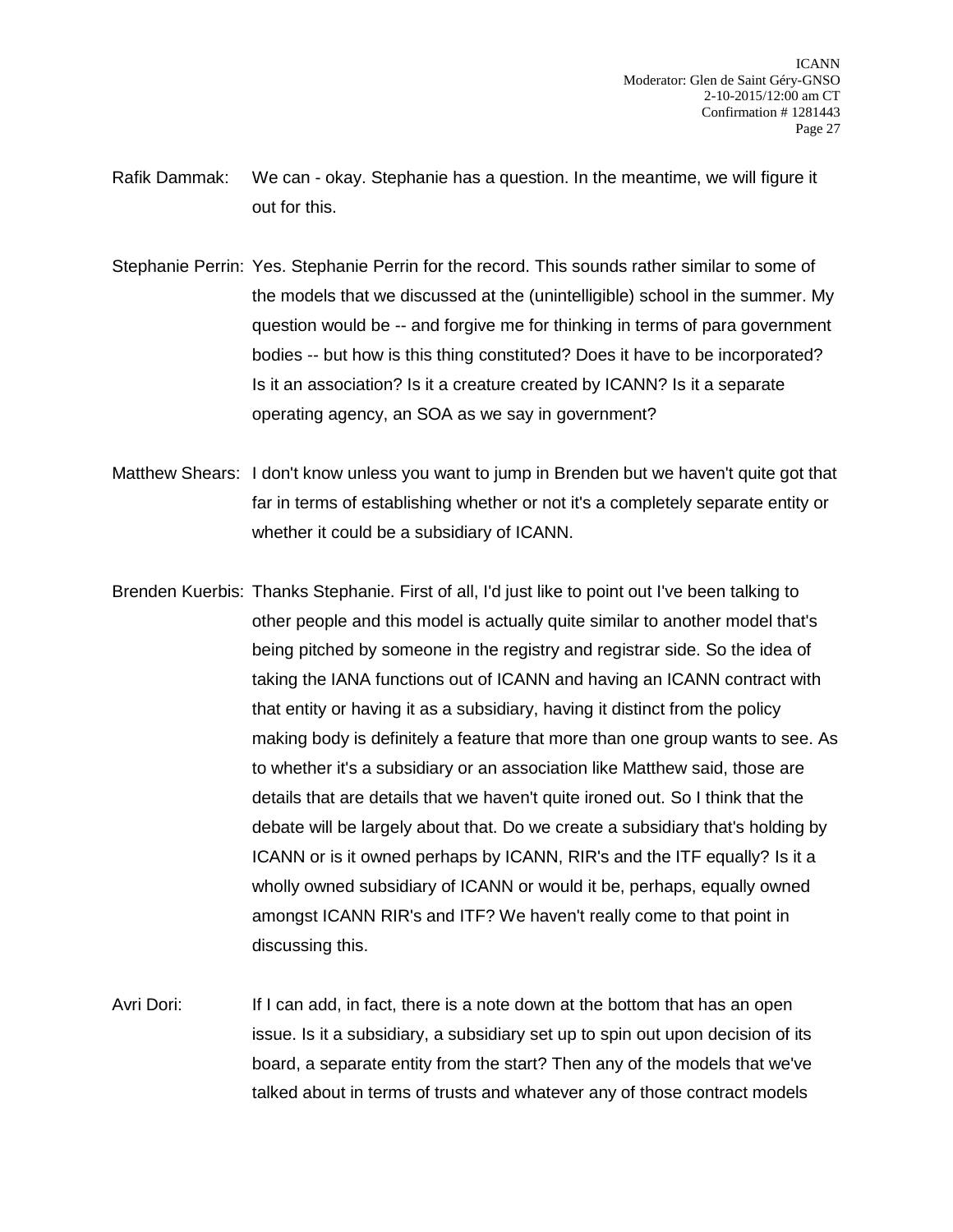and then further discussion to be held. Is it a member association? All the models. We haven't closed on that at all yet in terms of offering this hybrid.

Rafik Dammak: Okay. Thanks Avri. Yes Stephanie.

- Stephanie Perrin: Stephanie Perrin again. I heard Jonathan answering on day one questions about how long it was going to take to get the independent legal advice. Was it weeks? Was it months? I must confess I felt his response was somewhat vague. It does seem to me that this is where you really truly need independent legal advice advising on the liabilities and all of these issues. There's a number of really important distinctions in these models and I'm no expert on this that's for sure and I would hesitate to rely on the Jones Day advice that you're getting now. So you need to find independent advice on this.
- Rafik Dammak: Okay. Matthew, yes. I think Stephanie should not worry about the position on working group but Matt will reply.
- Matthew Shears: Okay. I cannot open this. This is a CDT Google doc and I can't open it up to everybody.
- Avri Dori: I made a copy and I'm about to open it up to everybody.
- Rafik Dammak: I think it's on the screen if you can see it.
- Matthew Shears: Okay. Yes. There it is. Okay. Just to answer Stephanie, you're absolutely right. I mean, it may take up to four weeks to get that legal advice. At least that's the last I heard. Now, I just want to be very clear that this is a different model than what we have been talking about so far because it incorporates the other two protocols and numbers. Now, this is not something that's been done. It's been discussed in the context of the work that we've been doing in the working group. So this is just - we're just putting this out as an idea. This doesn't mean - it's for thought basically.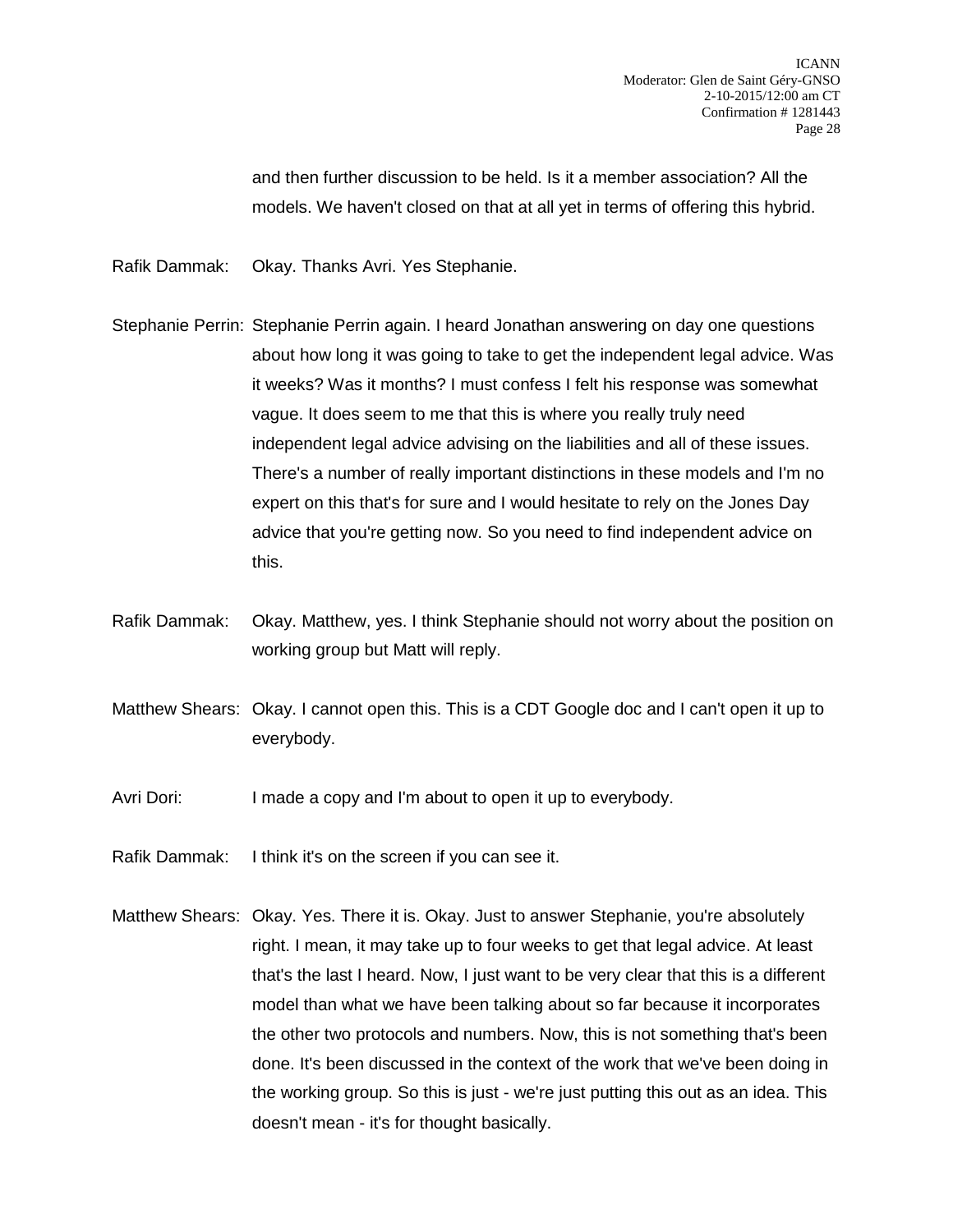Rafik Dammak: Brenden, yes. Please go ahead.

- Brenden Kuerbis: Just to follow-up on Stephanie's question. The working group, the RFP3 group, that's working on models, they are actively pursuing independent legal advice. So that is happening.
- Milton Mueller: So the inclusion of numbers and protocols, does that simply mean that because numbers and protocols are currently contracting with ICANN to perform the IANA related functions that that will move out with names or is there some other way in which you're requiring these communities to change their practice?
- Avri Dori: Yes. Avri speaking. I think the notion here is that all of IANA as it exists now would be moving out to this new thing. So it was like an invitation to this is the same IANA you're dealing with, this is the same IANA you currently have MOU's with and everything. So if this idea is palatable, then this was something we would think you guys would participate with if that was - so it's a notion of saying how do we work on this together. It doesn't change their model at all I wouldn't think.
- Milton Mueller: Okay. If you can minimize anything they have to change, the better.
- Avri Dori: I guess the change would be that the SLA would be with this new IANA as opposed to with ICANN although it would still be ICANN doing it.
- Rafik Dammak: Thanks Avri. We have still 20 minutes on this item and we still need to hear from Robin about ICANN accountability but just trying to figure out what we see as an action from our side. So responding to the discussion document and getting the updated and what happened during the Singapore meeting, trying to consult our membership to make a position. So (unintelligible) discussion within the mailing list but also I think we liaise and lose outside ICANN and civil society to get their input and then we have this hybrid model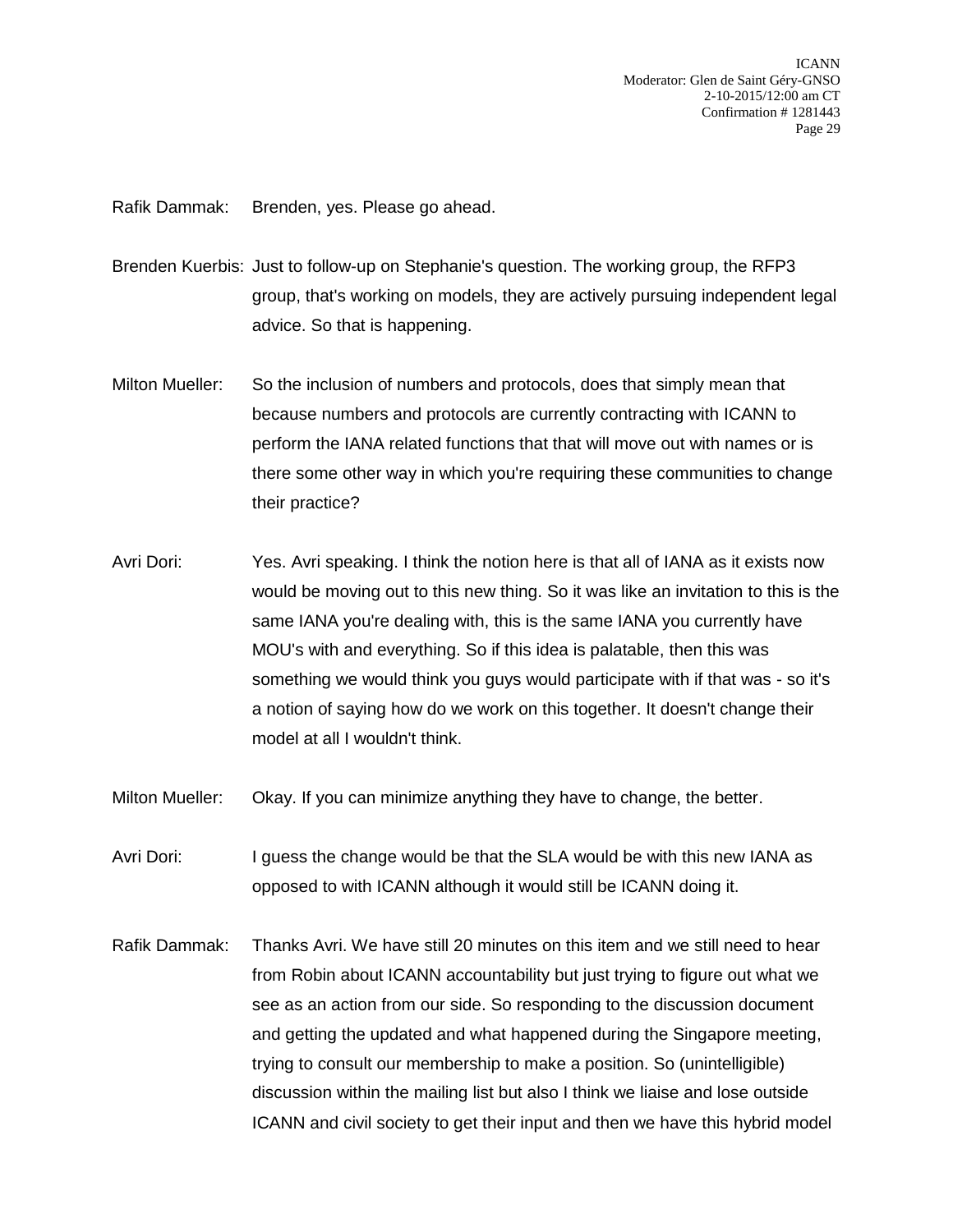that needs more discussion, maybe more introductions so we can work on that. Am I missing anything?

Avri Dori: Right. No and in fact, I think certainly what I think falls to me is at the end of this meeting, certainly to report back to NCSG discuss and then perhaps even as early as next week, set a first one of these time to talk on a teleconference or an AC conference or whatever it is to start collecting more opinions but the other thing is, I read the NCSG discuss list many times a day and people can come and talk to me and tell me so I can start collecting this stuff and aggregating it and whatever but yes, talk to me, tell me.

Rafik Dammak: Okay. Thanks Avri and also I think we need to - within (NCIG) we need to work position but also try to liaise with this outside ICANN. They're not involved directly and we get them involved. Yes, Matt, please.

- Matthew Shears: Yes. I just want to regardless of this hybrid model which I think is something that we should continue to discuss but I would just like to encourage everybody to respond to these to read the Singapore discussion document, to respond to the questions because quite frankly, time is running out. I mean, this is the meeting when the chairs will be taking a sense of the direction, a sense of the temperature of the room and they will be starting to shift the discussion in whatever sense they get from this. So this is important. We won't really have another opportunity like this to get our views more well known to the rest of the community that's working these issues. Thanks.
- Rafik Dammak: Thanks Matt and I think the other possibility we have the (unintelligible) and so on, people should go to the mic and speak. (Unintelligible).
- Man: Sorry. Just a word. I mean, as everyone is sharing these ideas, I just want to point out how very important it is to get a brand. So what I heard before is that you're mentioning this as being the hybrid model and that's what it's being known as whereas when I first saw this I kind of view it as an integrated model, as opposed to a hybrid model. And so the branding I think is quite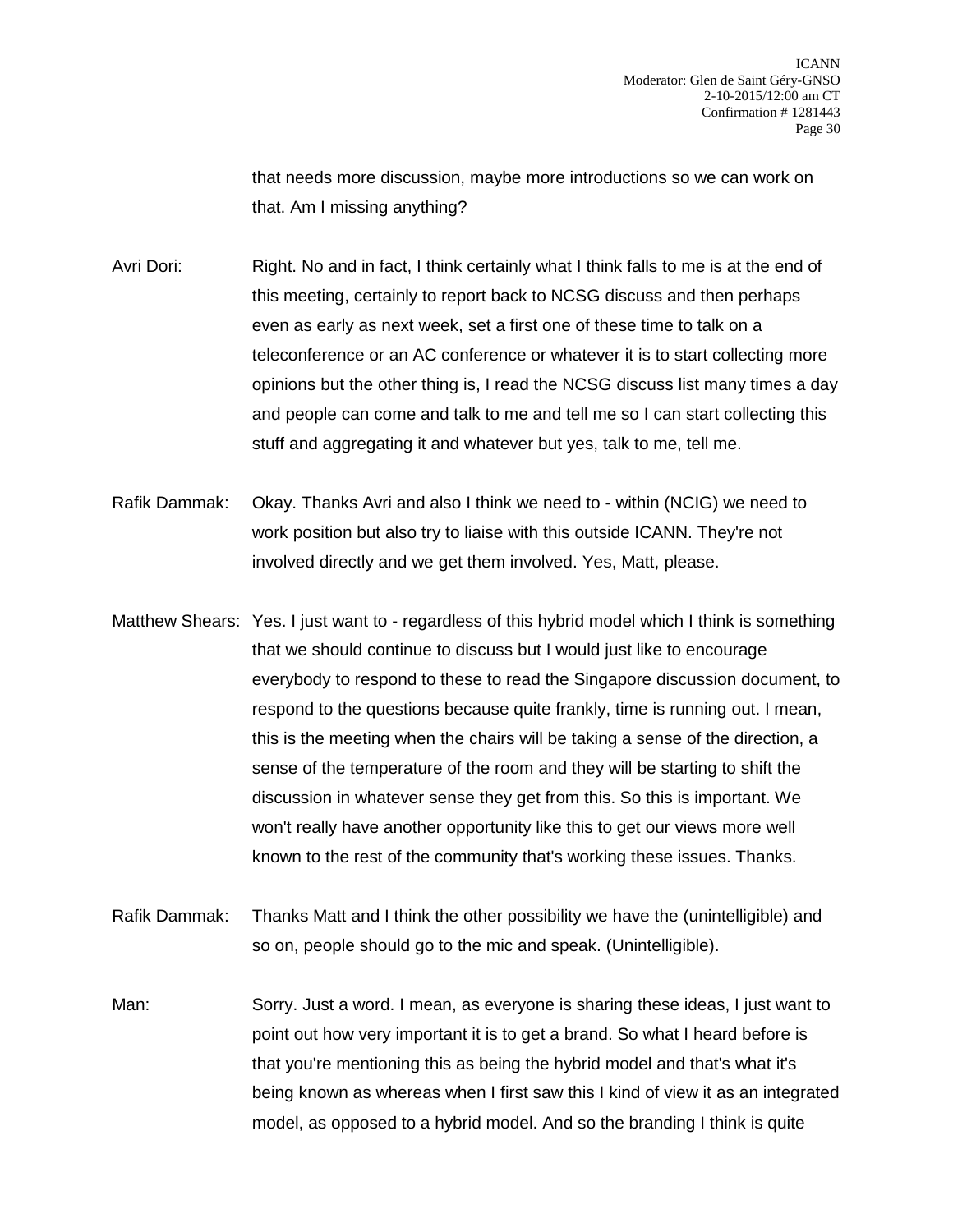important. So as one is expecting a final thing at the end of it, my suggestion to this group would be to think about more of sort of an integrated model as opposed to the word hybrid model. Thank you.

- Rafik Dammak: Thanks, (Peter). Okay. If there is no further comment on this, we can move to Robin.
- (Ashton Sunami): Can I say something now?
- Rafik Dammak: Yes. Can you just speak up? Can you hear me? Yes? Can you speak, please? What's your name?
- (Ashton Sunami): This is (Ashton Sunami). I'm following the discussion from the (unintelligible).
- Rafik Dammak: Yes, (Ashton), please go ahead.
- (Ashton Sunami): Can you hear me?
- Rafik Dammak: We can hear you.
- (Ashton Sunami): I don't have any comments or any personal questions, but I guess, let's see, I've been following the discussion and now I need to go back to work. I just to wanted to encourage you for the discussion and your team members. I don't have much to comment as of today, but I'm glad I've been able to follow the discussion from the (unintelligible) on remote. Thank you.
- Rafik Dammak: Thanks. Merci beaucoup. Okay. We're back to Robin.
- Robin Gross: Okay thank you. So related to the IANA transition is the cross-community working group on enhancing ICANN accountability, which I represent NCSG on. So we've basically - we got started. We had a meeting in Frankfurt a couple weeks ago, and we actually did a lot of work. And I'm happy to say that there's not a lot of disagreement in our group about the kinds of reforms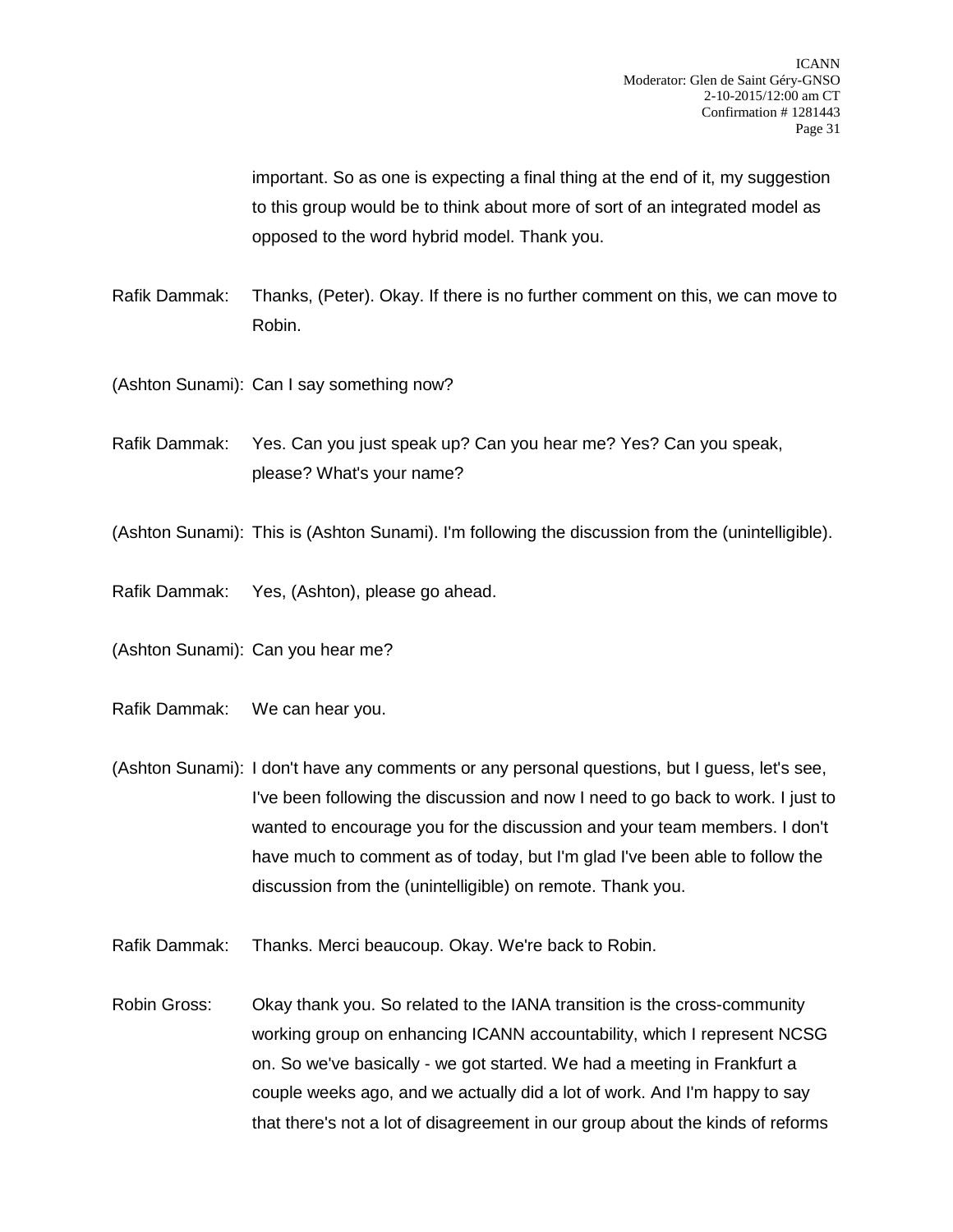that we need, the kids of goals that we have to - with respect to ICANN accountability.

Now there's some disagreement on how to get there, but I'm really amazed actually at the amount of agreement that we've got in the group so far. So what we've done is basically divided the work into work streams at this point. Work stream one is the - those recommendations that must be committed to before the IANA transition can happen. And workstream two is more general robust, or excuse me, more general reform measures like robust transparency and just the kinds of more generalized accountability needs.

So we haven't done much work on work stream two. We did come up with a whole lot of issues where we'd like to see improvements and enhancements to ICANN's accountability, and then try to sort of divide them up into which one of these two work streams they belong in. And we've really focused all of our work so far on work stream one.

And again, work stream one are those recommendations that need to be committed to and there's some wrangling over what committed to means. Does that mean they must be implemented? Does that mean they just need to be agreed to? And so we're not entirely nailed down what committed to means, but I think most people are in agreement. And so again, these are the measures that must be committed to before the IANA transition.

So the few issues that we put in the bucket for work stream one, the things that must be done or committed to before the IANA transition are, one, reforming the review and redress mechanisms that ICANN currently has, things like the independent review process, the reconsideration request process. I mean many of us have been through these and we know where there are some problems and where we need to do some work. So that's one of the issues in work stream one, reforming the review and redress mechanisms.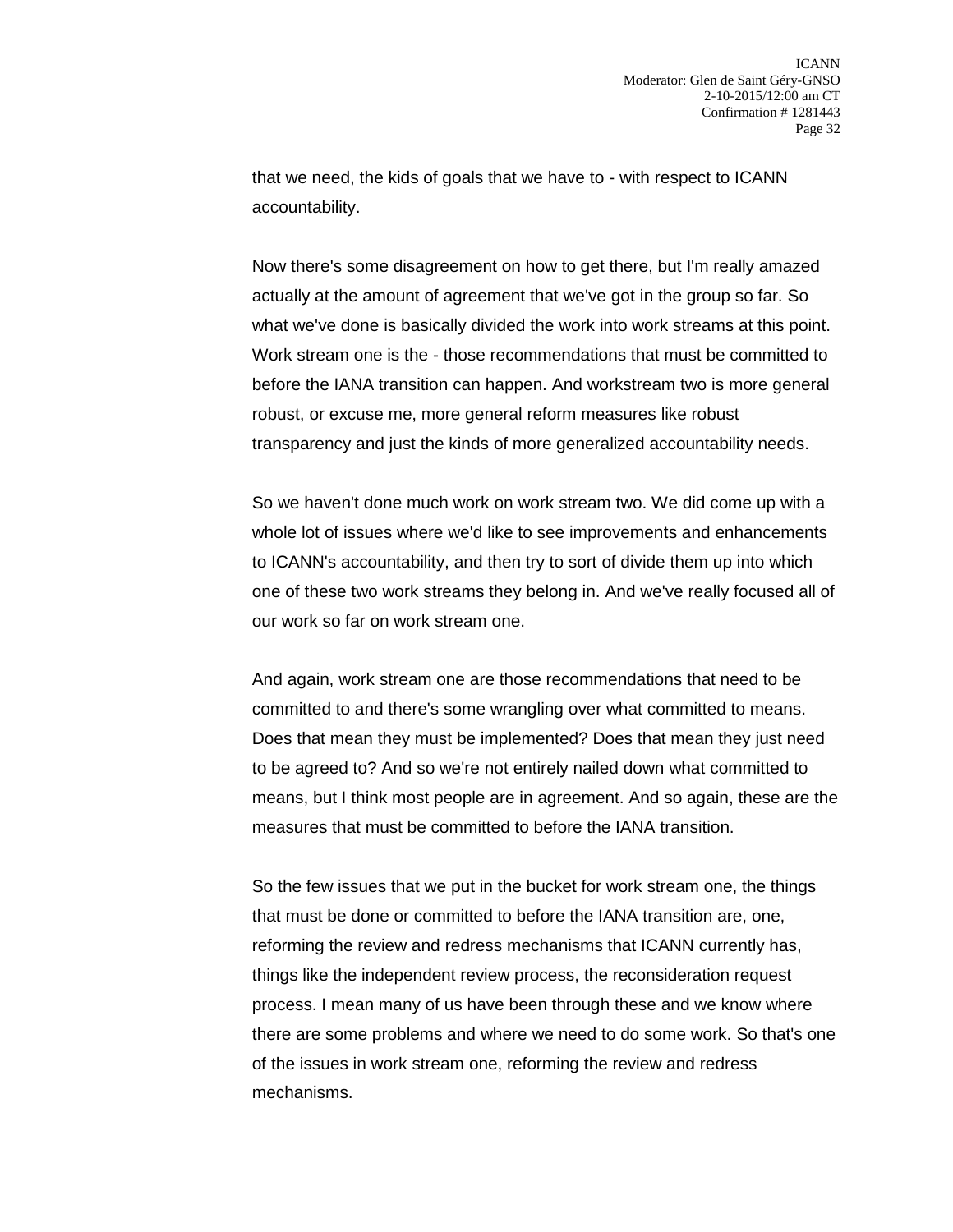Another issue in work stream one is to implement the articles of - excuse me, the affirmation of commitments recommendations that - I understand that Bruce Tonkin who's on the group from the board, he says that many of these recommendations are about to be implemented, so that's good to hear. Another is limiting the scope of ICANN's activity, trying to make sure there's some way that ICANN can't suddenly decide it wants to go off and do things have nothing to do with managing the domain name system.

And lastly is this notion of community empowerment. And the idea behind this notion in work stream one is that the members of the community, us here in the GNSO, in the ccNSO, and all of the different parts of the ICANN community can have some kind of ability to control what the board is doing. And part of this also would involve spilling the board, being able to have the opportunity to remove the board.

Now there's a few different proposals for how to achieve this goal on community empowerment, and this is sort of where we've been kind of stuck and working - spending a lot of our time on, but I actually think we're going to make some progress this week on this. And so one of the possibilities that's been discussed is restructuring ICANN as a members - as a true membership organization where all of the people who participate are in fact members.

Another possibility that was proposed is to create sort of a delegate model where we would get to appoint delegates to have some kind of say over what the board does. And the third is an option that I proposed in Frankfurt called a community veto. I should note, however, this community empowerment issue, it's not necessarily with respect to everything ICANN does.

It would only be an opportunity to be a check on certain key decisions like the budget - the ICANN budget, approving the bylaws, bylaws changes, amending those, very, very narrow set of circumstances where the community will want some kind of an ability to tell the board you can't do that or go do that.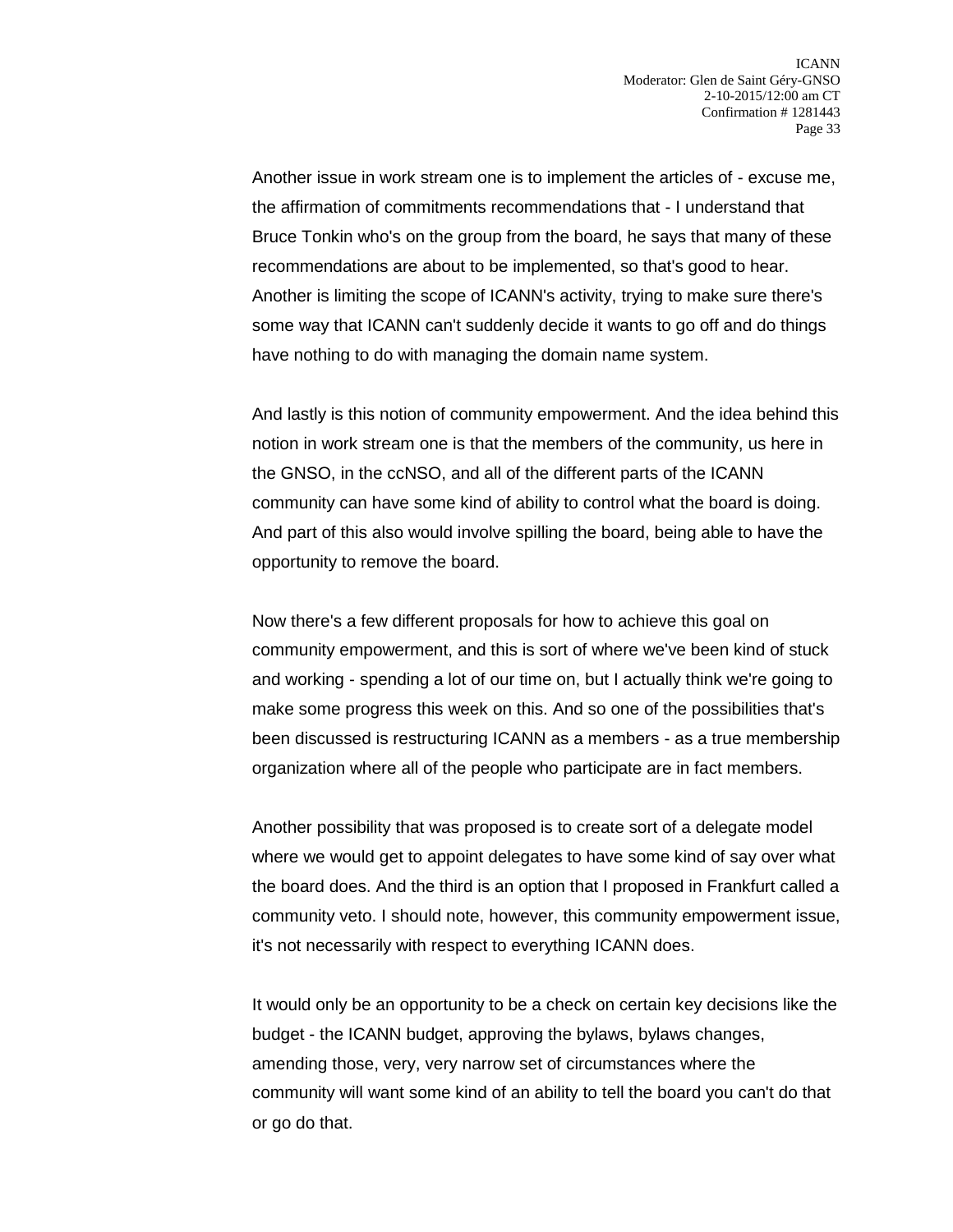So I actually think the community veto model is surprisingly picking up some traction because it actually is the, in some ways, the easiest of the three. It doesn't require creating a new organization. We can simply amend the bylaws that we got.

And this proposal basically says that when the board takes one of these decisions in these key enumerated areas and the community doesn't like it, the community would have an opportunity to go to the say the ombudsmen and file a complaint that they would then other members of the community, the entire ICANN community, would have an opportunity to vote on to decide do we want to do overturn this board decision.

Now - so for example under this model, Rafik would get an e-mail or a notice saying there's been a complaint lodged and your members want to decide if you want to overturn this board decision or not. So he would pass that on to us, the members, and we would use our existing mechanisms to have to make a decision on matters in order to come back with what our view is on a particular issue.

So we could then say we wanted to, say for example it's a budget issue, we don't want to approve the budget. So then if the community as a whole voted to overturn a board decision, that would then go back to the board. Now it's very kind of legal and complicated this part of the debate, because there are California corporations laws and rules about how organizations, nonprofit organizations, must be managed, and it's the law and there's nothing we can do about that.

And the law requires that the board be the final decision maker on decisions that are taken in a public benefit corporation, nonprofit public benefit corporation, as ICANN is. However, we've come up with a mechanism whereby if this community decision to overturn the board goes back to the board, the board has an opportunity to then reject that community decision.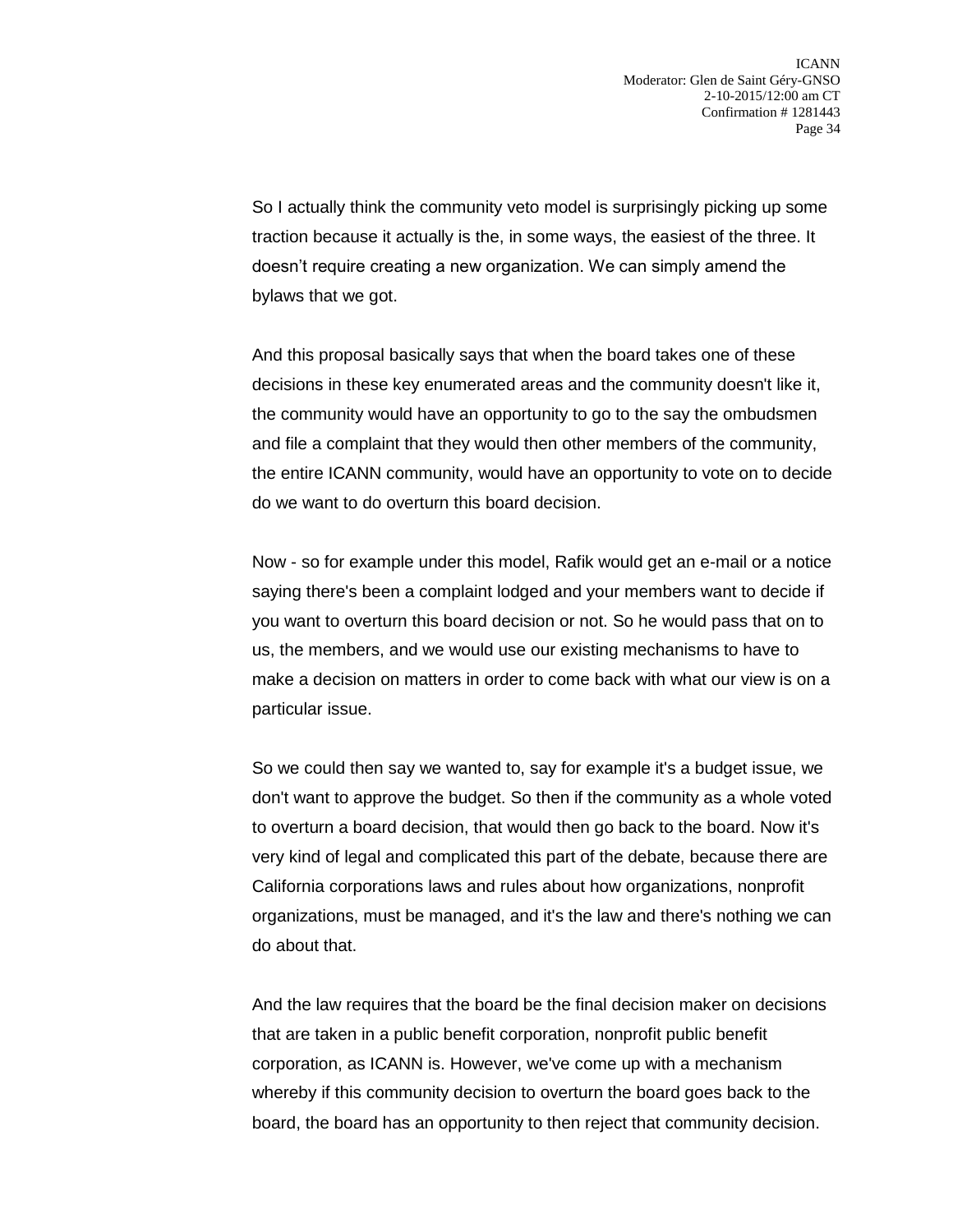But we could create such a high threshold, say for example a unanimous decision of the board or a super majority decision of the board, to then overturn that community decision. That would meet the statutory requirements that the community has - excuse me, that the board has the ultimate authority because it's just the board who has agreed to constrain itself in this manner.

But it would also give the community an enormous amount of power to be able to overturn decisions, and it could make it very difficult for the board to reject the community decision. And then if you couple this mechanism with an ability to record - excuse me, to recall board members, I think we've got a pretty powerful way of trying to have some control over what the board is doing on these key important issues.

So yesterday we had a meeting and we had -- sorry, I'm so tired. I can barely breathe. So yesterday we had a meeting with a lawyer that ICANN has retained, one of ICANN's lawyers at Jones Day, to go over a memo that he prepared about how could the community - one of the issues was how could the community have some kind of authority over the board decisions.

And if you read the memo, it looks like there's very little the community can do. It basically only talks about the parts of the statute that say the board has the ultimate authority. However, I was just at a meeting with the subgroup, the legal team, and also when the lawyer was questioned yesterday about well what is this part in the statute mean "Subject to any restrictions in the bylaws or articles of incorporation that the board has the ultimate authority," he admitted that there are means and there are mechanisms to overturn a board decision.

And we also talked about that in this meeting we just had over lunch with the Jones Day lawyer. So I'm somewhat encouraged, to be honest, despite the memo that we got. You can just ignore that frankly. We're now going out to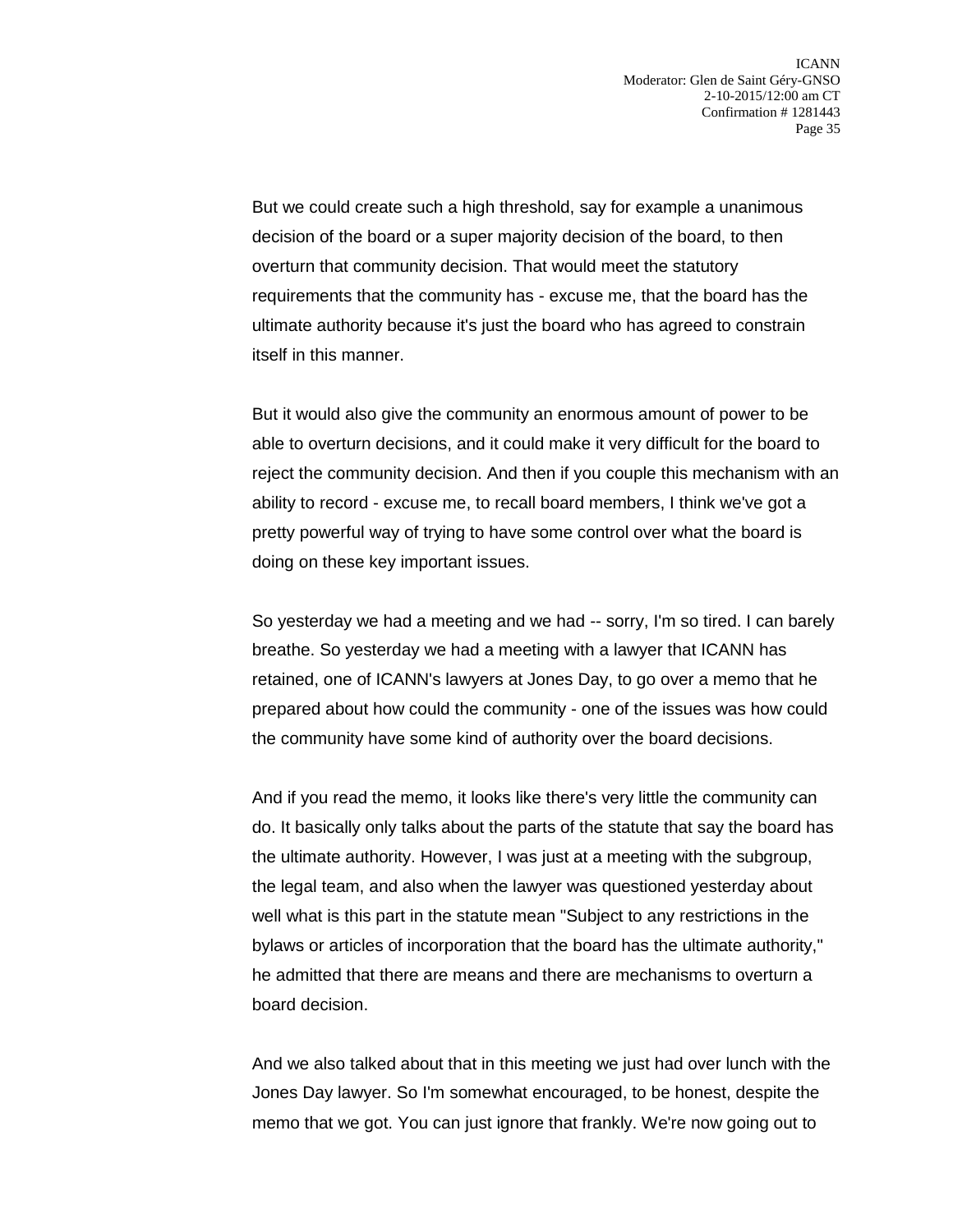get our own independent legal advice, and I expect we'll an attorney retained by the end of the month.

Now they said initially that they would expect them - it to take them a month to get that legal advice back, but I don't think so at all. I think this can be done in a week or two. So from the time we retain that attorney, we can get that advice in March sometime. And that advice is to sort of help us understand a little bit more the intricacies of the different legal structures. Because this is again a very complicated legalistic issue, the manner in which the organization is incorporated under and what type of organization it is.

So we're going to get our own legal advice, and then what we really want to do is say okay well we've got these different ideas for how we might archive our common goal of community empowerment, is it a members' structure, is it some sort of delegate structure, or this community veto process. And - so again, I think we'll get that back in a few weeks and that will inform our own deliberations about which would be the right, the better angle to go down to try to achieve what are really shared goals with most people in this working group.

So I guess I can leave it at that for right now and just see what kinds of questions and issues folks have. And again, I apologize. I'm barely awake.

Rafik Dammak: Thanks, Robin. You can breathe now. Okay? Amr and yes? Ed.

Amr Elsadr: Hi, Robin. Well you may be tired but you gave a pretty cool briefing, and thanks for that. Listening to you describe the community veto, just a few questions popped up in my head and I'd like hear your thoughts on them. One, I'm just trying to think about a bad board decision on gTLD policy to - for the community to practice its right to veto, we're talking about an ICANN-wide community decision including the ASO, the RSAC, the ccNSO, everyone in the community.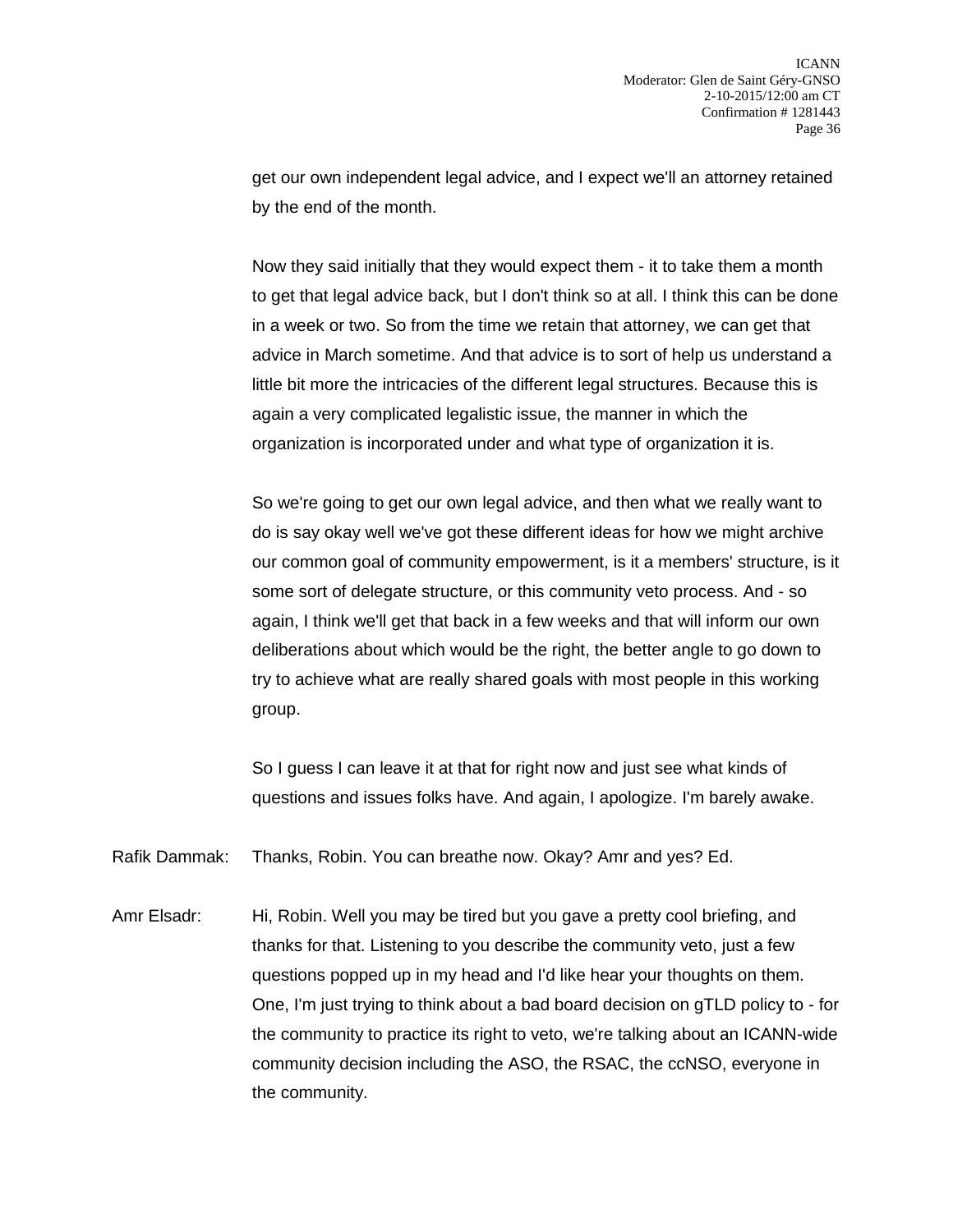And doesn't this sort of place a burden on the different ACs and SOs to sort of pay attention to what kind of policies are being passed that don't really affect them or influence them in any way? That's just one.

Robin Gross: Can I just quickly answer that, because I didn't fully describe the proposal. And the proposal would be tailored would be tailored such that we wouldn't in the GNSO have any say in what goes on in the ccNSO. So there would be scoping of which members in the community are appropriately allowed to or which parts of the community are appropriately allowed to have a vote on a certain issue.

> But that needs to be worked through, and I realize it's not an easy issue. But you're absolutely right, and we flagged that, and we have to work through that. So, I'm sorry, what was your next question?

Amr Elsadr: My next question was about recalling board members and also and the relationships of that to sort of having a way for the board to again overturn a veto by the community. Normally, at least this board, my understanding is that they make their decisions on a full consensus basis, or they've had a track record for doing that. So they already have full consensus in making those decisions.

> I realize that after a community veto trying to reverse those decisions for them to go ahead and have full consensus again which is required to overturn the community veto, I don't think it would be impossible for them to do that. It may be embarrassing for them to do that, but it wouldn't be - it certainly wouldn't be impossible. In fact, it would be easy.

> But then there's the relationship of that with recalling board members so after the message has been made so strongly that, for example, the GNSO wants to overturn a board decision on gTLD policy and the board members representing the GNSO, the two halves of the two different party houses, there is a chance just say, you know, we don't want you being the board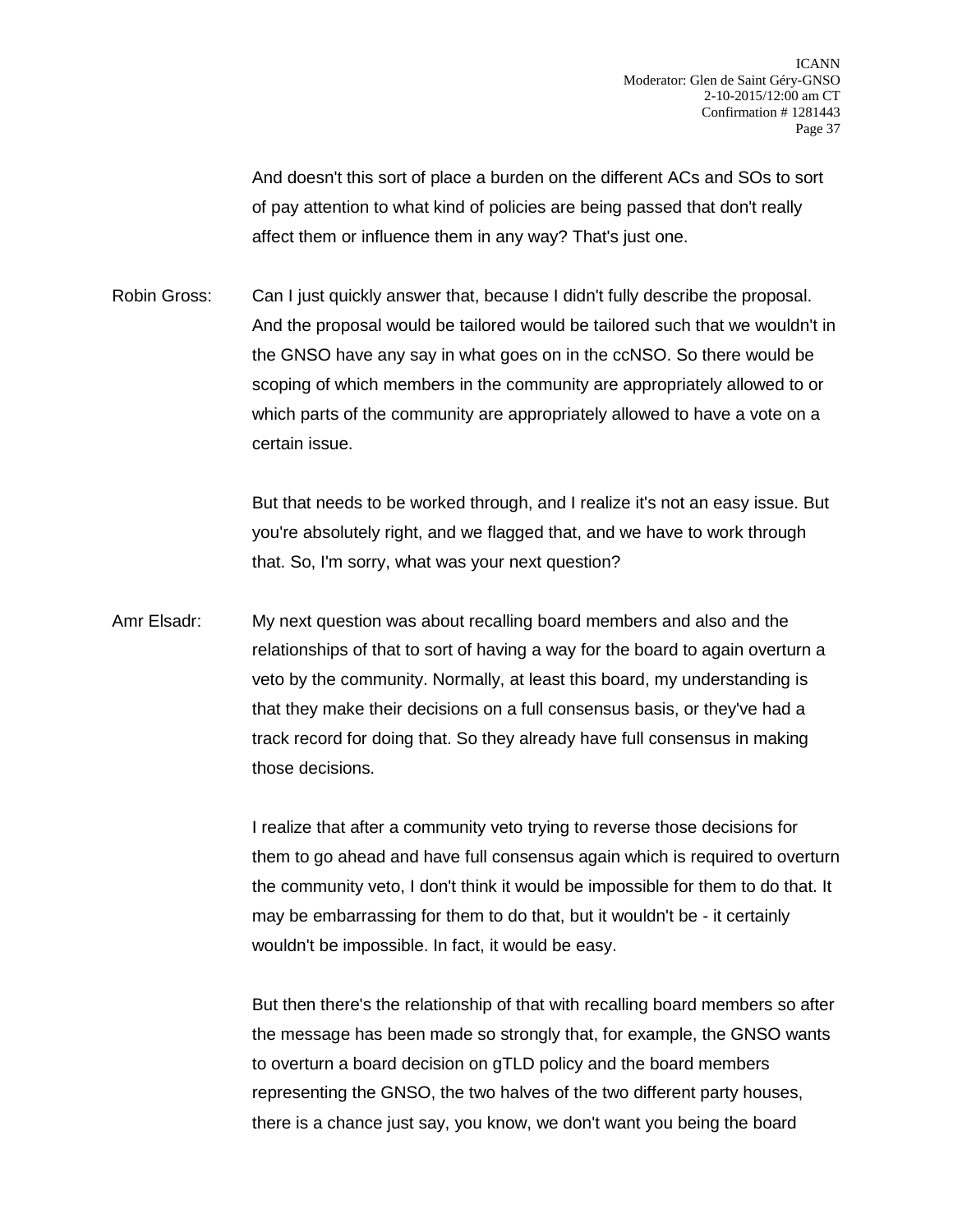members representing us anymore. But it just seems a little messy and complicated to me and getting to that stage.

Robin Gross: Well the community veto has nothing to do with the recall mechanism. They're two entirely different mechanisms. And we haven't figured out yet how we're going to do the recall part, the recalling those board members.

- Amr Elsadr: It's not an escalation process.
- Robin Gross: Exactly.
- Amr Elsadr: It's not an escalation process. That's what I'm...
- Robin Gross: You're saying it's not an escalation process?
- Amr Elsadr: Yes, the way I understood it, it seemed like it would be reasonably an escalation process where first you have a community veto and then you have - the next step would be that the board overturns the community veto, and then you have recalling the board member, yes.
- Robin Gross: Community recalling board members who didn't vote the way the community wanted, right. But we haven't gone through the mechanisms yet for how - the real details for how that recall would work. It's complicated because, as I said before, California law requires that the board have the ultimate authority. We're not going to get around that.

But what we can do is we can make it so hard for them to ignore the community that we can - I mean it's not technically a veto because the board can veto back and they have the final say. But we can make is so hard for them, and there will be a punishment at the end of that if they do. That it's basically a veto. Does that help at all? I mean, if there are questions we should discuss them.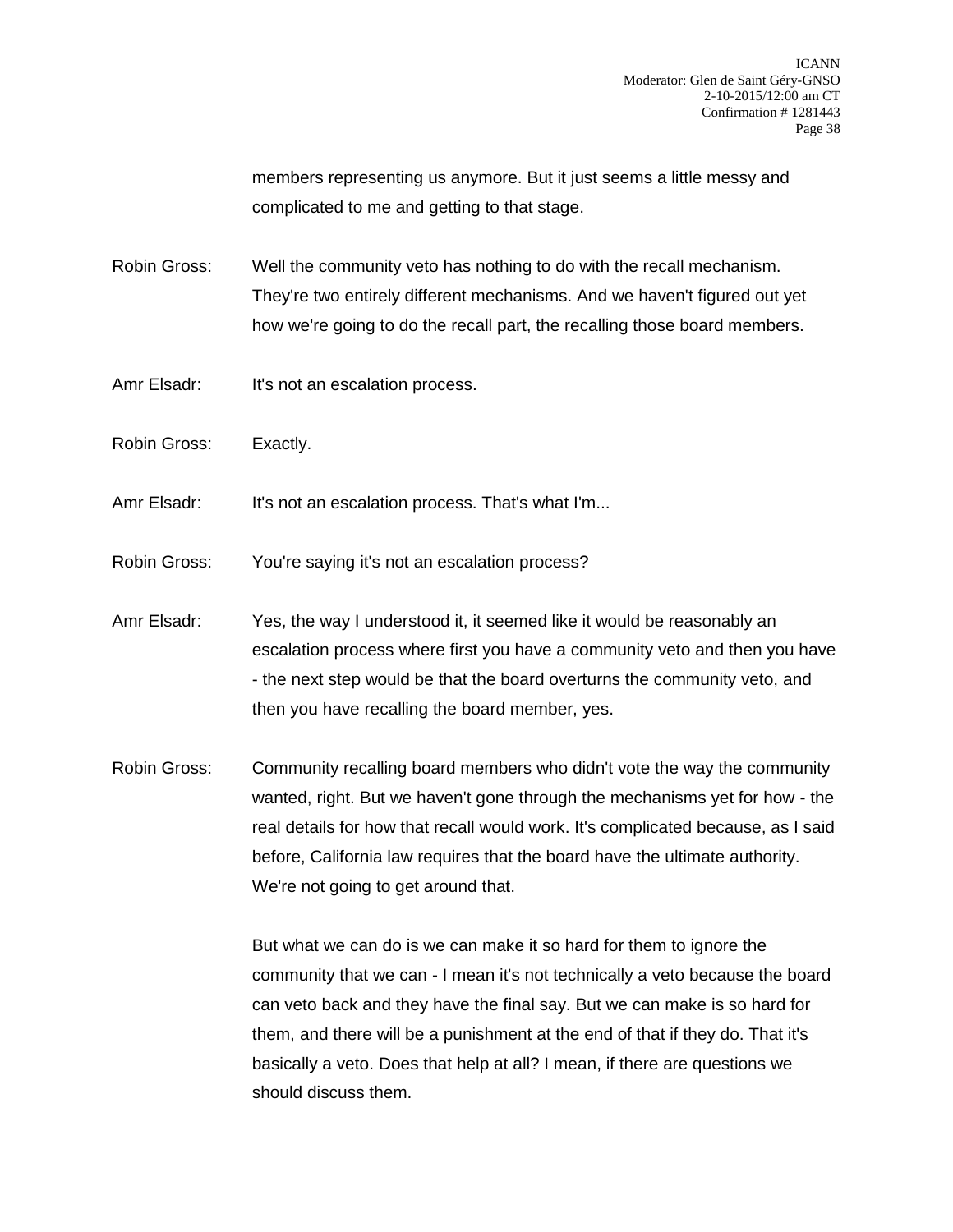- Rafik Dammak: Yes but I have to say we have a queue and we have people coming, so I'm trying to be fair to everybody. Yes, please?
- (Adam): Thank you. (Adam) from the (unintelligible). I understand there's also a public expert group that's attached to the CCWG. Is that including an advisor on who has recently been appointed on international law, the latest stuff? I was just wondering what are the kind of questions that are being put to the international law advisor? And in particular I was wondering if there's any way to approach some of the public interest questions that we raised in the morning meeting through (unintelligible) or accountability to this particular advisor?
- Robin Gross: Yes I think some of these issues would relate to some of the public interest issues that were discussed this morning. So it again would be a mechanism for the community to have some say in how those things are ultimately determined.
- Rafik Dammak: Thanks, Robin. I think Ed. Yes?
- Ed Morris: Thanks, Rafik. Robin, you proudly mentioned that you made your work group work stream one and work stream two, I'm actually on the little known and often forgotten work stream four. And I just wanted to let you guys know what we're doing is we're creating stress tests in 25 different areas, such as - sorry about that. Ed Morris for the record is the way you do it.

In any event, we're creating 25 different areas where -- Steve DelBianco is actually leading this, but I've got a few of my things in there as well -- where we're actually saying, "Hey, what happens if ICANN develops financial problems? What would happen to current accountability mechanisms, what would happen to proposed accountability mechanisms?"

The goal, and this whole thing's required by the NTIA, is that whatever we come up with can withstand circumstances that we can sort of foresee but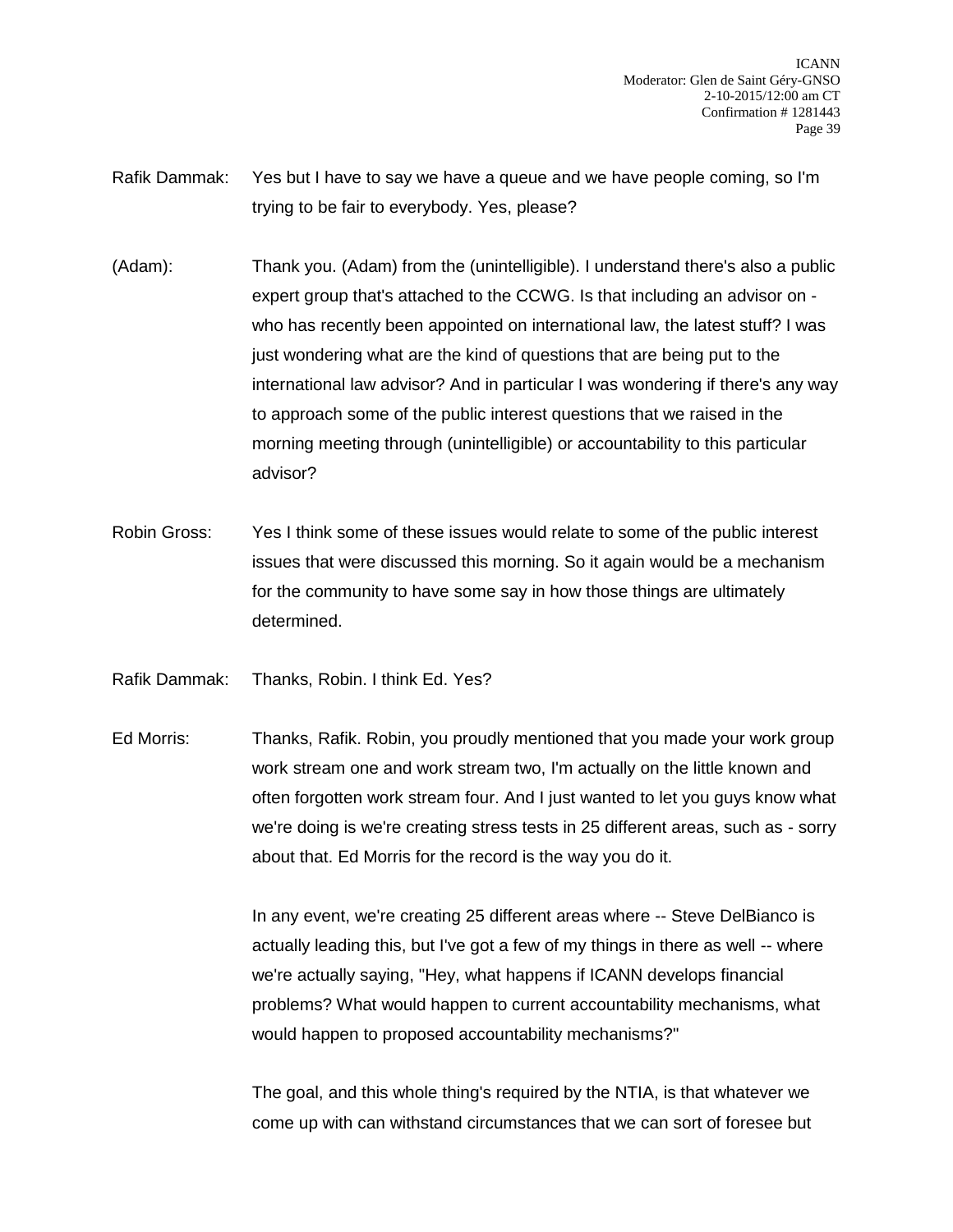hope don't happen. So if there's a financial crisis or if the AOC is terminated by somebody or whatever replaces it, that we have plans in place that ICANN remains accountable.

In terms of the community veto, I think Robin's come up with a very unique proposal we should look at. At the same time, I'm still in favor personally of the membership option because it comes with it the statutory right to derivative lawsuits, it gives us the statutory right to inspect corporate records such as board minutes, we can amend the bylaws with the simple majority vote of the membership.

The problem with a lot of this, the problem with the independent review panels that I think whatever plan we come up with we're going to have is our folks can't afford a lot of this. So I know I've talked to Robin. In fact Robin introduced onto stream two - did you put in stream two the fact that we have to look at the affordability?

Robin Gross: No it's in stream one.

Ed Morris: Stream one, it is. Okay great. Because one of the problems on a lot of the accountability mechanisms look great on paper until we have to pay for it. And we can, as we found out with the trademark 50, issue.

> One last comment is that at the lawyer meeting today, one of the things I thought that was remarkable is that the Jones Day attorney admitted that in carrying out their corporate board duties, ICANN board members are supposed to take a look at community views. For how many years they've been instructed by ICANN legal, you just have to look at the well-being of the corporation.

So that was something that came out of today's meeting. Someone asked them to put it in writing. His response was, "I'll have to get permission to do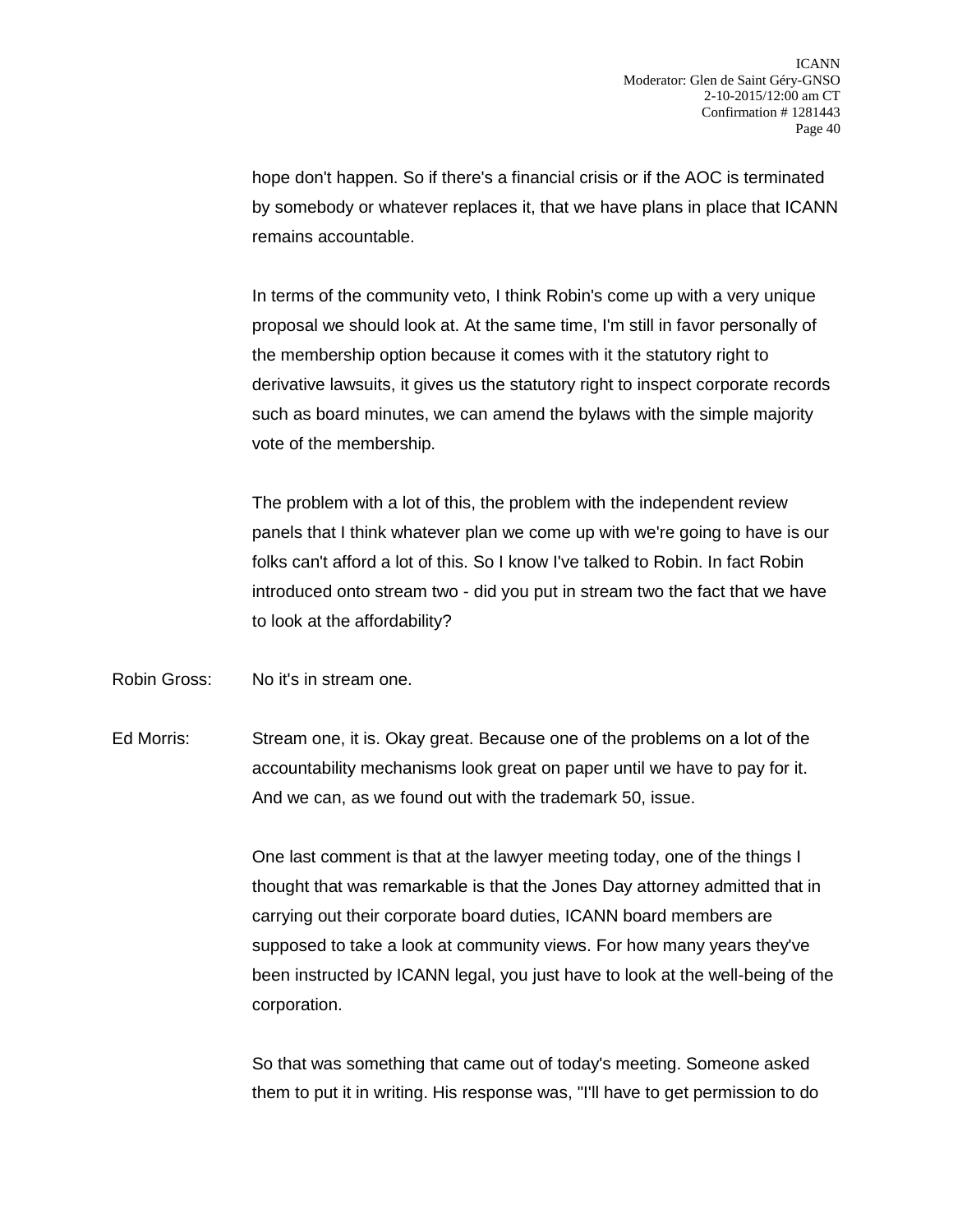so." But if he can get that permission, I think that was a major accomplishment of the meeting today with Jones Day. Thanks.

Rafik Dammak: Thanks, Ed. We try to aggregate all the questions and if Robin you can respond, we'll try to get all the questions and then you can respond in aggregate so we can move to the next item. So (Pinder).

(Pinder): Just an observation, Robin. Some of the mechanisms that you're proposing in terms of the veto are public. That's the whole point. So in the sense that you try to generate visibility and embarrassment, if you look at the principle of voluntary participation and adoption, there's always the sort of - the concept of nonparticipation, boycott or whatever you want to call it. So there are the soft elements that you could also think about that are not the pure legalistic route.

> Part of the argument way back when was, you know, the legitimacy of ICANN if no one shows up, right? So there are other perhaps tools that you could think about that are not purely legal. I mean if no one shows up, if not participates, then you have your answer.

Rafik Dammak: Thanks.

Avri Doria: Two things. One, a comment I want to add and then one a question I've got. On the first one as part of my role in the CCWG representing sort of the ATRT issues, one of the things that we haven't brought into this may related partly to want (Pinder) said is the whole thing of renegotiating the role of the ombudsmen and the fact that the role of the - that was an ATRT recommendation that hasn't been acted on, and it's one that we should bring into the cross-community working group.

> On the question of the I guess what's being called the veto proposal at this point, at first I thought it related kind of to the notion of the golden bylaw that there were some that you couldn't basically change the bylaws and then have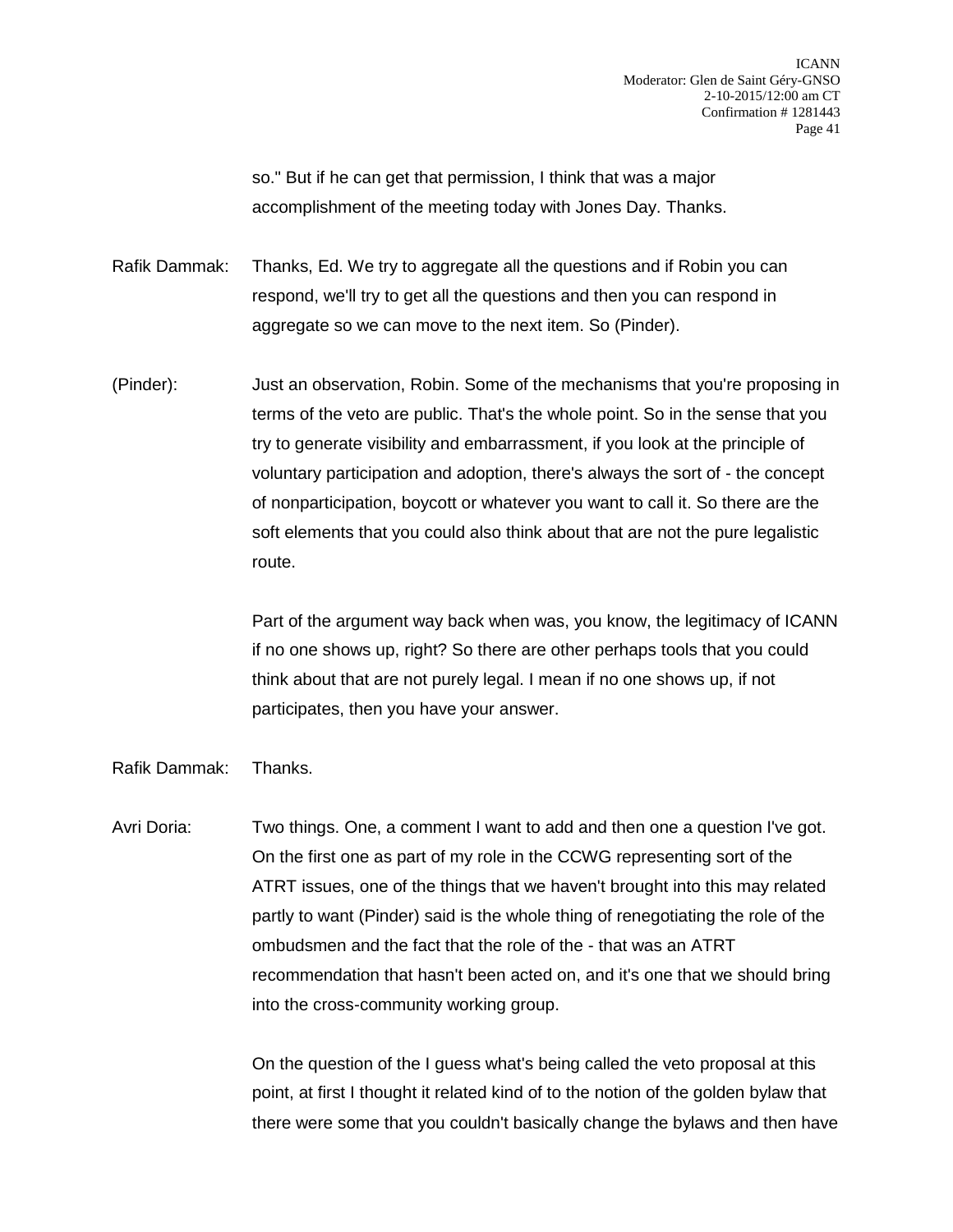the board come in and change them again. Since then what I'm trying to find out is has the notion - so it was major institution-changing decisions that they couldn't do without this mechanism of response without the community veto.

But from the discussions we had earlier, and especially some of the comments made by Amr was that is was going to a level of a GNSO decision that they overruled as opposed so it's not just staying at major institutional decisions, it's being a mechanism that we'd use for just about any decision. Oh, okay. So I did misunderstand.

Robin Gross: We just used that as an example.

- Avri Doria: Oh, okay. But still because you had said, you know, well who's related to it. And in answer to Amr's I thought if it's institution-changing issues that are subject to a community veto, then all of the SOs and ACs are always involved.
- Robin Gross: That's right, because they're basically the impacted parties. So the parts of the community that are impacted by the decision would be the ones who would have the opportunity to do the veto. So yes, I'm sorry if that wasn't clear.
- Rafik Dammak: Thanks, Robin. I think we have a comment I think a question from Stephanie and also we have in the remote participation. So we'll hear from Stephanie and then we have a remote participation question.
- Stephanie Perrin: Okay. Stephanie Perrin. Just a question, Robin. Since California law is one of the issues at least, has the prospect of changing the state where the corporation is incorporated come up? How hard is that?
- Robin Gross: That's not going to happen. I'll be realistic. That's not going to happen. It's going to stay in California. It's going to stay a California not-for-profit corporation. Just a question of is it a membership corporation, is it a public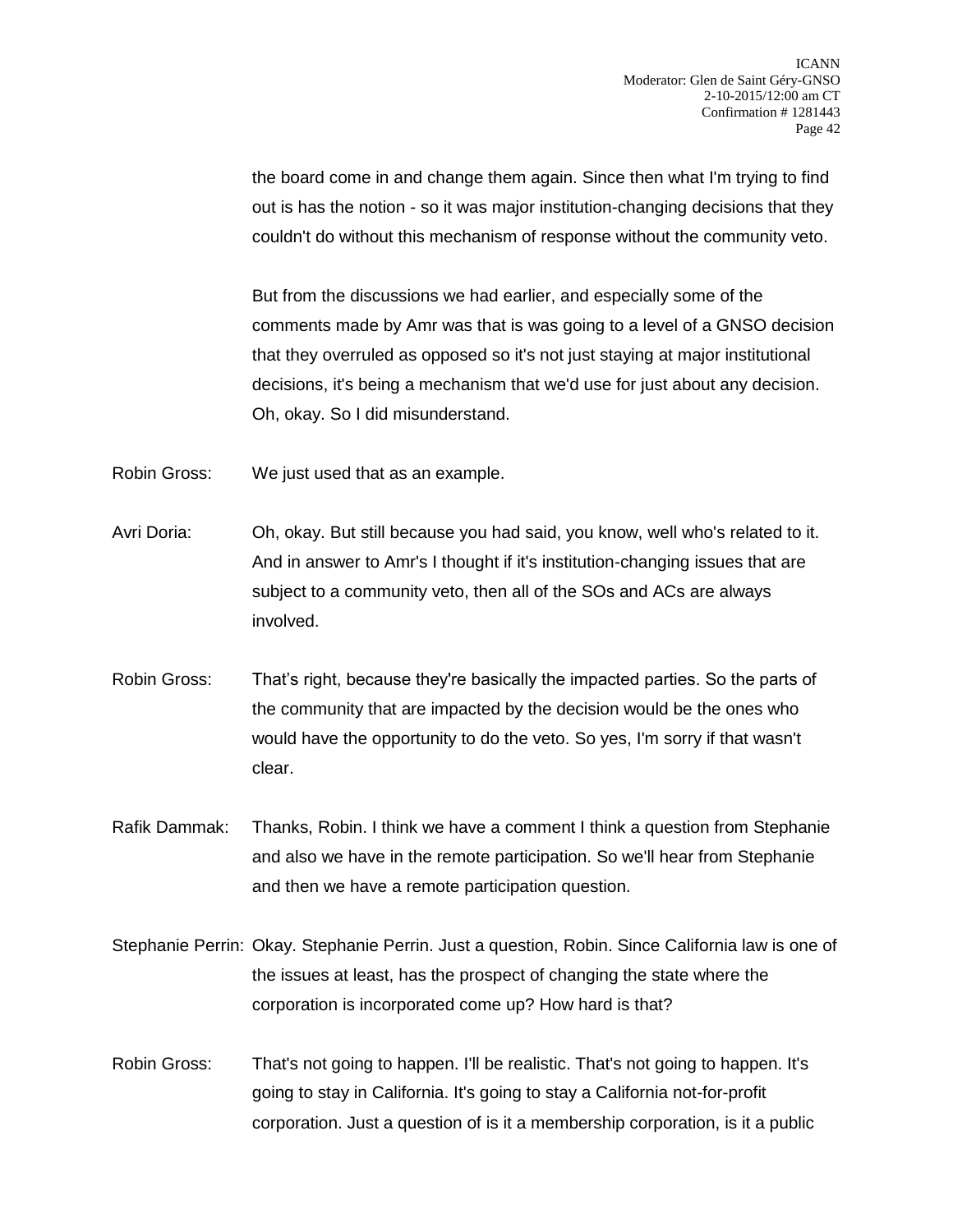benefit corporation. There just isn't the will in the group. And frankly, how could we do that before, you know, excuse me before September of thereabouts. Yes, moving to outside California is not an option.

But it was kind of funny because when we first got the memo back from the Jones Day lawyer that basically said there's nothing you can - there's no way the community can override a board decision, one of the responses from James Bladel was then maybe we should leave California, if that's what California law provides. But it isn't. The memo was misleading in its characterization of the kinds of powers the community actually could fashion for themselves under the statute.

Stephanie Perrin: Except that moving out of California is not that hard. I'm just saying.

- Robin Gross: It would be hard for ICANN to.
- Rafik Dammak: Okay sorry. I think the last question from remote participation was close to what Stephanie asking if there are state laws in the United States that offer better protection than this California one?
- Robin Gross: The question is are there states in the U.S. that would be better than California? I don' think so. I think California not-for-profit corporation law is pretty good, and we're okay on that. Again though, as long as we're to remain a corporation, I'm sure people have heard me say this a milling times that part of the problems of ICANN is that is organized as a corporation and we engage in governance activities. And so they don't always match. They don't always overlap, and so that's a problem. And so it's going to continue to be a problem.

We're going to continue to remain a California nonprofit corporation. So what we're trying to do, what I'm trying to do, is build mechanisms, processes into the bylaws that can restrain what the board does, can empower what the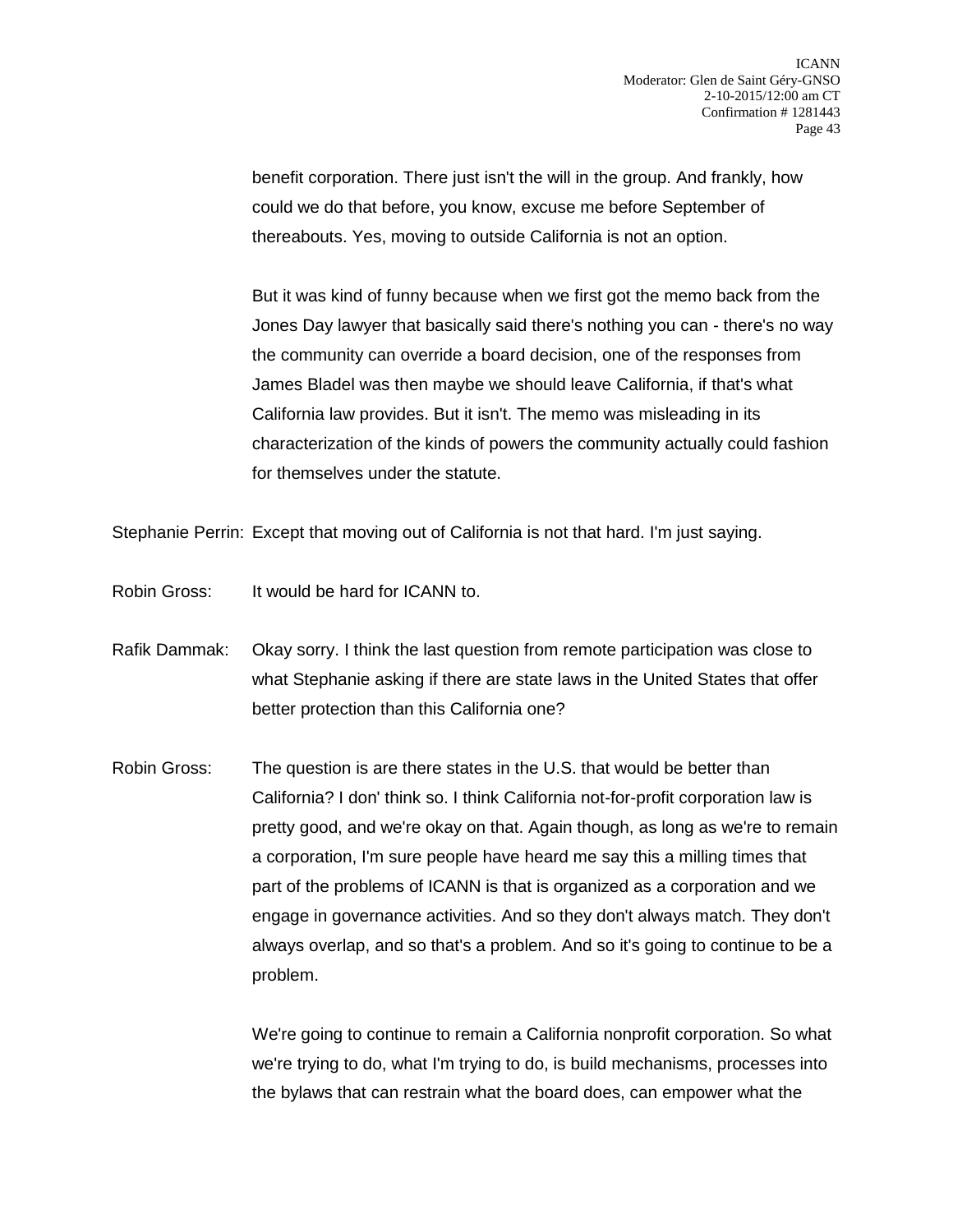community can say about what the board does, but it's going - it'll stay in California.

Rafik Dammak: Thanks, Robin. I think we have to move to the next item, our guest here. I'm sorry for those who couldn't participate. Maybe they can send you the question later. (Unintelligible) So I'm sorry for that.

- Robin Gross: Can I just make one other point? And we do have a mailing list for this issue, an NCSG accountability mailing list. So if you'd like to join and contribute on a more detailed level, please join the mailing list.
- Rafik Dammak: Sure. Thanks. Okay. So thanks for (unintelligible) coming here today. I mean they sent an invitation. They want I think to talk about the budget and operating plans for fiscal year 2016. Yes we have the slides. Yes they should be...
- Xavier Calvez: While you're doing that I thank you for receiving us during your meeting. We kind of invited ourselves with each organization to take a bit of your time to provide feedback on the operating plan as well as some financial overview and update. So thank you for that.
- Man: Rafik, sorry. Could I because we have a very loud air conditioning unit down here. I don't know what it's like up there, so everybody could speak close to the mic, that would be wonderful. Thank you.
- Rafik Dammak: Yes. Okay the slides are in Adobe Connect. So if you can access from there. You can use my (unintelligible). We have problems.
- Woman: Oh you can't see them?

Rafik Dammak: Yes.

Woman: Oh, okay.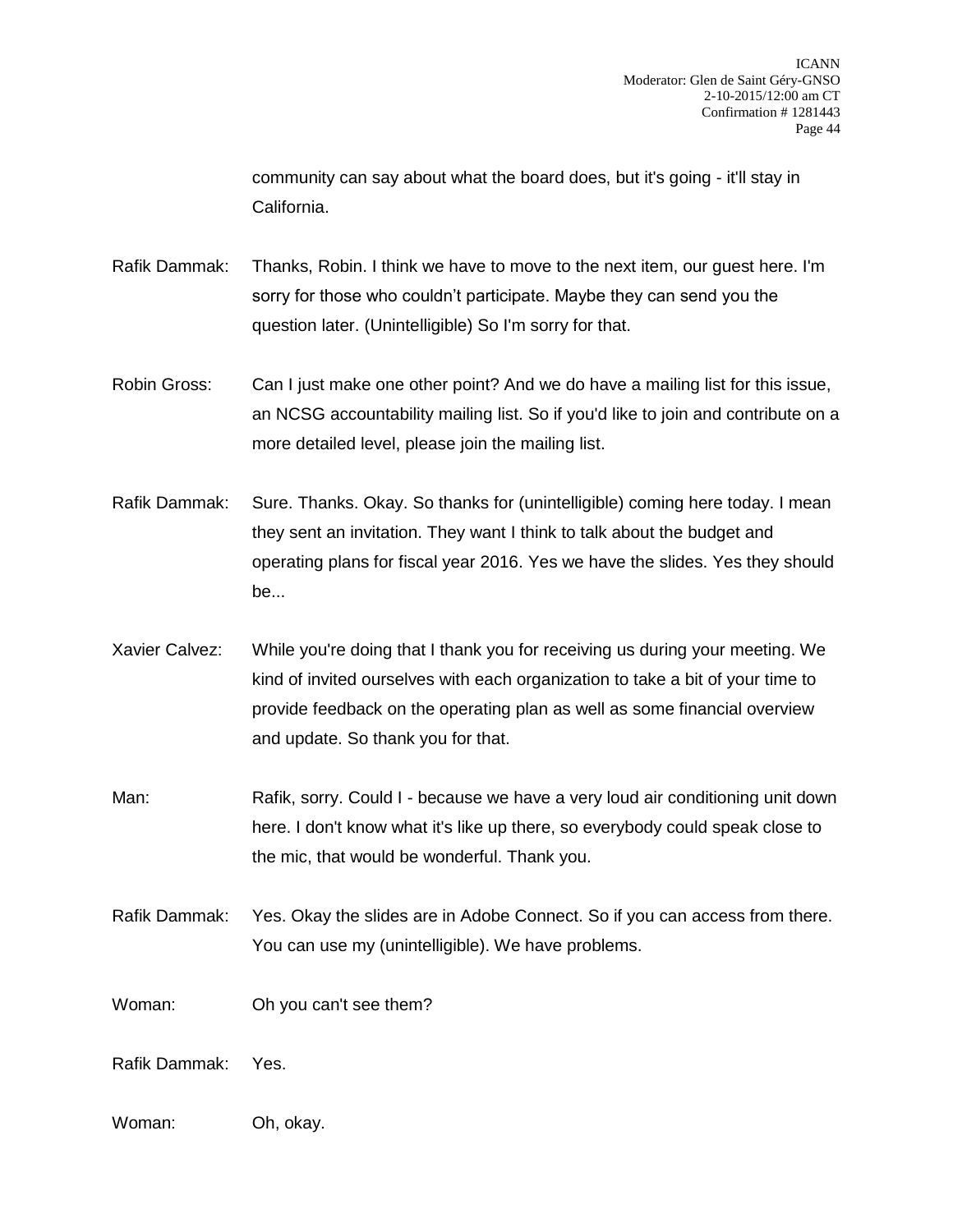Carole Cornell: This is Carole Cornell, ICANN staff. And I'm just going to give you about a five, seven minute update on the five-year operating plan, where we are, and some of the comments and feedback we've received. Because I'm trying to ask if you have any other additional input on the key performance indicators or how it's formatted, this is a chance for you to provide some feedback, and we would very much appreciate that.

> The overall planning process is one that's been formed over the last year or two. It's an updated plan from the past. It is cyclical cycle in the sense that we now have a five-year strategic plan that was approved by the board in October. And from that, one of the subsets of that was to have a five-year operating plan to show a little bit more the who, the how and the what of accomplishing the strategic goal. And that's what the plan is meant to be.

> The next one is from that we would take and form yearly an annual operating plan, which we would update using the progress of the metrics, the key performance indicators and general progress to update each year. Okay, that's kind of the high-level cycle that we're doing.

> Overall we had eight different groups provide respondents, which turned out to about 100 overall elements. It's broken into the different phases of the fiveyear operating plan from planning and process, to key performance indicators, to dependencies, phasing, financials, and it's cut off a little bit, the last column says other.

I'm just going to move forward. If you take each one of these, there's two or three key points that we'd like to make. The first is we actually got a lot of positive feedback on the development of a five-year operating plan, specifically the process and the format.

The format is the - so the strategic plan format is connected to the five-year operating plan format, which is connected to the annual. So there will be a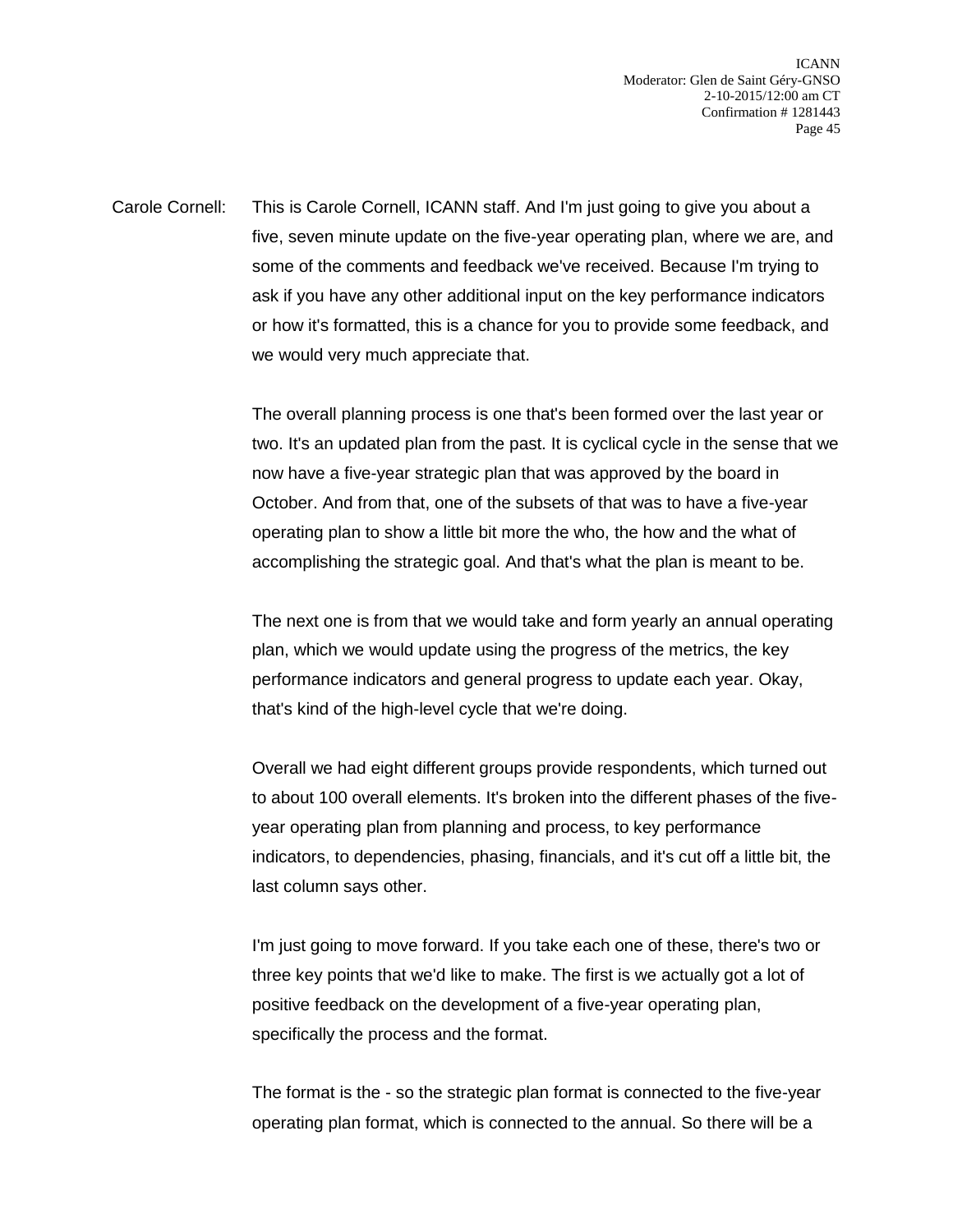linear way to communicate effectively across all. And the cycle also is continuous so that all of the little separate elements are all now folded together.

The second comment was more work is needed to refine the current set of KPIs that are listed in the five-year operating plan, specifically with clarity as to what the actual KPI is defined as and some more specificity for targets and directional components. For an example, in one of the KPIs said a 5% - sorry, growth. It's that kind of specificity that the stakeholders would like to have in the key performance indicators.

The third element that came out of the comments overall was the importance of the introduction of a five-year financial model helps the understanding of ICANN's approach. And that Xavier will talk a little about when we're talking a little bit more about the financial information.

I could spend a lot more time and go through the details but I wanted to kind of keep it to those high level summary points so that you could see that we have heard and appreciate the feedback and what the key components are that we're working on. So the main portion here is that all of the comments are in the public comment forum, a report for each item. There is a response. And also the updated redline of a five-year operating plan draft is available in you're interested to see that.

I'm now going to turn it over to Xavier and ask him to go ahead with the financial portion.

Xavier Calvez: Thank you, Carole. And you may know that I maybe have attended to a quarterly stakeholder presentation that ICANN has conducted on the 29th of January, so a bit less than a couple of weeks ago. We have provided that presentation on the second quarter of our fiscal year, which goes from 30 October to the end of December. We had on the previous similar presentation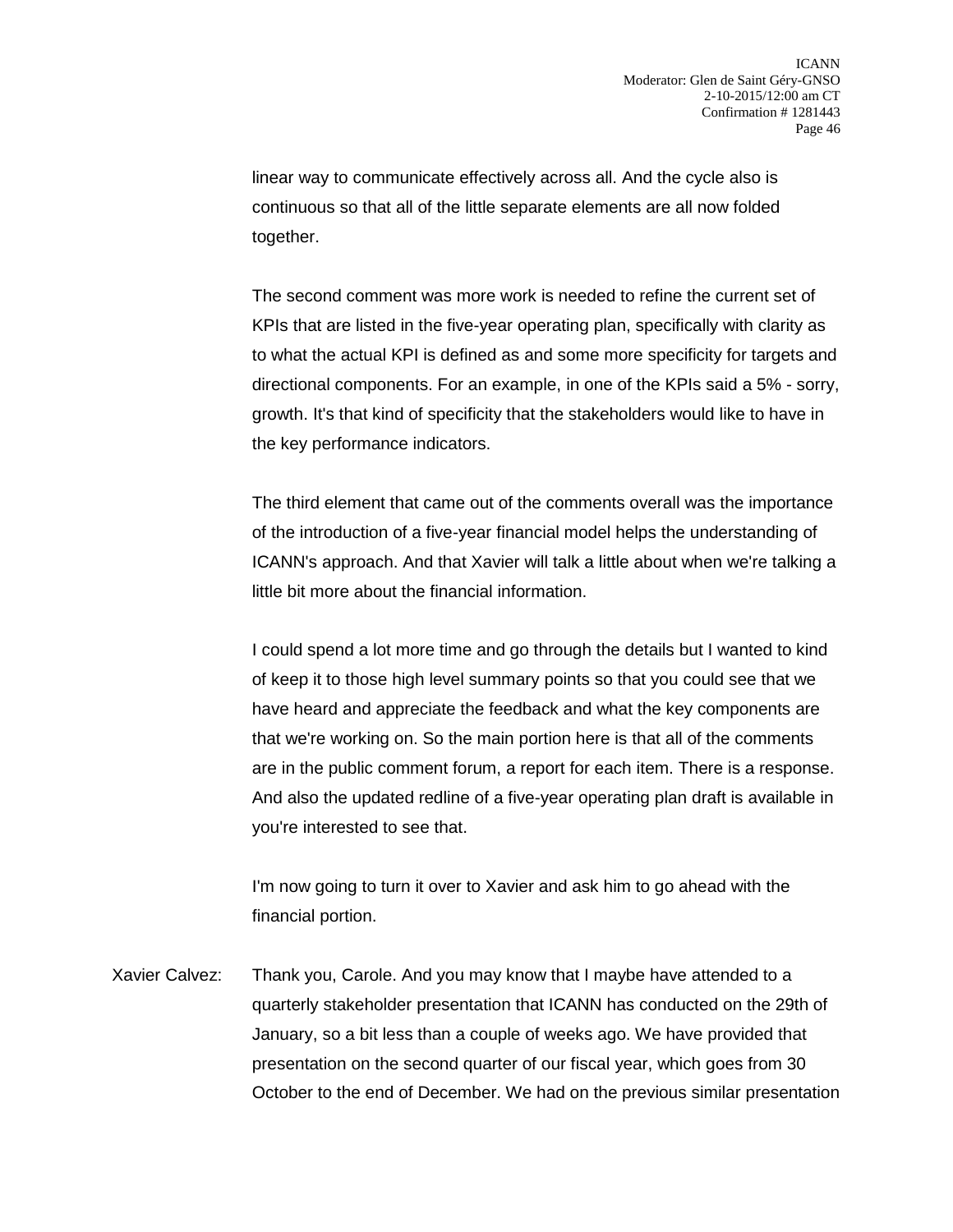for the first quarter of our fiscal year, and that goes from July 1 to September 30.

Those calls look very much or sound very much like those that are performed by commercial corporations to their shareholders and investors. I will go over just the next tract of this presentation that happened about ten days ago. Selfishly, I choose the financial slides or some of those. But before, I just wanted to give you an overview of what the structure of those calls are.

There's a president overview from Fadi for about ten minutes. David Olive then provides a policy update on the policy development work that occurred during that previous quarter, and then there was a management update provided by one of the global leaders. This past time it was Sally Costerton who provided it. The previous time it was Akram Atallah, and the next time it will be another global leader. Nobody else wanted to do the financial update so I did it and it was after that, Q&A.

The last call lasted about an hour and ten minutes, and we intend to use this channel --if you can back up one slide, please -- we intend to continue using this channel as a way to update the stakeholders, and the public honestly, on what the organization has accomplished over the previous quarter. It's a very comprehensive overview of what's happened. It has a certain number of metrics, statuses, milestones, accomplishments and so on.

The link to that presentation is of course on our website. It's published. You have also the audio of the recording that is available on our website. If you go on icann.org and you do a search on quarterly stakeholders, you will get to immediately the link to that presentation.

I will go over just three of the few financial slides that we presented during that call. Just to give you an overview of where we are at the end of our second quarter fiscal, which was at the end of December for the first six months of the year. The - this is an overview of our revenue, both in terms of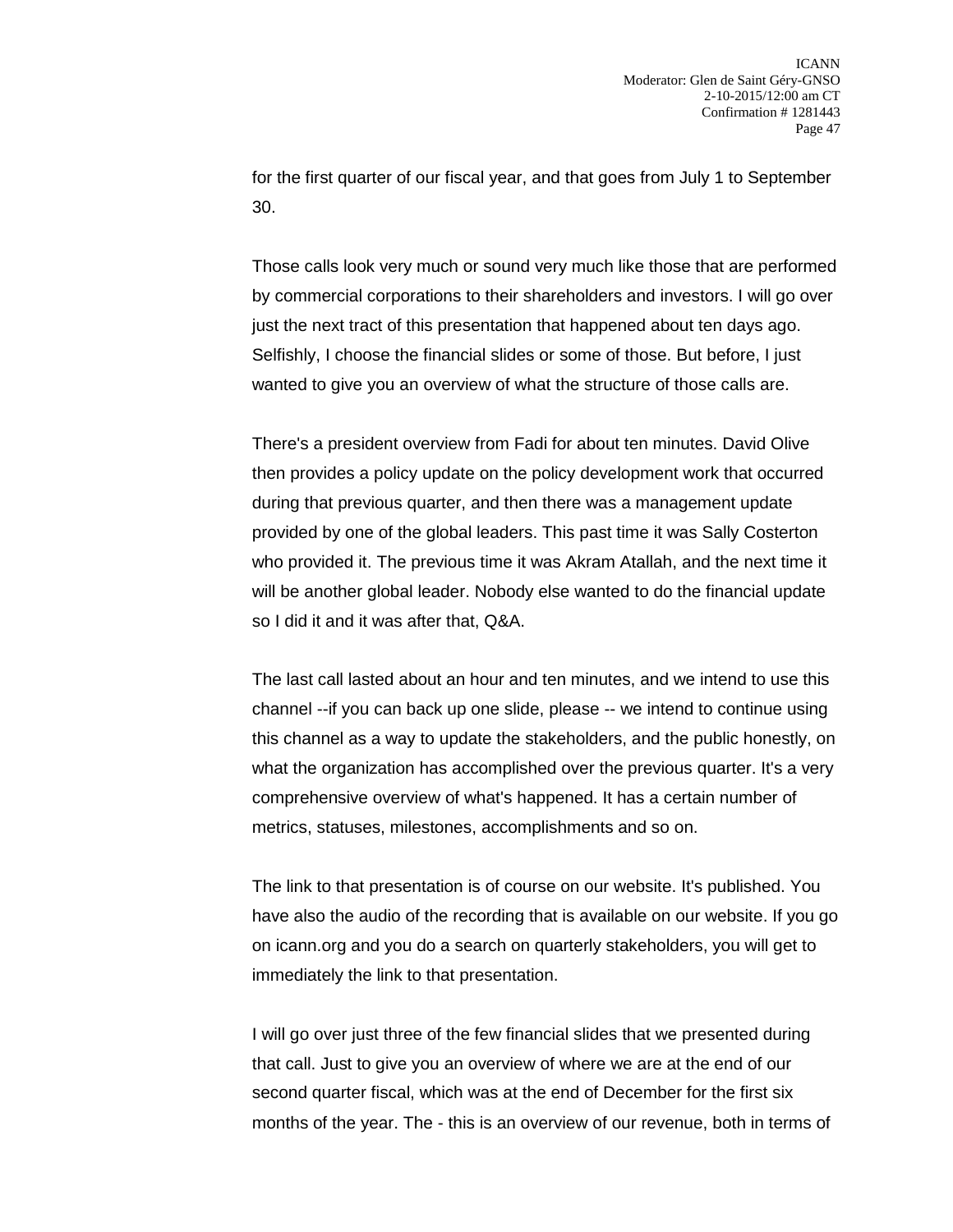structures and amounts. The amounts that appear in the small circles or boxes are for the first six months of the year, so from July through December.

And this graph intends to provide a view of both the sources of our revenue between the registries and the registrars, as well as in columns, what are the drivers for our revenue in ICANN. So the first column that appears here in the middle of the slide are those revenues that are driven by the number of domain name registrations.

The registries on a monthly basis report to ICANN the number of registrations that they have registered during that period. And that's what we use, multiplied by 25 cents for the registries, or multiplied by 18 cents for the registrars. That's what we use to bill and collect our revenue from the registries and registrars.

This represents approximately 75% of our revenues, and those are therefore driven by the number of registrations. On the right, we have those fees that ICANN collects that are driven by the number of contracted parties. Those are usually six fees either per contracted party or per event. When it comes to the registries, these are the \$25,000 fixed fee that each new TLD pays to ICANN on an annual basis. It's paid by quarter, but the total adds to \$25,000 per year.

For the registrars, those fixed fees or application fees, any new registrar that applies has an application fee of \$4,000. The accreditation fees are the annual accreditation fees that the registrars pays. It's also 4,000 per registrar per year. There's also another per registrar variable fee, but that in total is fixed of 3.8 million on the registrars. And that represents, that category of fees, represents approximately 25% of our revenue.

And there's also a small additional portion of revenue that includes contributions from ccTLDs, voluntary contributions from the ccTLDs, as well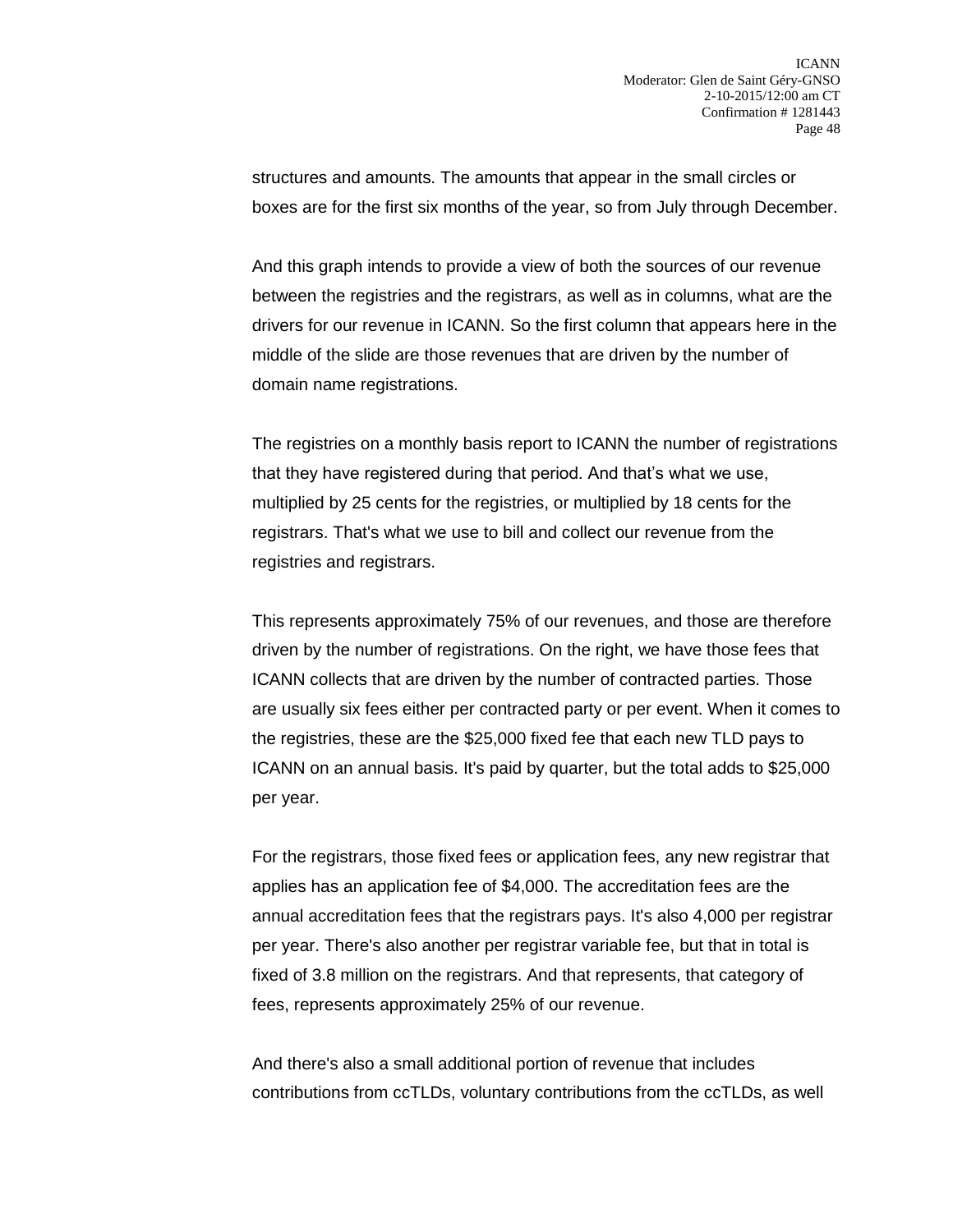as contribution from the RIR, and some sponsorship revenues at ICANN meetings.

## Any questions on that?

Next is another view of revenue simply to try to show where our revenue is at the end of the six months compared to our budget. We have a budget for the fiscal year that is broken down by month. At the end of the first six months of the year, our expectations on our revenue was approximately -- a bit cutoff at the bottom -- but at 46 million, and the actual revenue at the end of that same period was slightly higher at 48 million. So slightly above.

There are puts and takes in that overall picture. The - you may note that the registry fixed fee is slower - sorry, lower than the budget by 1 million. This is driven by the slower ramp up of the number of new TLDs that are delegated into the root than was originally anticipated as part of the budget. And that difference is expected to continue happening and growing over the rest of the fiscal year, driving a shortfall of that specific part of our revenue.

The opposite other parts of the revenue like for example the registry transaction fees, as well as some of the registrar fees, are slightly exceeding budget, more than offsetting the shortfall of the fixed fees.

When we translate or extrapolate at this stage this situation for the end of the fiscal year that's coming up in June, we are expecting the revenue is still achievable as is. We know that the registry fixed fee shortfall will continue through the rest of the half, but it's also offset by the other parts of the revenue of ICANN.

Next. Thank you. This is an overview of expenses. At the top operating expenses and capital expenses of the organization, the full bar -- and I apologize, I don't know if you see the entire slide because there seems to be cutoff on the right -- the full bar in orange is providing an overview of the full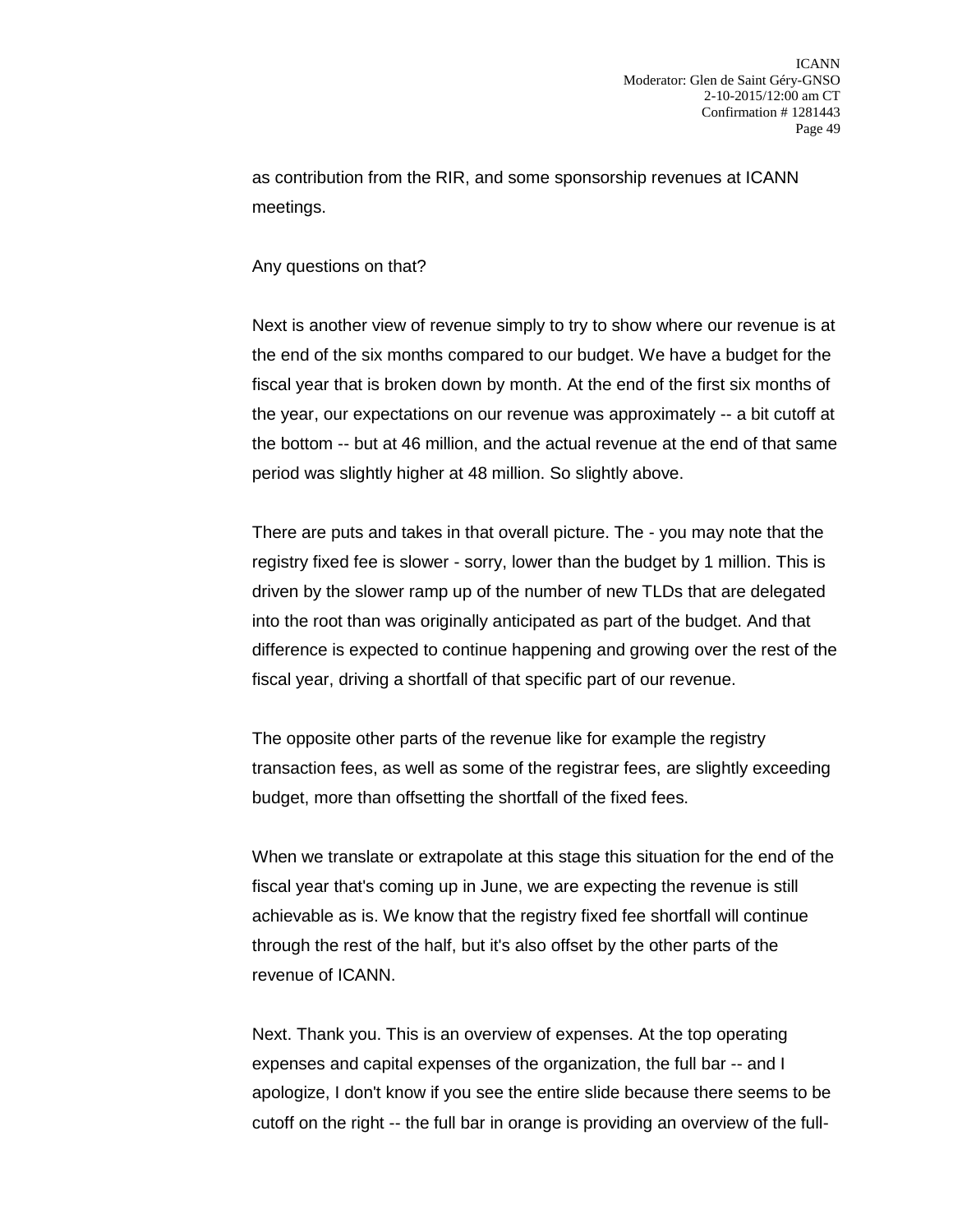year budget -- thank you -- which is at 101 million of operating expense. And the darker orange part of this bar shows the actual spend after six months, which is at 45 million for a budget that assumed that it would be at approximately 46 million. So we're a little bit below in terms of expenses.

Capital expenses are 3 million versus 4, for an overall budget of 8 million for the full year. So globally we are a bit under in terms of expenses, a bit over in terms of revenue as we said before, overall on target. This is a perfect place to be at this stage of the fiscal year. We would want that rather than the opposite.

And the USD transition-related costs - this slide is slightly misleading because the costs are actually 1.5 million, so if we were to round it, it's closer to 2 than to 1. But the cost of USD transition for the first six months of the year have been slower than originally anticipated, knowing that the - our expectation was very roughly determined simply because both from a fullyear standpoint as well as for the first six months, it was very difficult to know how much would effectively be spent relative to the project.

However, it is expected that the rate of spend in the next six months of the year will be faster or higher than the rate of spend in the first six months of the year, as the substantive work of the community-driven groups are - is expanding.

Any questions on that? I hope I haven't lost you through those slides. This is yes? Any questions either for Carole or for I on?

Avri Doria: I have a question. This is Avri speaking. But I'm not sure it's on the slides. I'm not even sure - in fact I'm sure it's not part of your presentation, because it has to do with a finer detail on the budget.

> One of the things that's been discussed within the cross-community working group on the stewardship is trying to figure out the costs of IANA. Yes. And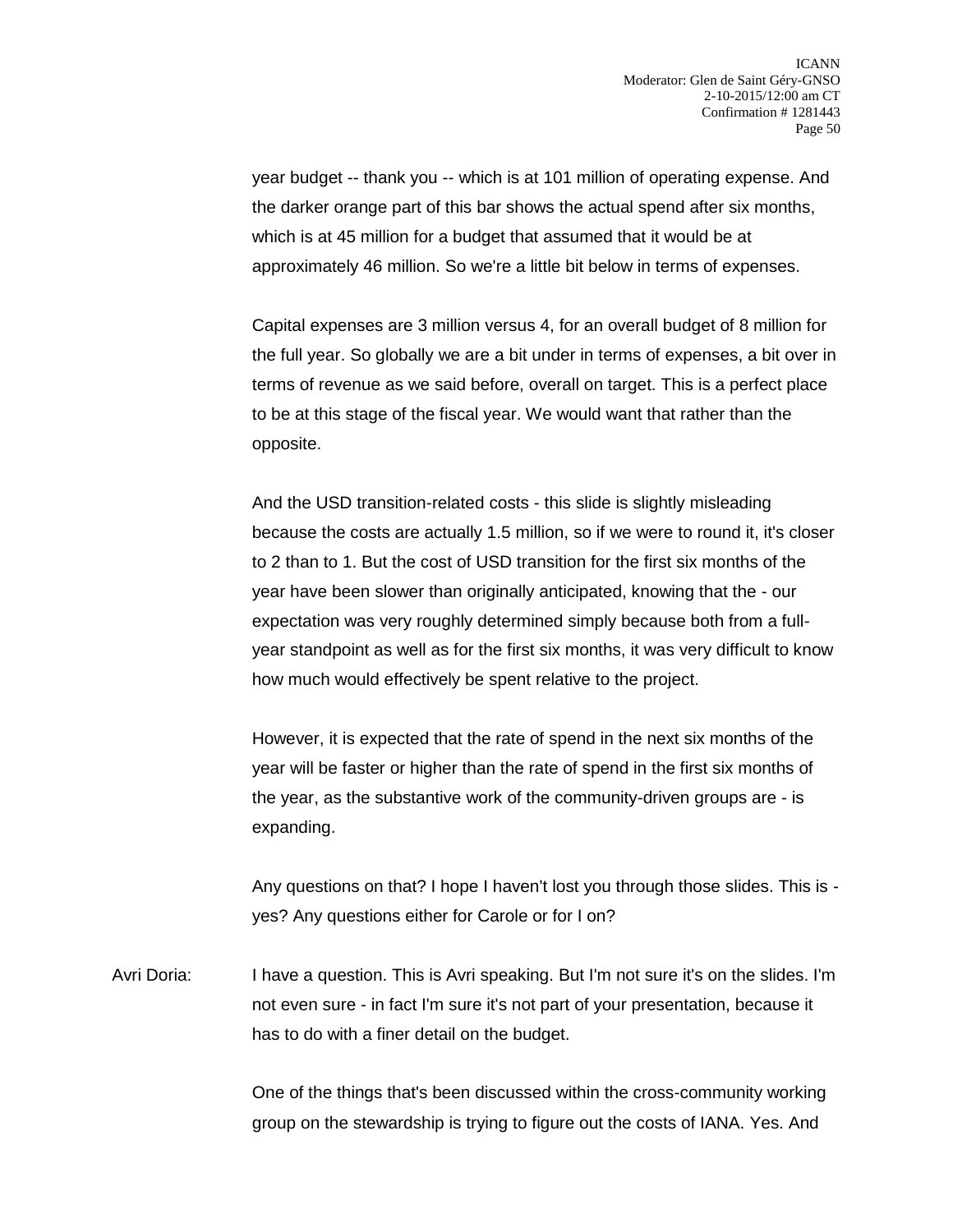being told that, "Well that's too hard to do. We can't quite do that." And trying to understand what the costs are for IANA in whole, including a share of overhead and how much is a portion to supporting the various functions that it does.

And so since you were in the room I actually figured that I would ask you is it really impossible to get that kind of concrete information like people keep saying it is or is that something that can be figured out, at least approximately?

- Xavier Calvez: Who says it's not possible?
- Avri Doria: It's just been discussed. Check the list. I'd have to go back to who the various emails were from. But it's basically when we ask and says, "No, no, no the breakdown doesn't work well enough for us to know exactly what is the separate cost for IANA, including staff, overhead, travel." You know all the stuff that goes into knowing what a particular functions costs. So great, I'm glad it can be known, so.
- Xavier Calvez: Correct. So the subject is the conversations that you had has been shared with the staff by Steve Crocker as well as Bruce Tonkin, so we've discussed the - that question, and (Darren) and I are working on putting together an analysis that will do that.

The reason why people were cautious in responding to that question is because -- I'll be a big facetious for the purpose of the point -- there's a not a number to the question what are the costs. There are as many numbers as is intended to - there are many purposes for a number to be produced. If you would ask me what are the costs of IANA, I would ask you what are thinking what type of cost are you looking for? Are you looking for a direct cost, a fully burdened costs, a standalone cost, and so on.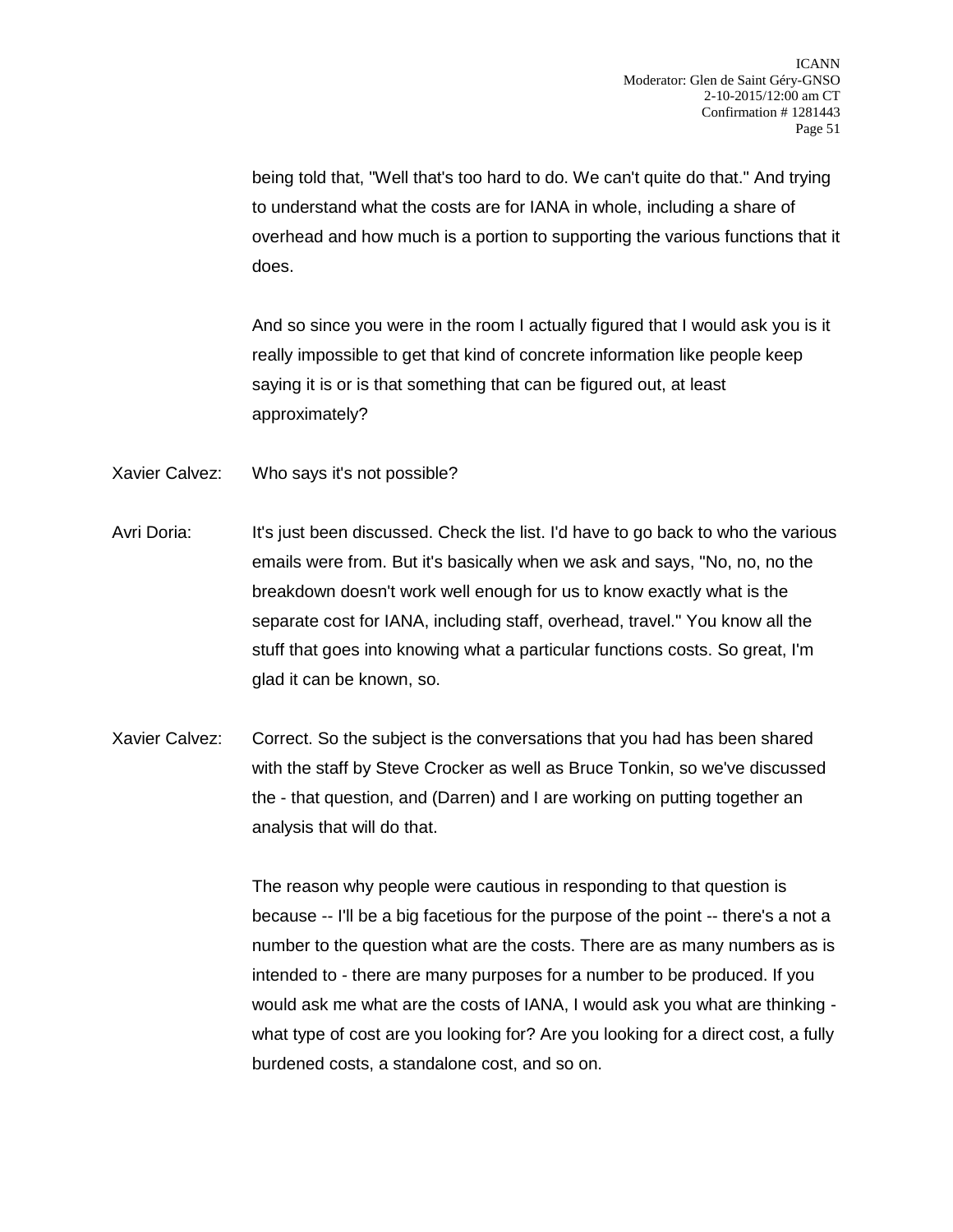So the bottom line is the question is to define the assumptions that need to be underlying to the cost, which is also driven by the purpose of using that number. So I think we have discussed on the basis of what Steve and Bruce have shared that it's a fully burdened, basically, right, type of cost, and the reason why it will take us a bit of work -- and we're working over the past few days and the next couple days -- on the subject is simply because we do not on ongoing basis, produce fully burdened costs.

It doesn't mean that it cannot be done, it's just the matter of spending the time on doing it. So it's not a problem. And we will provide that information. We're working on providing it by the end of this week approximately to Steve and Bruce so that they can silently check that it's consistent both in terms of granularity and clarity with what the question was discussed during the meetings. And from there, it will be presented to the group. And honestly, if there are (unintelligible) questions, it's easy enough to address them. So we're working on it.

- Avri Doria: This is Avri again. Thank you. If you go back and see my mail on that, you will see a statement that sort of said, "I know you guys. There's no way you can't tell us."
- Xavier Calvez: Absolutely. No, no, it's just a matter of understanding well the questions so that we can respond to it correctly, knowing that it's not just a pushbutton thing. That's all there is to it. It's not - it's complicated but it's straightforward exercises. We need to spend the time in doing it.

And to your point, not belaboring the point, there are very direct costs, very easy to determine those, for example. It's (Elisa)'s team, the IANA department's team. There's 10, 11 people. We have the department for those - that's straightforward.

Then there are a number of direct tasks that are carried out by other parts of the organization, and that is not something that we measure on an ongoing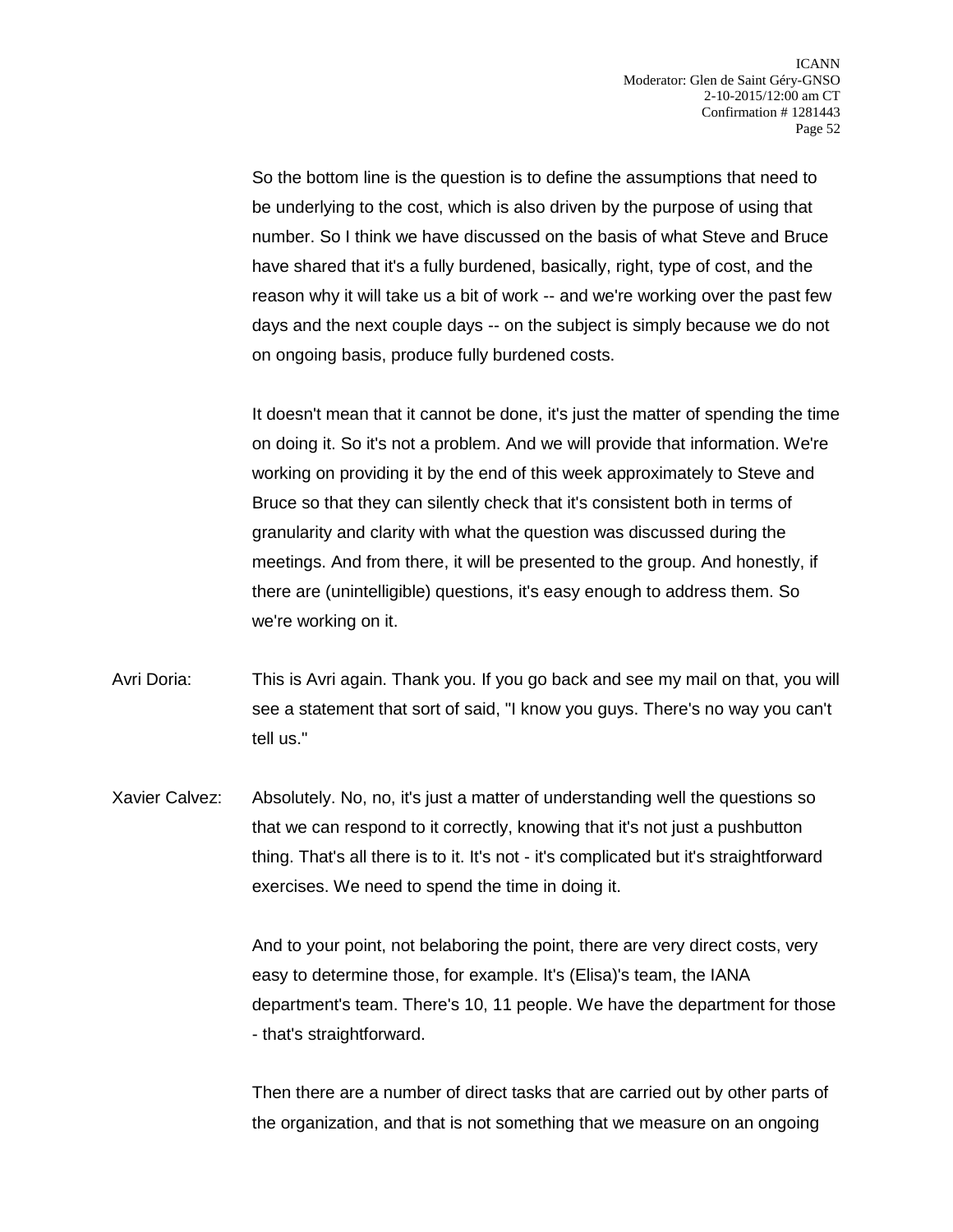basis, but can we can measure them for the purpose of this exercise. And then there's an overhead allocation time, which you mentioned earlier as well, that on top that for HR, finance support, et cetera, et cetera, that will be then percentage exercise, a completely straightforward exercise. So that's what we're going through now.

- Rafik Dammak: Thanks, Xavier. I have good and bad news. Good news you get I think you will get many questions. And the bad news is you have to respond quickly. Okay.
- Xavier Calvez: I'll try to do that by yes and no, right.
- Rafik Dammak: No way.
- Xavier Calvez: It depends on how the question is formulated.
- Rafik Dammak: So I think Stephanie wants to comment. (Benjamin) and Ed. So Stephanie, go ahead.
- Stephanie Perrin: Yes I'm just wondering -- Stephanie Perrin for the record -- if you're not in the habit of doing fully burdened costs, can one get the kind of details and figure it out for ourselves? Because certainly in the costing models that we've come up with or the accountability models, the burdening of the costs will be quite different depending on how that model gets developed.

And there's a whole lot of other rather interesting functions that I'd like to find out how that cost is distributed as well, because I'm just starting to follow the financial stuff, and I'm just wondering where can you point me to start looking for this level of detail?

Xavier Calvez: We have a link to the budget presentation that was submitted for public comment, as well of course it's final version approved by the board for FY '15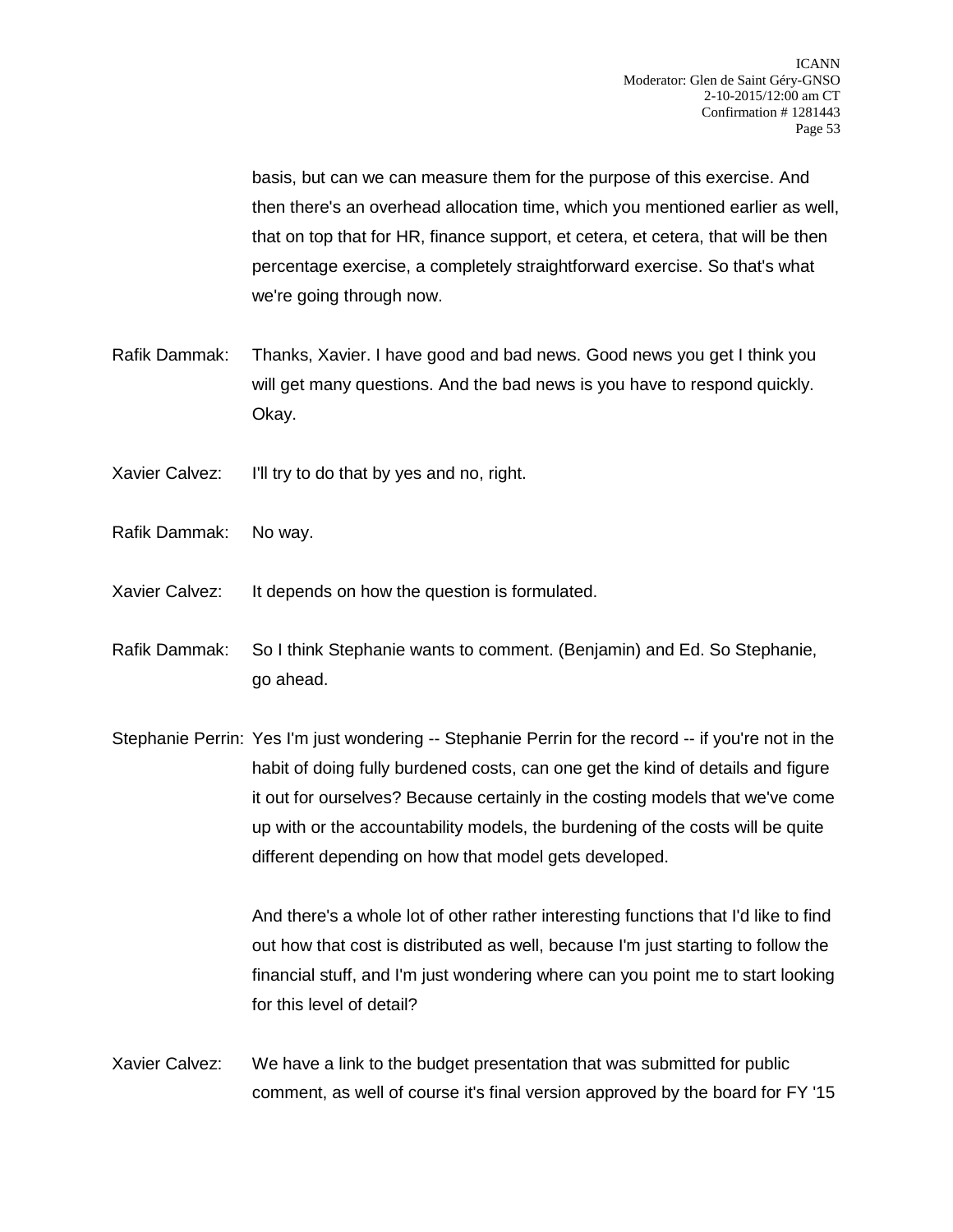that provides, if you want to do those calculations on your own, that provides a number of breakdown of costs.

For example, you have a cost of operation in total - in relation to the total cost of the organization that lets you determine a rate of overhead, for example, for the operations, which that operations set of departments include Carole's department, mine, HR, PMO, ERM, and this is the type of support functions that you would use to calculate a burden rate.

So that's the type of places where you can go. We have financial statements that are published on a quarterly basis, and there's more information, more numbers than you can digest, I'm sure, and those can help also doing that.

As I said before, I think that simply a number will only do what it's intended to do, so it's useful to know what you are trying to measure in order to be able to produce a number. Having said that, there's already a fair bit of information that's available by department to do the calculations that you're describing and that can be done by anyone that's want to do them.

- Stephanie Perrin: Yes the answer to that question is I'm trying to figure out the distribution of funds across the various functions. I mean, I'm used to government budgeting where I would have a percentage of operational frontend costs that get attributed to different types of functions. So they would be different. And if you're used to doing this kind of weighting, then I don't have those percentages.
- Xavier Calvez: It's on Page 13 or 12, I don't remember precisely, of the presentation from last year. We can send you the link.
- Rafik Dammak: So, Stephanie if you have more questions (unintelligible) maybe through email. So we'll try to get the question from (Benjamin) and Ed and see if we can get...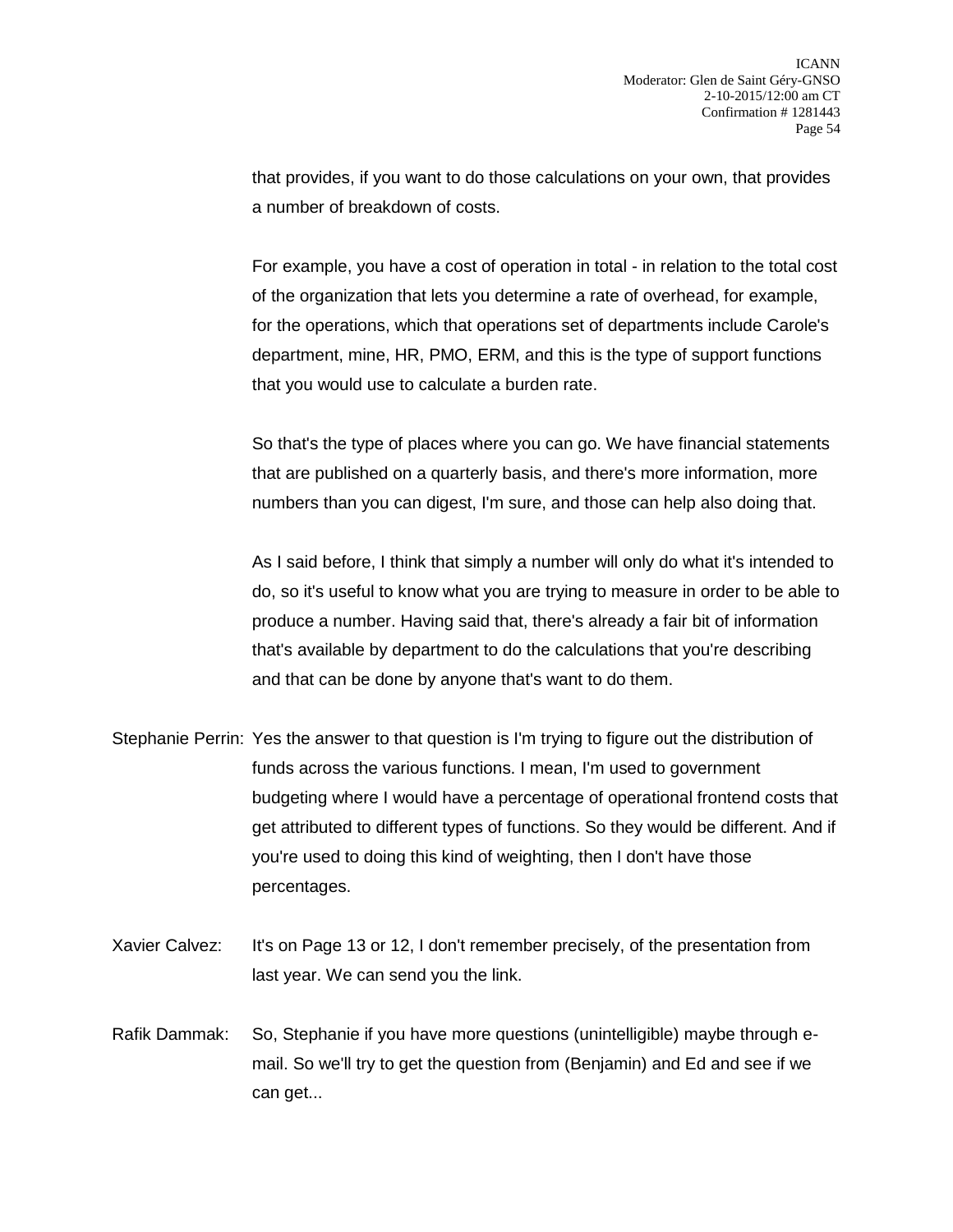- (Benjamin): Hello. My name is (Benjamin) from NCUC. Well according to the budget, you said the initial spending was lower and either expected to be faster now and to be more. Does that mean there's still a lot of work to be done or a lot of work has been done?
- Xavier Calvez: Very good question. So it's lower by 1 million out of 46. So it's generally the point of that means we're on budget from my perspective. The difference is sufficiently minor and don't think that the budget is naturally a 100% precise I think day by day, right? We don't budget for the day. We try to break down an annual budget by month with the sentiment of science, even though sometimes it looks a little bit like art rather than science.

So the timing is the breakdown of the budget by period, which is what we're using to be able to do status points within as detailed as we can do, but it's not an absolutely accurate thing. So from my perspective, 45 versus 46 we're on budget. You see what I'm saying? It's really minor.

And to answer more specifically your question, there's not anything particularly notable in the timing differences between what's being carried out by the organization at this stage versus what we overall were planning. If you look at every single project, there's always a bit of a difference, but in total there's not.

Rafik Dammak: Okay thanks, Xavier. So we have the last question from Ed.

Ed Morris: Thanks, Rafik. It's Ed Morris. Actually it's two quick questions. Referring to the draft of (Okey). SG1.3 you're going to be wiping out the SO/AC special request processes. Could you let us know how you intend to replace those funds in the core budget? The second question has to do with SG5.1, where you commit to developing a common consensus-based definition of the public interest.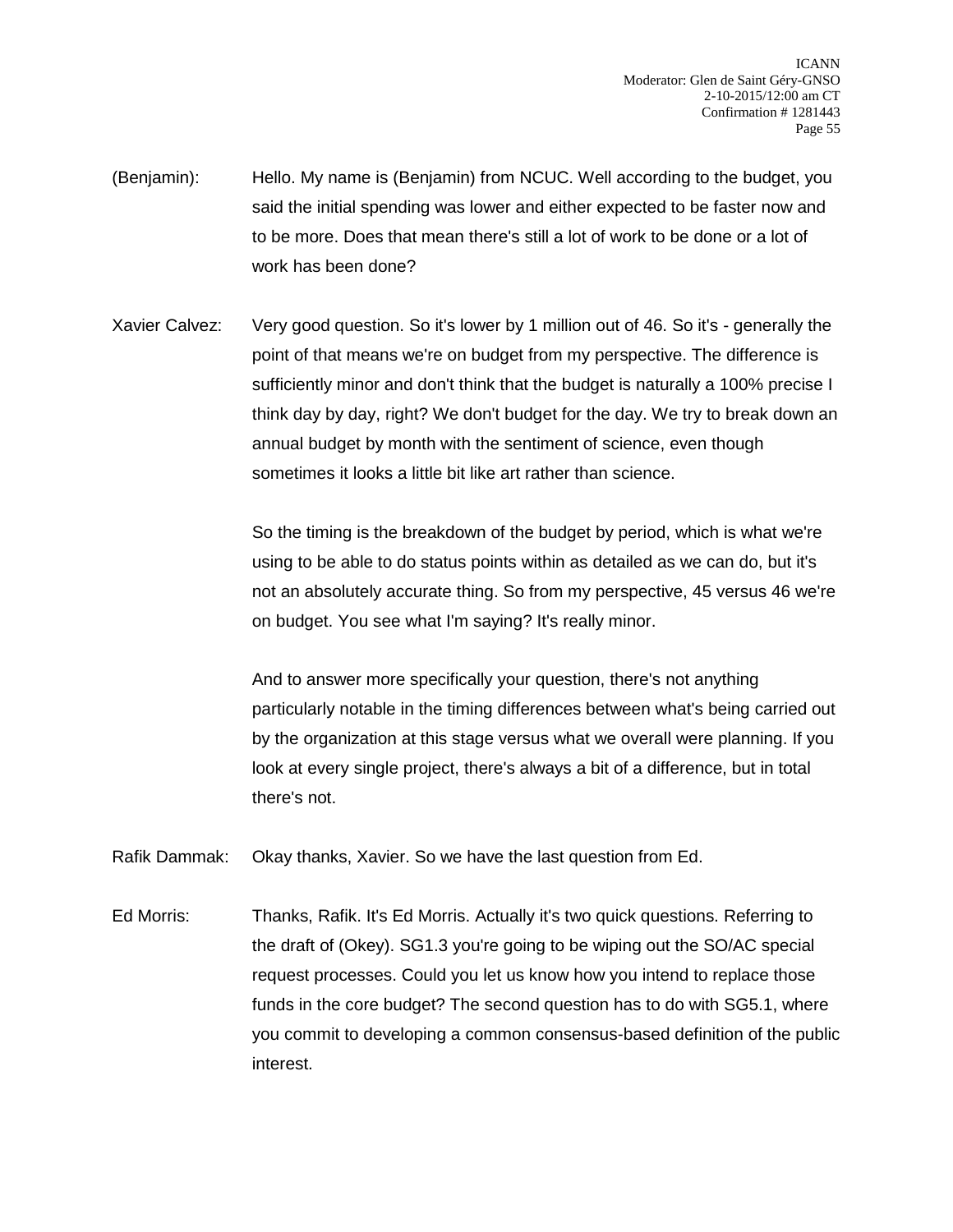Now I looked at your response to the public comments and you merely directed us to the strategy panel on public responsibility frameworks definition. Are we going to be doing more or do you consider that a consensus opinion?

- Xavier Calvez: I can respond to the first one. Can you respond to the second? Respond to the second, I'll respond to the first one after.
- Carole Cornell: So there's not a formal approved overall definition, to answer your question directly. (Nora) at the (CTAG) from our office has been working on that definition with the community and stakeholders, and she's just giving you additional information to help clarify what the process and where we are right now. But there will be further definition required.
- Xavier Calvez: And regarding the SO and AC additional budget request process, we are laying out (unintelligible) you have pointed out and intend to wind it down. What we have not indicated is how do we want to replace that at the end of the day. So the purpose is not to stop spending the money that is currently allocated through this process, it's simply to find the different process to be able to do that.

And we have not necessarily indicated what the alternative would be. This is a relatively cumbersome and demanding processing today. The intent would be simply that we could find ways to integrate the activities that are currently managed and funded through this process in the base budget of ICANN and actually increasing the flexibility and lowering the amount of workload that is on the shoulders of the organizations that use this process, as well as the staff. It's very demanding process today. So it's not about stopping the spend, it's about having an easier process to handle it in the same fashion.

Ed Morris: Thank you.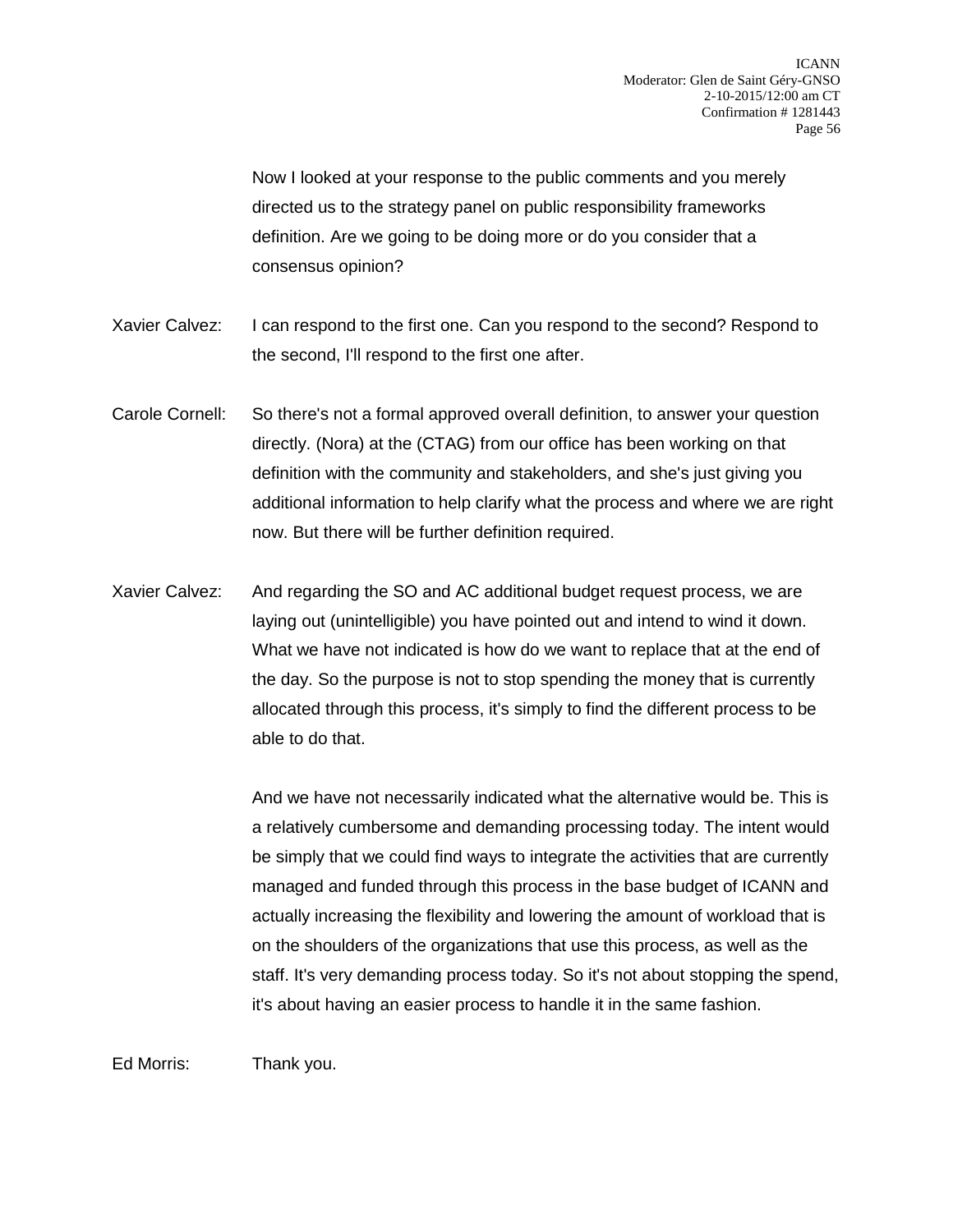- Xavier Calvez: No problem. And sorry just to conclude on that, the day we would want to terminate it would be once we have collectively determined that there is an alternative way to handle it adequately.
- Rafik Dammak: Okay. Thanks, Xavier. I think if we have more questions we can collect them and send them to you and Carole.
- Xavier Calvez: With pleasure.
- Rafik Dammak: So thanks.
- Xavier Calvez: Thank you for your time and the invitation.
- Rafik Dammak: Thank you.
- Carole Cornell: Thanks, everyone.
- Rafik Dammak: Thanks. We are moving to our next guest. I'm sorry for the delay. We are moving from French to another French leader. Yes, I'm talking about you Stephane. So we'll try to use the ten minutes, the next ten minutes, because after we have to go to the board. Sorry for the delay.
- Stephane Van Gelder: Thanks very much, Rafik. My name is Stephane Van Gelder, I'm the Chair of the Nominating Committee. I'm here with the Chair-Elect for 2015 which is Ron Andruff, sitting there. Next to him Cheryl Langdon-Orr, the Associate Chair, last year's Chair.

We just wanted to touch base with you, let you know what we're doing currently and hopefully get your help in doing some outreach and helping us whilst we're in the middle of our application period to get some more applicants, quality applicants, we hope.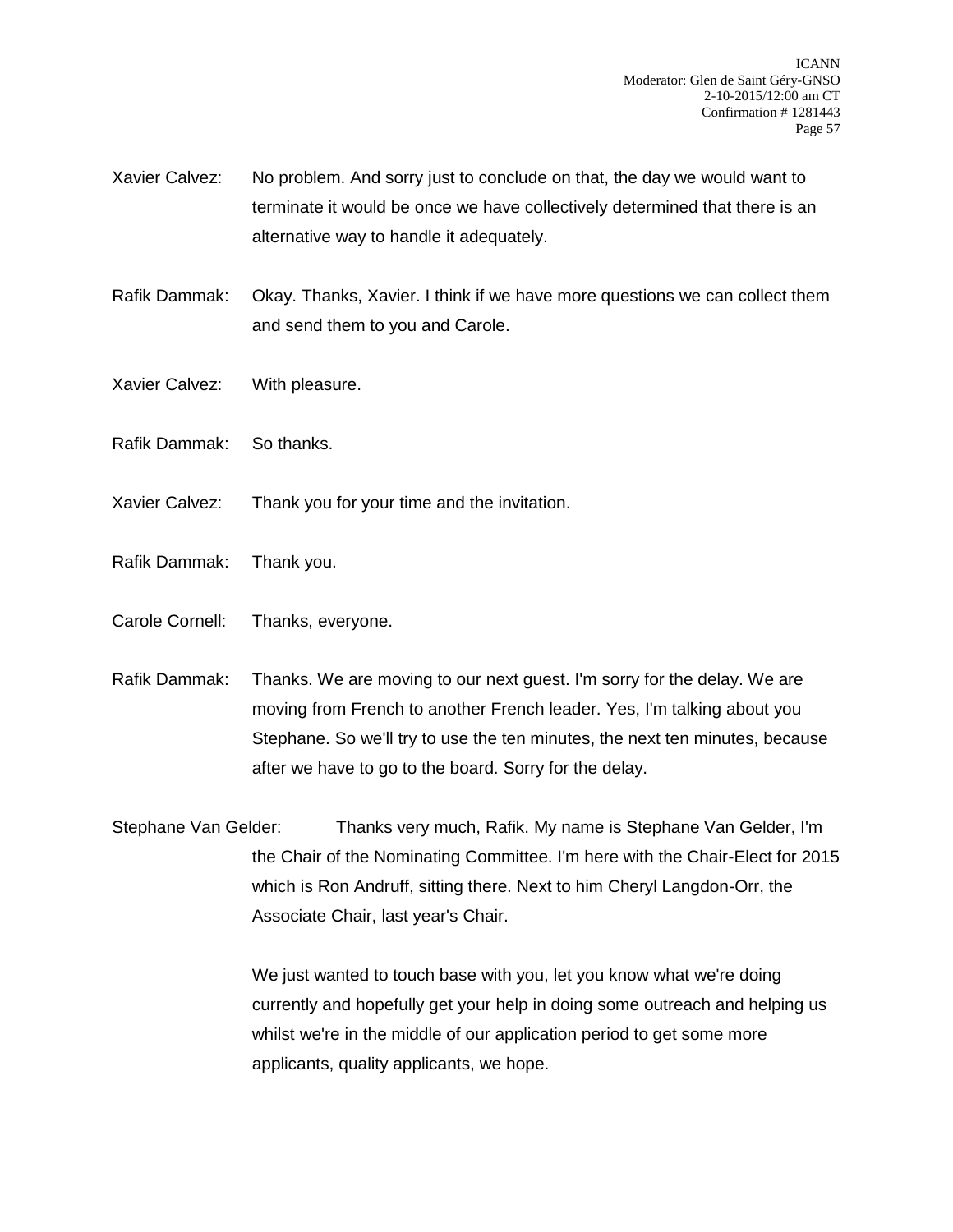So we have a short presentation. I don't know who's managing the slides, maybe it's (Milton). I just wanted to see if (Milton) was awake. He's ignoring me. So just to let you know who we are looking for. This year we're looking to fill three positions on the board, three positions on ALAC, one from Africa, one from Asia-Pac, on from Latin America, two of the voting NCAs on the council, and one ccNSO council.

Next slide, please. I just wanted to also give you a quick look at the current makeup of the board, if you can just scroll up a tiny bit more. Thank you very much. Maybe a tiny bit. Whatever.

So as you can see, I'll just draw your attention to Asia Pacific because we have five people on the board from that region, and that means that this year's NomCom is not able to recruit anyone from Asia-Pac to the board this year. But there are regions, as you can see, that are currently underserved: North America, Africa, Latin America, there's still one seat available in Europe. The bylaws stipulate the that the NomCom cannot exceed five members of the board from the same region, and there has to be at least one.

Next slide, please. So that's our timeline. We're working to that right now. So the important thing to note here is that we're currently still in the recruitment phase. We're calling for people to apply. That will end in mid-March, and we're hoping that you'll help us get some quality candidates into the process. We'll then go into the assessment phase, which will end in Buenos Aires with a selection meeting, and we will then be ready to announce that in time for the Dublin meeting at the end of the year.

Next slide, please. And that's a snapshot of where we are right now. So we thought that'd be interesting for you to see. This is the number of the people that have sent in requests for applications. That doesn't mean that they've completed the application process, but that's our pipeline for the moment. As you can see, we have 43 people who've made the board their first choice.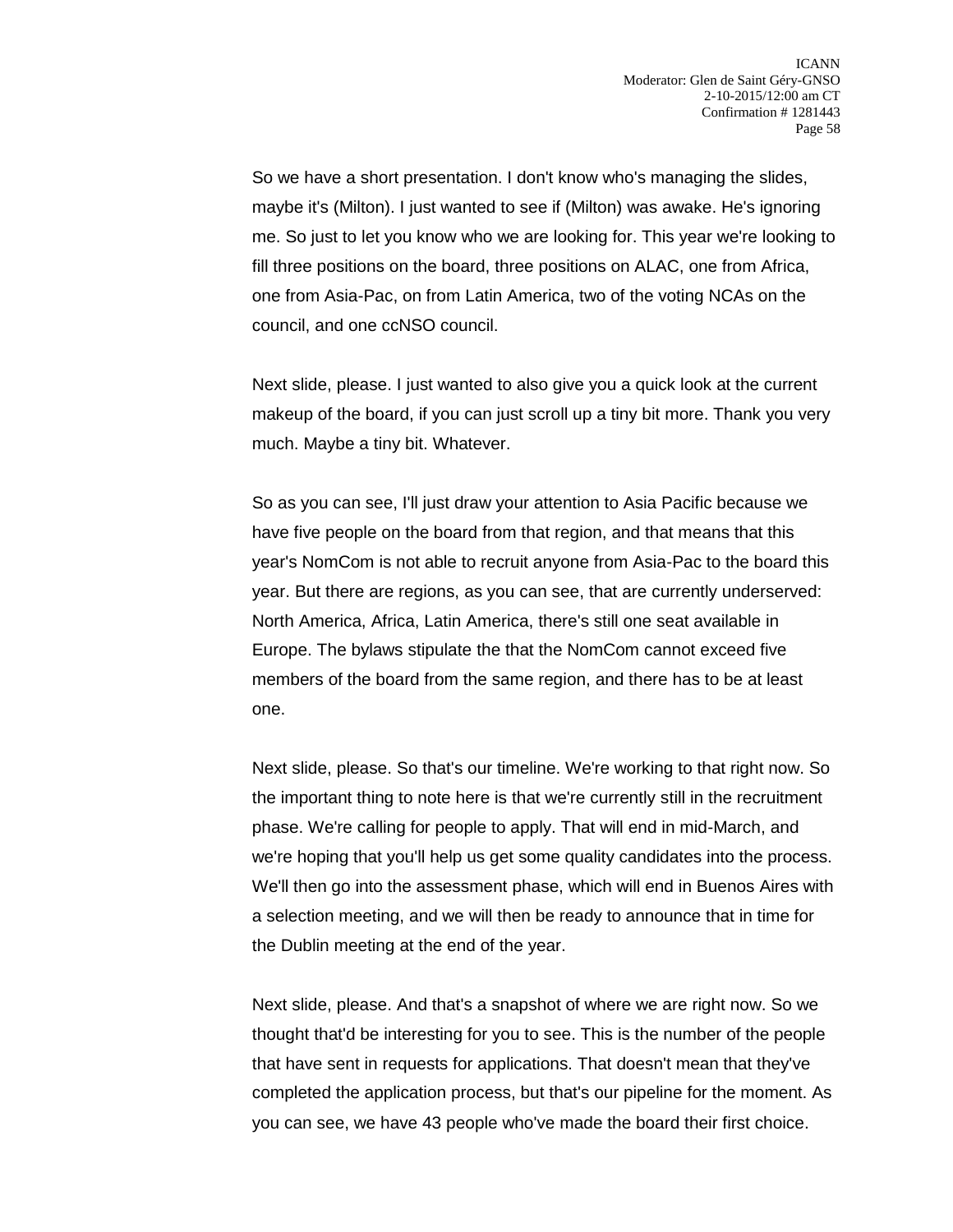Eleven people have made the GNSO their first choice. The ccNSO has received eight applications as first choice, and ALAC 15.

There are a number of choices, and the reason for that is that we may get someone has applied for the board for example that although we might feel that they don't quite make the grade for the board for whatever reason, they might be suitable candidates for something else like the GNSO. But unless they've actually selected that, ticked that box so that we are able to consider them for the GNSO because they've requested that as second choice, we can't do so.

So in your outreach or anything that you want to talk about, socialize the NomCom's work in your networks, I would ask that you look at two things. First of all, it's not only the board. As you can see, we're a bit short on ccNSO, ALAC, and GNSO candidates for now, and those are valued positions as well, so please help us fill them.

And also do remind people that they can pick several boxes, and that's actually helpful. It's helpful to them, because it's more - it's a bigger opportunity for them to be able to be selected and it's also helpful for the community, because a lot of the people that get selected to these other positions do then buildup experience and are able to serve as more experienced members of the community, one example being someone that was selected to ALAC by the NomCom and has now been selected by ALAC to sit on the board.

So there's experience building up there, and those are positions are very much, in my mind, they're not second choices, they're equal choices. And people should look at the four positions equally.

That's it. The next slide has some links. I'll just ask my co-leaders if they want to say anything and then take any questions you might have. Thanks.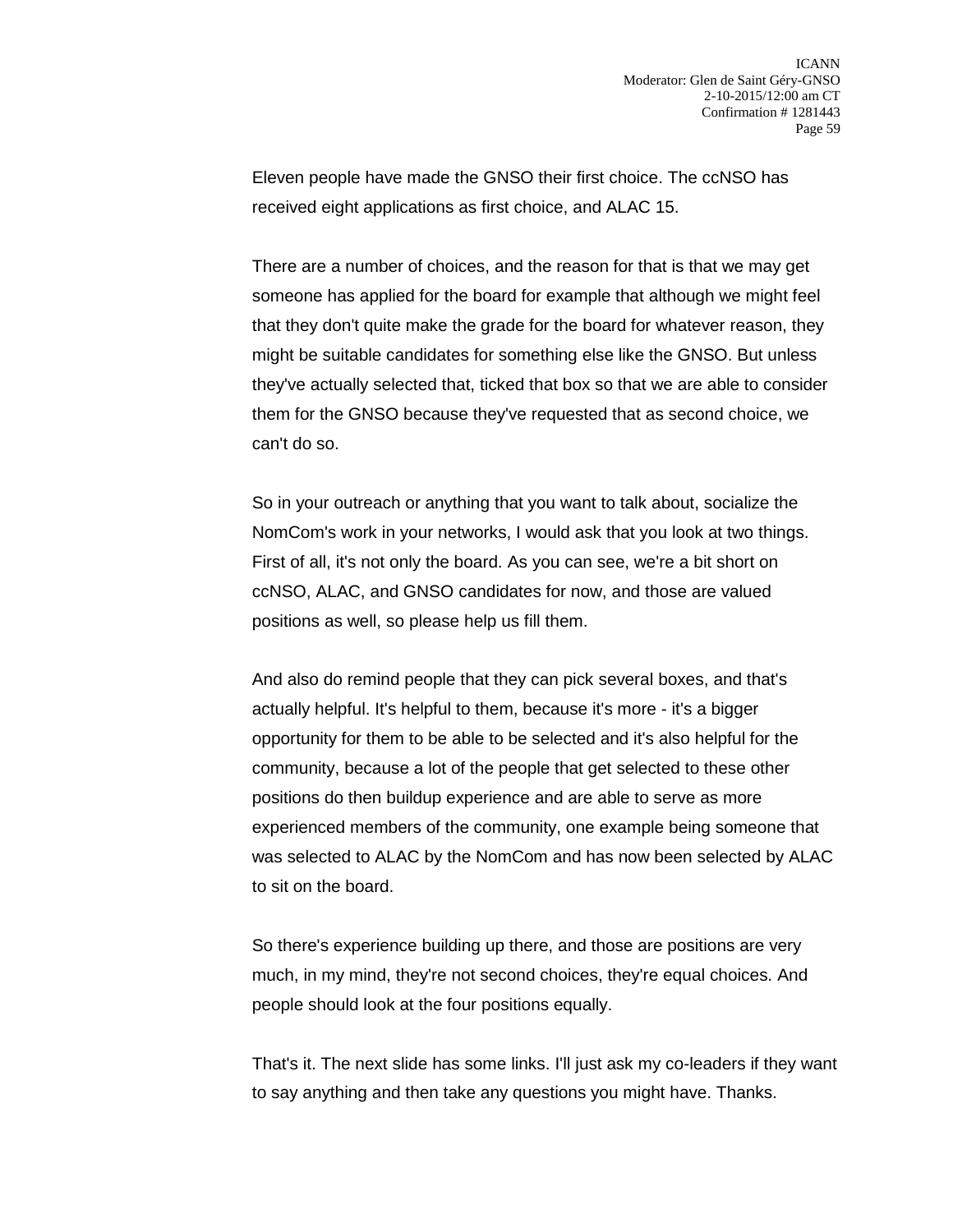Ron Andruff: Thanks, Stephane. Ron Andruff for the record. It's a pleasure to see a lot of faces that I saw at the intersessional recently, and it's nice to see you all here. So thank you for taking the time to listen to us.

> I just wanted to underscore a couple of things. Stephane pointed to the fact that Asia Pacific board, the five positions are there and taken, but that does not mean that people from Asia Pacific should be ignored. We look to you to kind of look to your rolodexes, the people you know in different parts of the world, but particularly Africa, Latin America, where obviously there's lots of spaces.

But if I talk about Asia Pacific, there could be people who are board candidate material in this region that can't sit on the board but could very well serve on the GNSO council or the ccNSO council. And the reason I bring that to your attention is because the terms are three years, and what ends up happening is these individuals, often with fresh eyes and (unintelligible) as we all are, come to ICANN and it takes them a year just to kind of understand what's going on. And the second year they're starting to get their wings. And by the third year, they're really good board members with one year left on their term.

So we need them to hit the road running. So if we can bring in board-quality candidates and put them into ccNSO, GNSO, ALAC and so forth, that leadership raises the tide and raises the dialogue on those levels, and then if that individual is so inclined and likes what they're seeing and hearing in this ICANN community, then they should resubmit for the board and join the board, we know that they're going to be really effective board members.

So there's a method to the madness, and so that's one point I wanted to bring. The second point is if I don't get myself in any trouble this year, I would be effectively the chair of the NomCom for 2016, so I take the view that we need to look at the - all of this very holistically for the next three years, because there's a number of changes happening. There's a number of board members that are stepping off. We've got Steve Crocker's term finishes in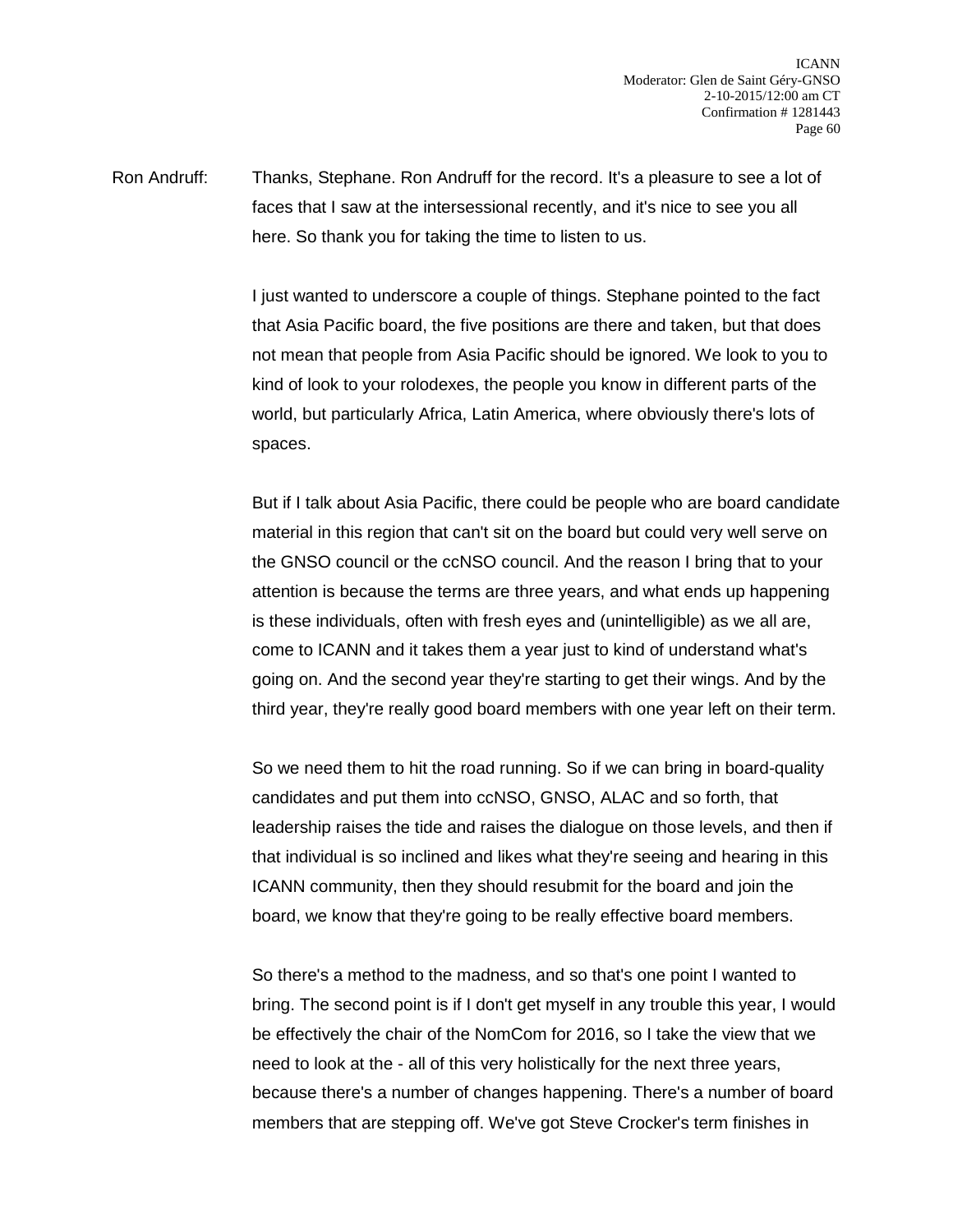2017. Fadi Chehadé has got a contract till 2017. We're in transition, and we're on the edge of 2016.

So lots are - a lot of changes here. So really give consideration to these kinds of things and reach out if you can. We'd love to see the numbers get really high so our nominating committee members have really hard work on their hands to make good selections and pick the best. So thank you for giving that some consideration.

Cheryl Langdon-Orr: Very briefly. Cheryl Langdon-Orr for any transcript record. Any my fellow leadership team here keeps stealing the bits I say in other things. They're being very mean. So I will correct the chair for the record, because what he did say was that the NomCom was limited to five out of any geographic region. In fact the board is limited to no less than one and no more than five.

> So it doesn't matter whether these appointees are coming from Nominating Committee, the GNSO or ccNSO or indeed the ALAC appointment. There's a limitation. So just for the record. Thanks for taking the all the other good things I've said all day. I wanted to say that.

> The only other thing I wanted to very briefly point is the importance of even though you think the numbers you've seen today are good, we can only select from the puddle we have. So we do actually need larger numbers to deal with each year, or at least as many quality candidates as we can get each year, not expeditiously growing in numbers obviously. Because we have to be able to have the high standard across all of the positions we're trying to fill, but also they need to fit particular criteria, which from year to year changes.

> So for example, just to finish on one example, the ccNSO year, one year when we asked them what they wanted, they wanted someone with legal drafting skills. So that's what we gave them. So there's a lot of this sort of and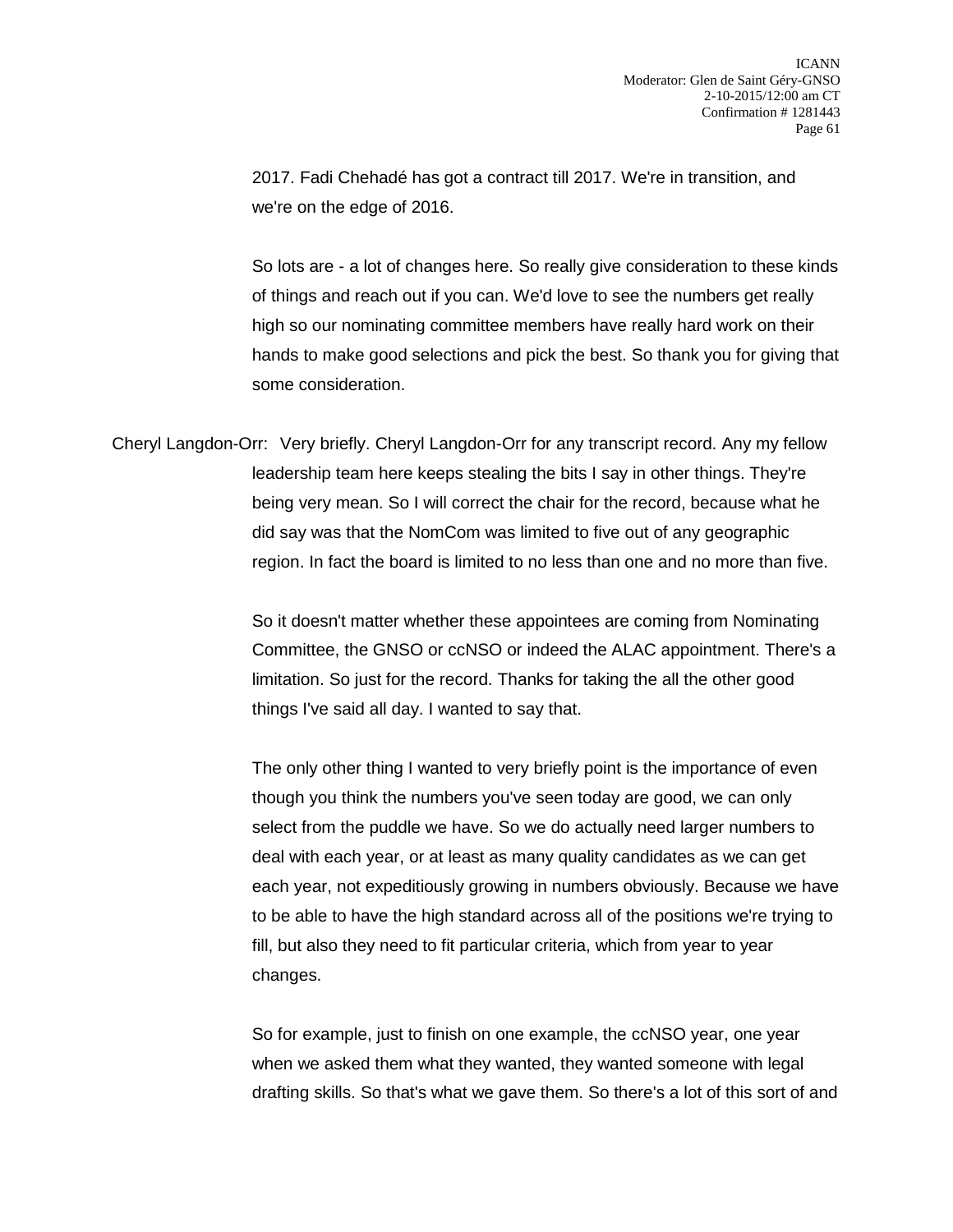the exact fit is, so encouraging of people if they're been not been successful before, please encourage them to put themselves in again.

Stephane Van Gelder: If I could just - thank you. Just to highlight what - Cheryl's just given us a perfect example of I think the quality of succession leadership on the NomCom, which is something that the rest of the community might look at, because as you know, I was chair at ALAC last year so I was there to learn under her leadership, and Ron is doing the same thing this year under my leadership.

> And Cheryl as past chair, last year's chair, is there to help me with that extra experience that she's built up, and that's what she's just done. So I think that's also something that, you know, as we look for leaders outside in the rest of the community and good methodologies for leadership succession planning in the rest of the community, I think the NomCom there is at the forefront of trying new experiments and making them work. Thanks.

- Rafik Dammak: Thanks, Stephane, Ron and Cheryl. Good presentation about the NomCom. So as a former NomCom present for NCUC I'm still learning. Okay so we have - now we have to run to the board meeting, but let's take one or two minutes just to take some questions or input from those here if they wanted to ask something, or even Brenden if you want to add as the NCUC representative to NomCom.
- Brenden Kuerbis: No question, but I just did want to identify myself for those -- I think everyone knows that I am the NCUC representative for the NomCom. I have my red lanyard, right. So if you do have questions or you have connections to people and they have questions, feel free to contact me either in person or online.
- Woman: I just have a question. I'm not sure exactly whether it applies because I don't know what are the real numbers, but I wonder about gender balance and whether you have some concerns or share my concerns in this respect.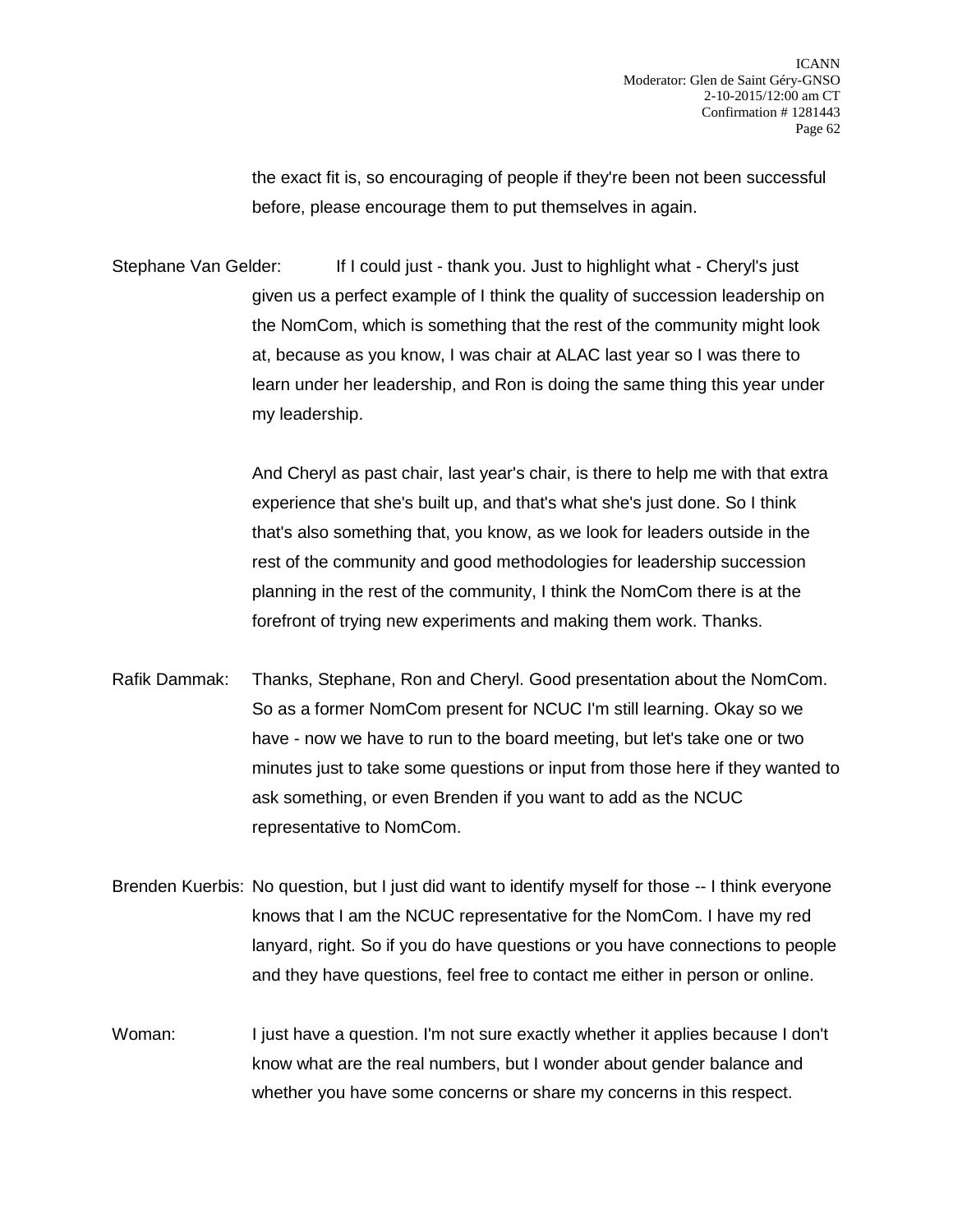- Stephane Van Gelder: Concerns. I don't think we have concerns. We look at all sorts of balances, but when we recruit we put the quality of the candidate first.
- Cheryl Langdon-Orr: Which means of course we need more worthy women, and more cultural diversity, and more geo diversity, and more language diversity, and more economic station diversity to pick from.
- Rafik Dammak: More diversity. Okay. So Ron, do you want to add something?
- (Benjamin): (Benjamin) from NCUC. Now with what you just said, the diversity and all of that, I was just considering why would you just have two persons from Africa region when there's so much diversity and all of that? That's my question. Is there any reason for just two reps?

Cheryl Langdon-Orr: Because it is a meritocracy.

Ron Andruff: And I'll just add to what (unintelligible) said. We're talking - we're here to you asking for you to please reach out and get more people involved. So one of the problems that we have -- I was a member of the NomCom for a couple of years and now I'm chair-elect -- is that when we - when it comes to selection of board members, if we only have three representatives from Africa and we have 25 representatives from Europe and ten representatives from Asia, that means there's 35 representatives for the rest of the world and only such a small number.

> If we had 30 representatives from Africa, that would be awesome because then we would be really be able to put those people in place. If we don't that's what we're saying. So please reach out to your regions. Any one that you think would be qualified and the most important interest is public interest.

The second thing I wanted to share...